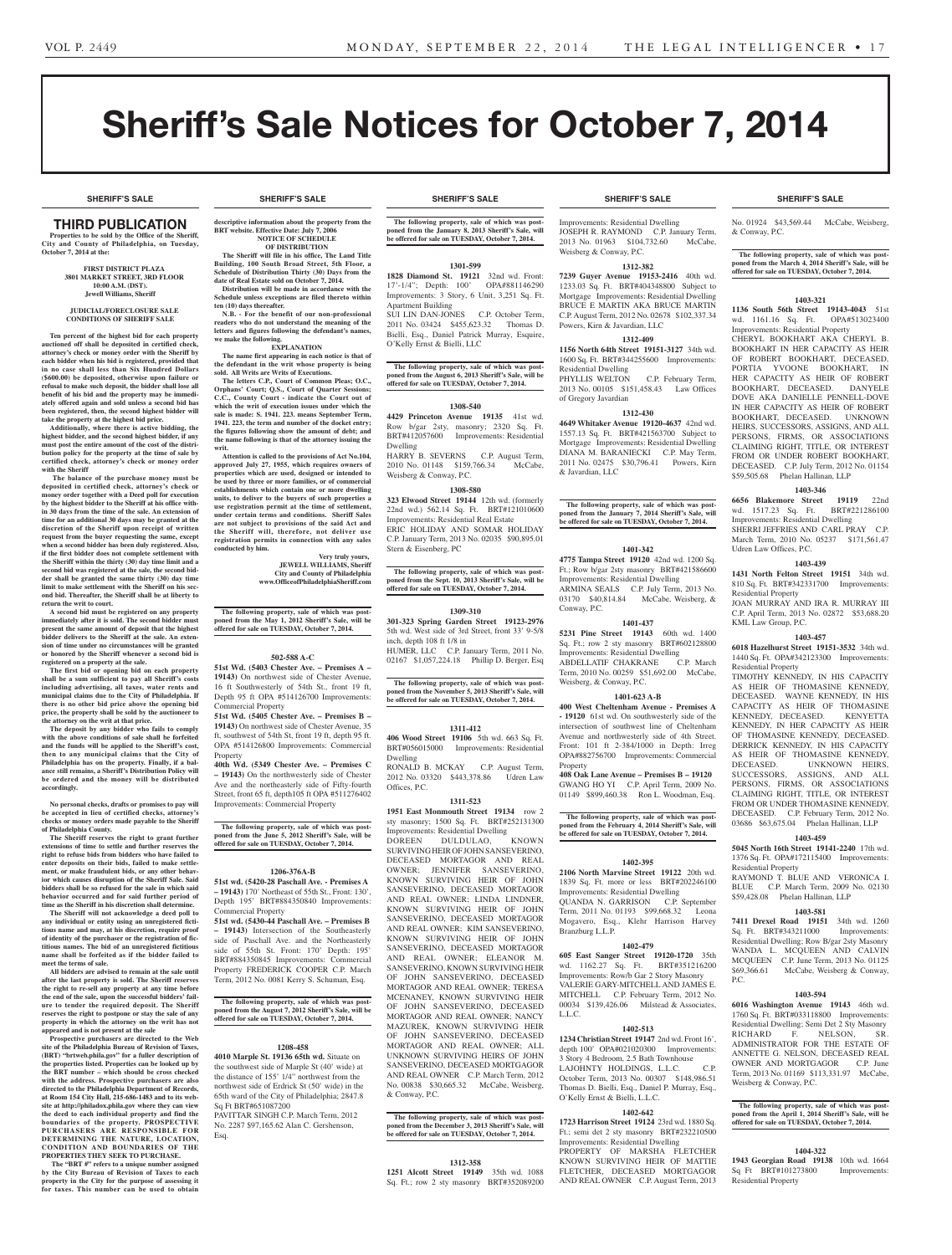JOHN NEAL AND LOUISE L. NEAL AKA LOUISE L. NEIL C.P. July Term, 2012 No. 2345 \$78,147.99 Bradley J. Osborne, Esq.

# **1404-330**

**6628 Malvern Avenue 19151-3122** 34th wd. 1198 Sq Ft OPA#344076100 Improvements: Residential Property

KALI E RA C.P. July Term, 2009 No. 02327 \$114,083.31 Phelan Hallinan, LLP

#### **1404-338**

**3470 Helen Street 19134-2021** 45th wd. Northwest side of Helen Street 186 ft 6 in southwest of Tioga Street; front 14 ft 6 in, depth 78 ft, 0 in TAMIKA SHANNON C.P. July Term,

2013 No. 02646 \$93,331.38 Phillip D. Berger, Esq.,

#### **1404-406**

**1506 South 58th Street 19143** 3rd wd. 2404.08 Sq Ft BRT#034123900 Improvements: Residential Property SARAH SCOTT C.P. August Term, 2013 No. 000708 \$91,358.12 Bradley J. Osborne,

Esq.

# **1404-410**

**223 West Seymour Street 19144** 13th wd. 2053.26 Sq Ft BRT#133074200 Improvements: Residential Dwelling; S/d Con/ apt 3sty Masonry GRANFORD COLLINS AKA GRANFORD L. COLLINS, JR. C.P. January Term, 2010 No.

01752 \$155,516.02 McCabe, Weisberg, & Conway, P.C. **1404-420**

# **1908 Alter Street 19146** 36th wd. 840

Sq Ft; row 2 masonry BRT#361002200 Improvements: Residential Dwelling ADAM SMOLANOWICZ C.P. June Term,

2013 No. 03841 \$188,626.19 McCabe, Weisberg, & Conway, P.C.

# **1404-454**

**2834 B Street 19134** 7th wd. 1102 Sq Ft BRT#071392300 Improvements: Residential **Property** 

JOHANNA ORTIZ SOLELY IN HER CAPACITY AS HEIR OF LUCIANO ORTIZ, DECEASED, JUANITA MORALES REYES ORTIZ, SOLELY IN HER CAPACITY AS HEIR OF LUCIANO ORTIZ, DECEASED AND UNKNOWN HEIRS OF LUCIANO ORTIZ, DECEASED. C.P. June Term, 2013 No. 01327 \$74,414.72 KML Law Group, P.C.

# **1404-488**

**2941 South 66th Street 19142** 40th wd. 1360 Sq Ft; row b/gar 2sty masonry BRT#406613400 Improvements: Residential Dwelling JOSEPH A. LYBRAND C.P. August Term,

2013 No. 02765 \$95,184.15 McCabe, Weisberg, & Conway, P.C. **1404-499**

**3418 Bleigh Avenue 19136** 35th wd. 1432 Sq Ft; row b/gar 2sty masonry BRT#642141000 Improvements: Residential Dwelling KELLY ROSTICK, ADMINSTRATRIX OF THE ESTATE OF ANTOINETTE M. KELLER DECEASED MORTGAGOR AND REAL OWNER C.P. September Term, 2013 No. 04176 \$113,664.11 McCabe, Weisberg, & Conway, P.C.

# **1404-506**

**2524 Almond Street 19125** 31st wd. 680 Sq Ft; row 2 sty masonry BRT#312080000 Improvements: Residential Dwelling ANDREW LANDIS C.P. August Term, 2013 No. 01503 \$140,394.24 McCabe, Weisberg, & Conway, P.C.

# **1404-526**

**5438 Whitby Avenue 19143** 51st wd. 1222.5 Sq Ft BRT#51-3-156000 Improvements: Residential Dwelling CLAUDIE MAE MANLEY AND JOHN VINCENT MANLEY C.P. October Term, 2003 No. 01193 \$41,449.00 Udren Law Offices, P.C.

# **1404-551**

**318 North Edgewood Street 19139** 34th wd. 1995 Sq Ft BRT#341109400 Subject to Mortgage Improvements: Residential Dwelling CALVIN SANDERS C.P. April Term, 2012 \$72,215.58 Powers, Kirn & Javardian, LLC

# **1404-554**

**7550 Tulpehocken Street 19138** 50th wd. 1501.20 Sq Ft BRT#501378500 Subject to Mortgage Improvements: Residential Dwelling BETTY A. WILKINS AND SYLVESTER K. WILKINS C.P. June Term, 2013 No. 02552 \$122,047.3

# 1 Powers, Kirn & Javardian, LLC

**1404-570 7727 Rockwell Avenue 19111** 63rd wd. 7500 Sq Ft BRT#63-1-1166-00 Subject to Mortgage Improvements: Residential Dwelling ESTATE OF JEROME BILBEE C.P. February Term, 2013 No. 02856 \$236,271.19

Powers, Kirn & Javardian, LLC **1404-571**

# **3354 E Street 19134-1726** 7th wd. 735 Sq Ft BRT#07-3-1959-00 Improvements: Row 2 Story Masonry JORGE L. MATEO, JR. C.P. August Term,

2012 No. 02299 \$62,051.66 Milstead & Associates, LLC **1404-582**

# **1908 South Hicks Street 19145-3004** 48th wd.

658 Sq Ft OPA#481177100 Improvements: Residential Property DOLORES COOPER, IN HER CAPACITY AS HEIR OF SHARON COOPER, DECEASED. UNKNOWN HEIRS, SUCCESSORS, ASSIGNS, AND ALL PERSONS, FIRMS, OR ASSOCIATIONS CLAIMING RIGHT, TITLE OR INTEREST FROM OR UNDER SHARON COOPER, DECEASED. C.P. August Term, 2009 No. 03795 \$26,373.99 Phelan Hallinan, LLP

# **1404-614**

**2718 South Marvine Street 19148-4919**  39th wd. 1191.93 Sq Ft OPA#395307400 Improvements: Residential Property<br>
WILLIAM STERMEL C.P. September WILLIAM STERMEL Term, 2013 No. 02623 \$262,083.04 Phelan Hallinan, LLP

# **1404-621**

**1217 South Clarion Street 19147- 4413** 2nd wd. 560 Sq Ft OPA#021616700 Improvements: Residential Property JOSEPH DIBELLA AND MARGARET DIBELLA C.P. February Term, 2010 No. 00451 \$222,087.97 Phelan Hallinan, LLP

# **1404-629**

**1521 Clearview Street 19141-2303** 17th wd. 1318.12 Sq Ft OPA#171110700 Improvements: Residential Property ROBIN JOHNSON AKA R. JOHNSON, INDIVIDUALLY AND IN HER CAPACITY AS HEIR OF LEROY JOHNSON, DECEASED. UNKNOWN HEIRS, SUCCESSORS, ASSIGNS, AND ALL PERSONS, FIRMS, OR ASSOCIATIONS CLAIMING RIGHT, TITLE OR INTEREST FROM OR UNDER LEROY JOHNSON DECEASED C.P. January Term, 2012 No. 00408 \$69,655.07 Phelan Hallinan, LLP

# **1404-641**

**6355 Jackson Street 19135** 41st wd. 1627.20 Sq Ft BRT#411198700 Subject to Mortgage Improvements: Residential Property STEVEN AND PAMELA DROBISH C.P. September Term, 2013 No. 00633 \$241,858.99 Kristen Wetzel Ladd, Esq.

# **1404-642**

Conway, P.C.

Conway, PC

**5731 Rodman Street 19143** 46th wd. 2062.5 Sq Ft; Row 2 Sty Masonry BRT#463029200 Improvements: Residential Dwelling WILLIAM M. COBB AND SHANA M.<br>COBB C.P. February Term, 2009 No. C.P. February Term, 2009 No. 03252 \$67,781.22 McCabe, Weisberg, &

# **The following property, sale of which was postponed from the May 6, 2014 Sheriff's Sale, will be offered for sale on TUESDAY, October 7, 2014.**

# **1405-385**

**5728 Colgate Street 19120-1717** 35th wd. 1150 Sq. Ft. BRT#35-1318200 Improvements: Residential Property

JOAN ANN M SANTIAGO, AS SOLE<br>OWNER C.P. March Term. 2012 No. C.P. March Term, 2012 No. 1317 \$94,638.79 Scott A. Dietterick, Esq., Kimberly A. Bonner, Esq., Joel A. Ackerman, Esq., Ashleigh L. Marin, Esq., Ralph M. Salvia, Esq., Jaime R. Ackerman, Esq., Zucker, Goldberg & Ackerman, LLC

# **1405-566**

**2749 Island Avenue 19153** 40th wd. 860 Sq. Ft.; row b/gar 1sty masonry BRT#406716500 Improvements: Residential Dwelling ALFREDO DAJER AND VALENTINA VASQUEZ C.P. September Term, 2013 No. 00837 \$179,749.72 McCabe, Weisberg &

# **1405-685**

**2342 Griffith Street 19152** 56th wd. On the southwesterly side of Griffith Street (50 feet wide) and the northwesterly side of Bradford Street (70 feet wide); front 28 ft 5-1/2 in, depth 111 ft 3 in BRT#561537300 Improvements: Residential

ADVANCED ACQUISITIONS, LLC January Term, 2014 No. 003339 \$145,060.64 David E. Stern, Esq.

# **1405-699**

**2090 West 65th Avenue 19138** 50th wd. 1475 Sq. Ft. BRT#171355400 Improvements: Residential Dwelling

ESTATE OF GERADINE WASHINGTON C/O JEROME WASHINGTON, PERSONAL REPRESENTATIVE. UNKNOWN HEIRS, SUCCESSORS, ASSIGNS, AND ALL

PERSONS, FIRMS, OR ASSOCIATIONS CLAIMING RIGHT, TITLE, OR INTEREST FROM OR UNDER GERALDINE WASHINGTON, DECEASED. JEROME WASHINGTON, INDIVIDUALLY AND PERSONAL REPRESENTATIVE OF THE ESTATE OF GERALDINE WASHINGTON. C.P. August Term, 2011 No. 02952 \$73,343.57 Udren Law Offices, PC

# **1405-700**

**7625 Overbrook Avenue 19151** 34th wd. 1769.92 Sq. Ft. BRT#67-N5-12 Improvements: Residential Dwelling THOMASINE T. JORDAN C.P. May Term

2013 No. 00701 \$97,878.61 Udren Law Offices, PC **1405-701**

**5511 Crowson Street 19144** 12th wd. 750 Sq. Ft. BRT#12-2214800 Improvements: Residential Dwelling IGOR PAVLO C.P. September Term, 2013 No. 02042 \$80,102.97 Udren Law Offices, PC

# **The following property, sale of which was post-poned from the June 3, 2014 Sheriff's Sale, will be offered for sale on TUESDAY, October 7, 2014.**

**1406-313 367 Ripka Street 19128** 21st wd. 2653.97 Sq. Ft. BRT#212258400 Improvements: Residential Property

RONALD L. CLEMSON, JR. (A MARRIED PERSON) C.P. December Term, 2011 No. 3827 \$159,804.11 Scott A. Dietterick, Esq., Kimberly A. Bonner, Esq., Joel A. Ackerman, Esq., Ashleigh L. Marin, Esq., Ralph M. Salvia, Esq., Jaime R. Ackerman, Esq., Zucker, Goldberg & Ackerman, LLC

# **1406-328**

**5213 North Warnock Street 19141-4025**  49th wd. 2100 Sq. Ft. BRT#492198700 Improvements: Residential Property<br>
RATTANA PHANSACKDY C.P. April RATTANA PHANSACKDY Term, 2013 No. 00261 \$129,114.31 Scott A. Dietterick, Esq., Kimberly A. Bonner, Esq., Joel A. Ackerman, Esq., Ashleigh L. Marin, Esq., Ralph M. Salvia, Esq., Jaime R. Ackerman, Esq., Zucker, Goldberg & Ackerman, LLC

# **1406-330**

**3113 Morning Glory Road 19154-1807**  66th wd. 3000.2 Sq. Ft. BRT#663036800 Improvements: Residential Property JOSE CINTRON C.P. May Term, 2013 No. 03783 \$242,506.08 Scott A. Dietterick, Esq., Kimberly A. Bonner, Esq., Joel A. Ackerman, Esq., Ashleigh L. Marin, Esq., Ralph M. Salvia, Esq., Jaime R. Ackerman, Esq., Zucker, Goldberg & Ackerman, LLC

# **1406-334**

**827 Disston Street 19111-4426** 53rd wd. 2424.66 Sq. Ft. BRT#532202700 Improvements: Residential Dwelling MIRIAM MARTINEZ AKA MARIAM<br>MARTINEZ C.P. July Term, 2012 No. C.P. July Term, 2012 No. 04074 \$163,873.41 Law Offices of Gregory Javardian

#### **1406-337**

**7156 North 19th Street 19126** 10th wd. 1616 Sq. Ft. BRT#10122500 Improvements: Residential Real Estate JOAN R. LIGGEONS AKA JOAN B.<br>LIGGEONS C.P. June Term, 2013 No.

C.P. June Term, 2013 No. 03740 \$85,344.99 Stern & Eisenberg, PC **1406-339**

**2349 East Hagert Street (aka Hagert Street) 19125-3030** 31st wd. 956.2 Sq. Ft. BRT#313212500 Improvements: Residential

Property<br>MICHAEL J. FOX C.P. December Term, 2012 No. 1518 \$191,870.23 Scott A. Dietterick, Esq., Kimberly A. Bonner, Esq., Joel A. Ackerman, Esq., Ashleigh L. Marin, Esq., Ralph M. Salvia, Esq., Jaime R. Ackerman, Esq., Zucker, Goldberg & Ackerman, LLC

# **1406-344**

**2420 Stanwood Street 19152** 56th wd. 2500 Sq. Ft. BRT#562051710 Improvements: Residential Property GAIL BECKWITH JONES AND SHELDON

M. JONES C.P. June Term, 2013 No. 01308 \$106,930.95 KML Law Group, PC

# **1406-359**

**6215 Washington Avenue 19143** 3rd wd. 2152.5 Sq. Ft. BRT#033111500 Improvements: Residential Dwelling DANA MYERS, DAVID MYERS, DAVID C. MYERS AND PATRICIA MYERS C.P. December Term, 2011 No. 03784 \$49,638.24 Udren Law Offices, PC

# **1406-362**

**937 East Durard Street 19150** 50th wd. 1720 Sq. Ft. BRT#502425400 Improvements: Residential Real Estate IRENE E. HUDSON C.P. June Term, 2013

# **SHERIFF'S SALE SHERIFF'S SALE SHERIFF'S SALE SHERIFF'S SALE SHERIFF'S SALE**

No. 00658 \$149,694.04 Stern & Eisenberg, PC

MARIA C. POTITO C.P. June Term, 2012 No. 02600 \$60,303.27 Udren Law

**1406-448 7049 Kindred Street 19149** 35th wd. 1148.48 Sq. Ft. BRT#542287100 Subject to Mortgage Improvements: Residential Dwelling ADELA DIAZ PIZARRO AND ALLEN SMITH C.P. October Term, 2013 No. 00921 \$122,125.04 Udren Law Offices, PC **1406-455 1902 Conlyn Street 19141** 17th wd. 1695.11 Sq. Ft. BRT#17-1-1341-00 Improvements:

ROSLYN A. WILLIAMS C.P. July Term, 2012 No. 02960 \$36,617.04 Martha E. Von Rosenstiel, Esq.; Heather Riloff, Esq. **1406-459 7108 Guyer Avenue 19153** 40th wd. 960 Sq. Ft. BRT#404352300 Improvements:

PATRICE A. PARKS C.P. January Term, 2012 No. 001684 \$99,004.52 Bradley J.

**1406-464 6347 Calvert Street 19149** 62nd wd. 1242 Sq. Ft.; row b/gar 2sty masonry BRT#621526200 Improvements: Residential Dwelling JOSEPH KRAVITZ AND NANCY KRAVITZ C.P. February Term, 2013 No. 01594 \$149,993.42 McCabe, Weisberg, & Conway,

**1406-467 1928 Pratt Street 19124** 62nd wd. 1395 Sq. Ft. BRT#622053800 Improvements: Residential

MASSI FLETCHER C.P. February Term, 2013 No. 03277 \$129,053.04 KML Law

**1406-477A-B 7169-7171 Ogontz Avenue, Unit R-2 (Premises A) 19138** 10th wd. BRT#886614800 Improvements: Condominium Unit **7175 Ogontz Avenue, Unit CR-1 (Premises B) 19138** 10th wd. BRT#882041870 Improvements: Condominium Unit OGONTZ HALL INVESTORS, LP C.P. January Term, 2014 No. 02648 \$225,242.12

**1406-481 622 East Price Street 19144** 59th wd. 974.88 Sq. Ft. BRT#591060600 Improvements:

CAROLYN KEYS C.P. May Term, 2013 No. 02053 \$53,883.25 Udren Law Offices, PC **1406-487 115 South 61st Street 19139** 46th wd. 1326.75 Sq. Ft. BRT#031170200 Improvements:

ANGELIQUE PRESSLEY AND SAMUEL PRESSLEY C.P. March Term, 2012 No. 00532 \$45,631.91 Udren Law Offices, PC **1406-492 3900 Ford Road, Unit 4C 19131** 52nd wd. 1206 Sq. Ft. BRT#888520039 Subject to

DEFENDANT, VICKI JO MEST SC-11-05-02-3098 \$9,670.00 Evan R. Bachove, Esq.,

**1406-495 4543 North Uber Street 19140-1009**  13th wd. 1348.02 Sq. Ft. BRT#132220600 Improvements: Residential Dwelling CHARLES A. J. HALPIN, III, ESQUIRE AS ADMINISTRATOR OF THE ESTATE OF LILLIE WALTON, DECEASED C.P. November Term, 2012 No. 01130 \$61,516.76

**1406-496 2987 Tilton Street 19134** 25th wd. 628.36 Sq. Ft. BRT#25-1200900 Improvements:

JEFFREY JACUK AND KELLY ANN WALTON C.P. February Term, 2011 \$124,107.83 Powers, Kirn & Javardian, LLC **1406-506 5347 Charles Street 19124** 62nd wd. 1128 Sq. Ft. BRT#113N1-36; BRT#62-2291000 Improvements: Residential Property KERRY DEBELLIS AND LOUIS ASTUTO C.P. August Term, 2013 No. 000471 \$65,605.28

**1406-518 1846 South 65th Street 19142-1312**  40th wd. 1383.3 Sq. Ft. OPA#403005100 Improvements: Residential Property CRESIUS DARIUS C.P. May Term, 2012 No. 03161 \$76,988.20 Phelan Hallinan, LLP **1406-520 6372 Ditman Street 19135-3202** 41st wd. 1282.5 Sq. Ft. OPA#411222100 Improvements: Residential Property LISA WALSH C.P. August Term, 2013 No. 02275 \$50,525.04 Phelan Hallinan, LLP

Fineman Krekstein & Harris, PC

Powers, Kirn & Javardian, LLC

Residential Dwelling

Bradley J. Osborne, Esq.

Offices, PC

Residential Dwelling

Residential Property

Osborne, Esq.

PC

Property

Group, PC

David M. Giles, Esq.

Residential Dwelling

Residential Dwelling

Mortgage

#### **1406-367 5649 Frontenac Street 19124** 35th wd. 1937.34

Sq. Ft. BRT#351391100 Improvements: Residential Property CHRISTOPHER JOHN C.P. October Term, 2013 No. 02314 \$122,725.31 KML Law Group, PC

# **1406-372**

**852 N 19th Street 19130** 15th wd. 1995.30 Sq. Ft. BRT#15-1055500 Improvements: Residential Dwelling

ANGEL L. RODRIGUEZ AND NILSA RODRIGUEZ C.P. February Term, 2010 No. 01468 \$317,250.34 Udren Law Offices, PC

# **1406-383**

**2671 Aramingo Avenue 19125-2331**  31st wd. 906.75 Sq. Ft. OPA#312148100 Improvements: Residential Property<br>GEORGE R. DELANO, JR. C.P. October GEORGE R. DELANO, JR. Term, 2013 No. 03524 \$170,107.93 Phelan Hallinan, LLP

**1406-385 7468 Oxford Avenue 19111-3023** 63rd wd. 2952 Sq. Ft. OPA#631153800 Improvements:

ZIAD HUSSEIN C.P. December Term, 2013 No. 02404 \$125,542.40 Phelan Hallinan,

**1406-396** 5412 Mulberry Street 19124 62nd wd.<br>Irregular dimensions OPA#622271010

**1406-399 210 Robat Street 19120** 42nd wd. 1282.94 Sq. Ft. BRT#42-1-1835-00 Improvements:

SHARON CROSBY C.P. September Term, 2013 No. 02121 \$110,048.07 Udren Law

**1406-402 8022 Buist Avenue 19153** 40th wd. 1290 Sq. Ft. BRT#405766700 Improvements:

PAULA A. CLARK AND GREGORY S. CLARK C.P. November Term, 2009 No. 02248 \$137,401.83 Mark J. Udren, Esq. **1406-407 3729 Westhampton Avenue aka 3729 Westhampton Drive 19154-2014** 66th wd. 1995 Sq. Ft. OPA#663371600 Improvements:

MICHELE C. NARDONE C.P. May Term, 2012 No. 00025 \$178,638.28 Phelan

**1406-412 4828 Ogle Street 19127** 21st wd. 1350 Sq. Ft.; semi/det 2sty masonry BRT#212428500 Improvements: Residential Dwelling KELLY A. GRUVER AND STEPHEN B. GRUVER C.P. July Term, 2013 No. 04421 \$58,010.26 McCabe, Weisberg, &

**1406-413 2104 Melvin Street 19131-3018** 52nd wd. 1297.60 Sq. Ft. OPA#522249900 Improvements: Residential Property CHRISTOPHER MING C.P. March Term, 2013 No. 02988 \$151,675.90 Phelan

**1406-425 1914 Monument Street 19121** 32nd wd. 912 Sq. Ft.; row 2sty masonry BRT#321139200 Improvements: Residential Dwelling TRUMEL COMBS C.P. October Term, 2013 No. 00405 \$56,884.25 McCabe, Weisberg,

**1406-428 5519 Catharine Street 19143** 46th wd. 1065 Sq. Ft. BRT#463093100 Improvements:

FRANK BROOKS, III C.P. September Term 2013 No. 001153 \$139,815.72 Bradley J.

**1406-441 6605 Blakemore Street 19119** 22nd wd. 5687.93 Sq. Ft. BRT#221287410 Improvements: Residential Property NANA Y. AMOH, SOLE OWNER August Term, 2011 No. 4229 \$119,549.61 Scott A. Dietterick, Esq., Kimberly A. Bonner, Esq., Joel A. Ackerman, Esq., Ashleigh L. Marin, Esq., Ralph M. Salvia, Esq., Jaime R. Ackerman, Esq., Zucker, Goldberg &

**1406-443 2514 South Garnet Street 19145** 26th wd. 2640.44 Sq. Ft. BRT#26-2-140300 Subject to Mortgage Improvements: Residential Dwelling

Residential Property

Irregular dimensions Improvements: Residential Property DEBBIE DEMPSEY C.P. July Term, 2012 No. 04462 \$129,623.77 Richard M. Squire

& Associates, LLC

Residential Dwelling

Residential Dwelling

Residential Property

Hallinan, LLP

Conway, PC

Hallinan, LLP

& Conway, PC

Residential Property

Osborne, Esq.

Ackerman, LLC

Offices, PC

LLP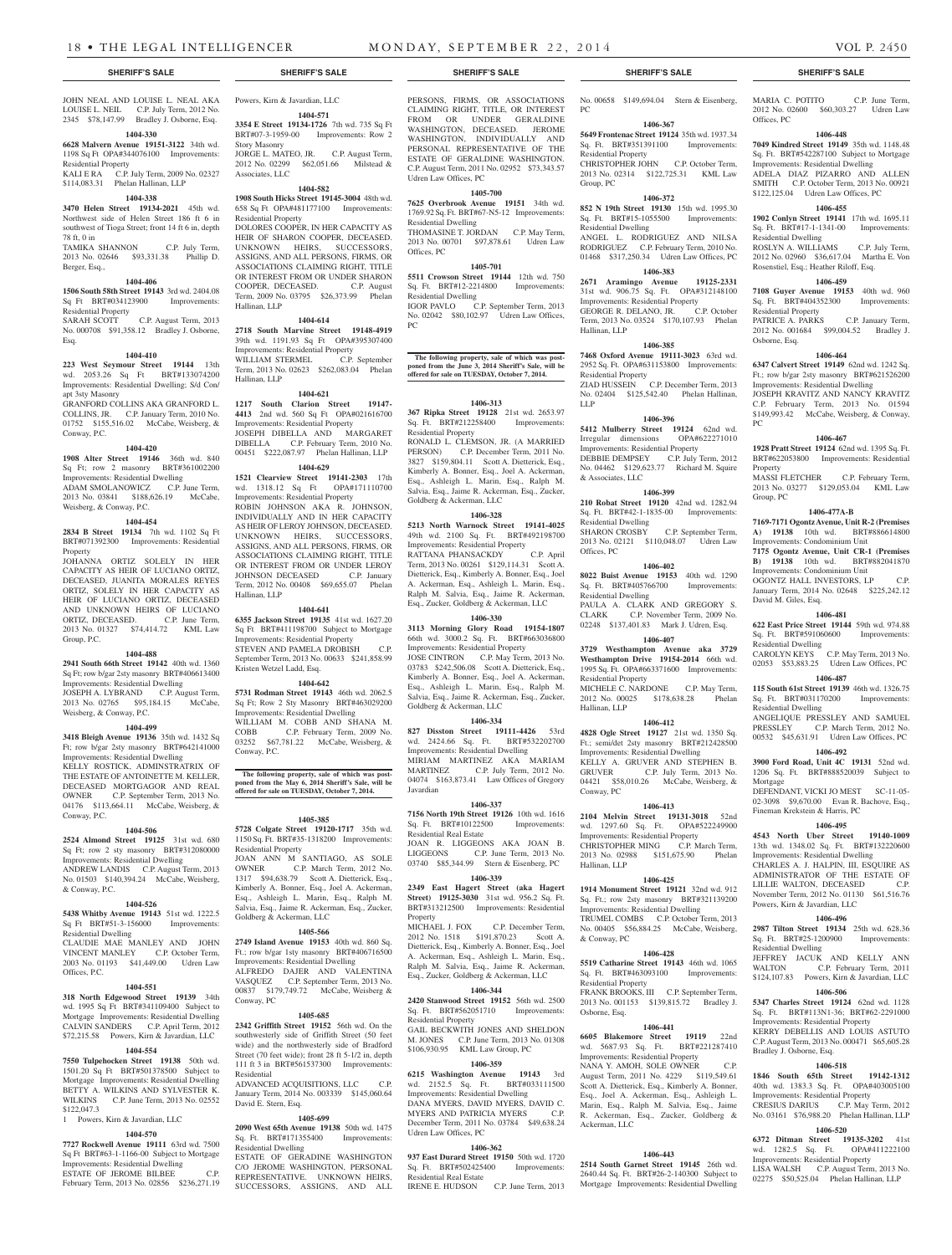Hallinan, LLP

Hallinan, LLP

# **SHERIFF'S SALE SHERIFF'S SALE SHERIFF'S SALE SHERIFF'S SALE SHERIFF'S SALE**

# **1406-523**

**2825 Parrish Street 19130-1203** 15th wd. 1499.76 Sq. Ft. OPA#152300746 Improvements: Residential Property TYRONE L. GILLIAMS C.P. February Term, 2005 No. 03084 \$679,626.35 Phelan

# **1406-525**

**1313 South 58th Street 19143-4501** 51st wd. 1600 Sq. Ft. OPA#513048400 Improvements: Residential Property JOSEPH A. WILLIAMS C.P. March Term, 2012 No. 00538 \$83,536.47 Phelan

# **1406-531**

**32 West Penn Street 19144** 12th wd. 6500 Sq. Ft. BRT#124011600 Improvements: Residential Property

STEPHANIE WILLIAMS (MORTGAGOR) , ANTHONY HINTON (REAL OWNER) AND PAULINE HINTON (REAL OWNER) C.P. February Term, 2010 No. 002778 \$123,811.91 Bradley J. Osborne, Esq.

# **1406-534**

**2852 Gaul Street 19134-4218** 25th wd. 1411.83 Sq. Ft. BRT#251389200 Improvements: Residential Dwelling

CHARLES A. J. HALPIN, III, ESQUIRE, PERSONAL REPRESENTATIVE OF THE ESTATE OF ALLEN F. DELANGE, AKA ALLEN DELANGE, DECEASED C.P. December Term, 2013 No. 02342 \$32,030.02 Law Offices of Gregory Javardian

#### **1406-537**

**1233 North Randolph Street 19122-4318**  18th wd. 1608 Sq. Ft. BRT#182281200 Improvements: Residential Property

DENNIS CHRISTOPHER, AS SOLE OWNER C.P. May Term, 2012 No. 1289 \$295,902.93 Scott A. Dietterick, Esq., Kimberly A. Bonner, Esq., Joel A. Ackerman, Esq., Ashleigh L. Marin, Esq., Ralph M. Salvia, Esq., Jaime R. Ackerman, Esq., Zucker, Goldberg & Ackerman, LLC

#### **1406-538**

**2249 North Van Pelt Street 19132** 16th wd. 1526 Sq. Ft. BRT#162190500 Subject to Rent Improvements: Residential Property LEONARD M. PURNELL, AS SOLE OWNER C.P. April Term, 2011 No. 2701 \$54,148.05 Scott A. Dietterick, Esq., Kimberly A. Bonner,

Esq., Joel A. Ackerman, Esq., Ashleigh L. Marin, Esq., Ralph M. Salvia, Esq., Jaime R. Ackerman, Esq., Zucker, Goldberg & Ackerman, LLC

# **1406-547**

**5122 Glenloch Street 19124-2105** 62nd wd. 755.72 Sq. Ft. OPA#622413900 Improvements: Residential Property LOUISE ANNETTE NEDD AKA LOUISE A. NEDD C.P. February Term, 2012 No. 03245 \$81,868.88 Phelan Hallinan, LLP

# **1406-552**

**1551 South 28th Street 19146** 36th wd. 1244.00 Sq. Ft. BRT#364340700 Subject to Mortgage Improvements: Residential Property<br>BILL D. WILLIAMS AND MARC D. WILLIAMS AND MARC DAMBROSIO, AS TENANTS IN COMMON C.P. December Term, 2011 No. 0925 \$52,402.79 Scott A. Dietterick, Esq., Kimberly A. Bonner, Esq., Joel A. Ackerman, Esq., Ashleigh L. Marin, Esq., Ralph M. Salvia, Esq., Jaime R. Ackerman, Esq., Zucker, Goldberg & Ackerman, LLC

# **1406-554**

**848 North Bambrey Street 19130** 15th wd. 820.00 Sq. Ft. BRT#8 N 1-33 Subject to Mortgage Improvements: Residential Property WENDY S. DECOU C.P. June Term, 2012 No. 3295 \$195,656.67 Scott A. Dietterick, Esq., Kimberly A. Bonner, Esq., Joel A. Ackerman, Esq., Ashleigh L. Marin, Esq., Ralph M. Salvia, Esq., Jaime R. Ackerman, Esq., Zucker, Goldberg & Ackerman, LLC

# **1406-555**

**11020 Calera Road 19154** 66th wd. 2295 Sq. Ft. BRT#662091200 Subject to Mortgage Improvements: Residential Property ELLISIA ALEXANDER C.P. May Term, 2011 No. 1331 \$180,421.80 Scott A. Dietterick, Esq., Kimberly A. Bonner, Esq., Joel A. Ackerman, Esq., Ashleigh L. Marin, Esq., h M. Salvia, Esq., Jaime R. Acker Esq., Zucker, Goldberg & Ackerman, LLC

# **1406-556**

**1904 Orthodox Street 19124** 23rd wd. 2208.00 Sq. Ft. BRT#130503988 Subject to Mortgage Improvements: Residential Property MICHELE P. RUSDEN, AS SOLE OWNER C.P. May Term, 2013 No. 03988 \$80,096.88 Scott A. Dietterick, Esq., Kimberly A. Bonner, Esq., Joel A. Ackerman, Esq., Ashleigh L. Marin, Esq., Ralph M. Salvia, Esq., Jaime R. Ackerman, Esq., Zucker, Goldberg & Ackerman, LLC

**1406-574 106 East Roumfort Road 19119-1632**  9th wd. 1625.22 Sq. Ft. OPA#091049500 Improvements: Residential Property EVERETT CAULLEY AND CHARMIN CAULLEY C.P. December Term, 2011 No. 02118 \$216,699.76 Phelan Hallinan, LLP

# **1406-578**

**323 Elwood Street 19144** 12th wd. (formerly 22nd wd.) 562.14 Sq. Ft. BRT#121010600 Improvements: Residential Real Estate ERIC HOLIDAY AND SOMAR HOLIDAY C.P. January Term, 2013 No. 02035 \$90,895.01 Stern & Eisenberg, PC

# **1406-579**

**2615 South Titan Street assessed as 2615 Titan 19148** 36th wd. 766 Sq. Ft. BRT#362063300 Improvements: Residential Property CHARMINE JOHNSON C.P. September Term, 2013 No. 004076 \$94,185.71 Bradley J. Osborne, Esq.

# **1406-609**

**7450 Rhoads Street 19151-2922** 34th wd. 1622.82 Sq. Ft. OPA#343155500 Wu. 1022.02 by 1. Communisty<br>Improvements: Residential Property<br>CRYSTAL P. BROWN C.P. December CRYSTAL P. BROWN Term, 2013 No. 01572 \$160,264.87 Phelan Hallinan, LLP

# **1406-614**

**6435 Eastwood Street 19149-3310** 54th wd. 1137.50 Sq. Ft. OPA#541275600 Improvements: Residential Property MARY A. BAKER C.P. August Term, 2013 No. 00141 \$151,761.65 Phelan Hallinan, LLP

# **1406-624**

**5351 Wingohocking Heights 19144** 12th wd. 12,890.88 Sq. Ft. OPA#122183000 Improvements: Residential Property MARY CASTORIE AND MICHAEL MCKINLEY C.P. December Term, 2006 No. 01484 \$318,912.83 Phelan Hallinan, LLP

# **1406-628**

**6234 Argyle Street 19111** 35th wd. 1782.62 Sq. Ft. BRT#353233000 Improvements: Residential Property LISA MATHEWS AND JOSEPH F. MATHEWS II C.P. July Term, 2013 No. 03235 \$130,936.64 KML Law Group, PC

# **1406-634**

**7060 Reedland Street 19142** 40th wd. 1105 Sq. Ft. OPA#406218200 Improvements: Residential Property CARMELLA LEWIS C.P. December Term, 2009 No. 01610 \$17,390.06 Phelan Hallinan, LLP

#### **1406-635**

**4532 Pine Street 19143-1806** 46th wd. 2357.64 Sq. Ft. OPA#461029300 Improvements: Residential Property RONALD L. RAMSEY C.P. February Term, 2010 No. 00964 \$428,406.80 Phelan Hallinan, LLP

# **1406-637**

**5343 Thomas Avenue 19143-3143** 51st wd. OPA#511087200 Improvements: Residential Property

TAMARA S. WARD-JONES C.P. February Term, 2013 No. 01450 \$83,907.60 Phelan Hallinan, LLP

# **1406-638**

**5341 Darrah Street 19124-1238** 23rd wd. 819 Sq. Ft. OPA#622228100 Improvements: Residential Property ERIC MILLER C.P. August Term, 2012 No. 02550 \$22,322.74 Phelan Hallinan, LLP

#### **1406-642**

**9902 President Street 19115-1704** 58th wd. 2800 Sq. Ft. OPA#581401603 Improvements: Residential Property MARAT BAGRAMYAN AND SVETLANA

BAGRAMYAN C.P. June Term, 2013 No. 00821 \$140,403.02 Phelan Hallinan, LLP **1406-648**

**3697 Morrell Avenue, Unit D 19114-1945**  66th wd. 4230 Sq. Ft. OPA#661146215 Improvements: Residential Property GERARD J. SCHMIDT AKA GERARD SCHMIDT C.P. June Term, 2011 No. 00216 \$336,220.13 Phelan Hallinan, LLP

# **1406-652**

**5853 Belmont Terrace aka 5853 Belmar Street 19143-5208** 3rd wd. 972.62 Sq. Ft. OPA#034102700 Improvements: Residential Property

RITA N NJOKU AND ANTHONY O. NJOKU AKA ANTHONY NJOKU C.P. November Term, 2013 No. 01278 \$20,133.08 Phelan Hallinan, LLP

# **1406-653**

**6910 Henley Street 19119-3414** 22nd wd. 3458.85 Sq. Ft. OPA#223256600 Improvements: Residential Property ROGER VAUGHN ASHODIAN AND LISA ANN BAIRD C.P. December Term, 2007

No. 02971 \$115,663.28 Phelan Hallinan, LLP

# **1406-655**

**6223 Hazel Avenue 19143** 3rd wd. 1092 Sq. Ft. BRT#032113500 Improvements: Residential Property LATIFA JOHNSON C.P. May Term, 2012 No. 0008 \$113,916.54 Scott A. Dietterick, Esq., Kimberly A. Bonner, Esq., Joel

A. Ackerman, Esq., Ashleigh L. Marin, Esq., Ralph M. Salvia, Esq., Jaime R. Ackerman, Esq., Zucker, Goldberg & Ackerman, LLC **1406-657**

**5620 North 15th Street 19141-2312** 17th wd. 1584 Sq. Ft. BRT#17-2-0658-00 Subject to Mortgage Improvements: Residential Dwelling MARTINA MWAKA C.P. May Term, 2010 No. 02132 \$132,047.36 Powers, Kirn & Javardian, LLC

# **1406-658**

**1306 Kimberly Drive 19151-2833** 34th wd. 1606 Sq. Ft. OPA#343295400 Improvements: Residential Property KALA GATHRIGHT AND LATYSHA AUSTIN C.P. December Term, 2012 No. 03659 \$139,863.30 Phelan Hallinan, LLP

# **1406-661**

**4746 Tampa Street 19120** 42nd wd. 1212.8 Sq. Ft. BRT#421575100 Improvements: Residential Property JENEDETTA WYLIE C.P. June Term, 2013 No. 00330 \$95,025.50 Scott A. Dietterick, Esq., Kimberly A. Bonner, Esq., Joel A. Ackerman, Esq., Ashleigh L. Marin, Esq., Ralph M. Salvia, Esq., Jaime R. Ackerman, Esq., Zucker, Goldberg & Ackerman, LLC

#### **1406-663**

**3922 North Darien Street 19140** 43rd wd. 1120 Sq. Ft. BRT#43-3-1310-00 Subject to Mortgage Improvements: Residential Property ANGELIQUE HAWES RICHARDSON C.P. October Term, 2011 No. 3744 \$50,123.99 Scott A. Dietterick, Esq., Kimberly A. Bonner, Esq., Joel A. Ackerman, Esq., Ashleigh L. Marin, Esq., Ralph M. Salvia, Esq., Jaime R. Ackerman, Esq., Zucker, Goldberg & Ackerman, LLC

#### **1406-665**

**442 Saint Luke Street aka 442 Saint Lukes Street 19140** 7th wd. 1120 Sq. Ft. BRT#072245000 Improvements: Residential **Property** 

GERALD B. COOPER, JR. C.P. March Term, 2012 No. 1245 \$47,554.51 Scott A. Dietterick, Esq., Kimberly A. Bonner, Esq., Joel A. Ackerman, Esq., Ashleigh L. Marin, Esq., Ralph M. Salvia, Esq., Jaime R. Ackerman, Esq., Zucker, Goldberg & Ackerman, LLC

# **1406-681**

**2014 Pratt Street 19124** 62nd wd. 2000 Sq. Ft. BRT#62-2-056000 Improvements: Residential Dwelling C.P. September Term, 2012 No. 03422 \$56,372.31 Udren Law Offices, PC

**The following property, sale of which was post-poned from the July 1, 2014 Sheriff's Sale, will be offered for sale on TUESDAY, October 7, 2014.**

# **1407-304**

**4143 Robbins Avenue 19135** 55th wd. 1504.44 Sq Ft BRT#552042500 Improvements: Residential Property

JAMES BURNS C.P. April Term, 2013 No. 03597 \$148,371.44 KML Law Group, P.C.

# **1407-305**

**6520 Elmwood Avenue 19142-2817** 40th wd. 1520 Sq Ft OPA#406228100 Improvements: Residential Property TOXIE BARRON, IN HER CAPACITY AS ADMINISTRATRIX AND HEIR OF THE ESTATE OF CHAUNCEY BARRON, IN HER CAPACITY AS ADMINSTRATRIX AND HEIR OF THE ESTATE OF CHAUNCEY BARRON. UNKNOWN HEIRS, SUCCESSORS, ASSIGNS, AND ALL PERSONS, FIRMS, OR ASSOCIATIONS CLAIMING RIGHT, TITLE OR INTEREST FROM OR UNDER CHAUNCEY BARRON, DECEASED. C.P. April Term, 2012 No. 03960 \$75,061.01 Phelan Hallinan, LLP

# **1407-314**

**3973 Lankenau Avenue 19131** 52nd wd. 2100 Sq Ft BRT#521437600 Improvements: Residential Property KRISTINE F. PEART C.P. February Term, 2013 No. 02462 \$153,859.17 KML Law Group, P.C.

#### **1407-315A-B**

**5507A Lansdowne Avenue – Premises A - 19131** 4th wd. 1568 Sq Ft BRT#04-1-2564-00 & BRT#04-1-2566-00 Improvements: 00 & BRT#04-1-2566-00 Commercial Property

**5503B Lansdowne Avenue – Premises B - 19131** 4th wd. 1568 Sq Ft BRT#04-1-2564-

# 00 & BRT#04-1-2566-00 Improvements:

Commercial Property MARK L. DAVIS & TAMOUNT DAVIS C.P. January Term, 2013 No. 02273 \$307,886.95 Scott A. Dietterick, Esq. and/or Kathryn L. Mason, Esq.

Property

LLP

Kirn & Javardian, LLC

& Javardian, LLC

Residential Property

Residential Dwelling<br>CHRISTIAN DIAZ

Sq Ft OPA#332470800 Residential Property

Hallinan, LLP

Residential Property

Phelan Hallinan, LLP

Residential Property

Residential Property

Hallinan, LLP

P.C.

C.P. June Term, 2011

No. 00446 \$53,485.07 Udren Law Offices,

**1407-585 4127 M Street 19124-5327** 33rd wd. 1110<br>
Sq Ft OPA#332470800 Improvements:

ANGEL B. LOPEZ C.P. November Term, 2013 No. 02099 \$87,182.98 Phelan

**1407-590 6127 Algard Street 19135-3509** 55th wd. 1272.8 Sq Ft OPA#552359700 Improvements:

SYEDA J. NAHAR AND JASMIN S. IQBAL C.P. July Term, 2012 No. 04543 \$115,763.96

**1407-592 1826 Hoffnagle Street 19152-2309** 56th wd. 2600 Sq Ft OPA#562104600 Improvements:

OMAR ICHIGUI C.P. April Term, 2013 No. 02019 \$213,663.55 Phelan Hallinan, LLP **1407-604 2410 Ritner Street 19145-4116** 48th wd. 919.12 Sq Ft OPA#482119000 Improvements:

JESSICA EASTWOOD C.P. October Term, 2010 No. 02250 \$80,888.33 Phelan

EDWARD VESCIO JR. AND BERNADETTE VESCIO, HUSBAND AND WIFE, AS TENANTS BY THE ENTIRETIES March Term, 2013 No. 1524 \$277,476.75 Scott A. Dietterick, Esq., Kimberly A. Bonner, Esq., Joel A. Ackerman, Esq., Ashleigh L. Marin, Esq., Ralph M. Salvia, Esq., Jaime R. Ackerman, Esq., Jana Fridfinnsdottir, Esq., Brian Nicholas, Esq., Denise Carlon, Esq., Zucker, Goldberg & Ackerman, LLC **1407-481 19 Christian Street 19147-4321** 2nd wd. 1225.86 Sq Ft OPA#022093645 Improvements: Residential Property JOHN PALUMBO C.P. October Term, 2013 No. 00817 \$735,782.76 Phelan Hallinan,

**1407-484 6915 East Wister Street 19138-1918** 10th wd. 1440 Sq Ft BRT#10-2130600 Subject to Mortgage Improvements: Residential Dwelling NO AGENT PROPERTIES, LLC C.P. June Term, 2013 No. 03181 \$90,338.07 Powers,

**1407-485 1412 South 17th Street 19146-4715** 36th wd. 1184 Sq Ft BRT#36-5205500 Subject to Mortgage Improvements: Residential Dwelling ELEASE RICHARDSON C.P. April Term, 2012 No. 002269 \$66,905.42 Powers, Kirn

**1407-489 9123 Verree Road 19115-2801** 63rd wd. 32575 Sq Ft OPA#632267900 Improvements:

CHERYL SMINK AND STEVEN SMINK C.P. September Term, 2010 No. 02647 \$349,992.18 Phelan Hallinan, LLP **1407-526 12603 Dunks Ferry Road 19154** 66th wd. 1825.42 Sq Ft BRT#663148800 Improvements: Residential Property CHARLES J. SHORTEN AND ROBIN SHORTEN, HUSBAND AND WIFE C.P. January Term, 2011 No. 3697 \$209,242.19 Scott A. Dietterick, Esq., Kimberly A. Bonner, Esq., Joel A. Ackerman, Esq., Ashleigh L. Marin, Esq., Ralph M. Salvia, Esq., Jaime R. Ackerman, Esq., Jana Fridfinnsdottir, Esq., Brian Nicholas, Esq., Denise Carlon, Esq., Zucker, Goldberg & Ackerman, LLC **1407-537 7143 Rutland Street 19149-1116** 54th wd. 1129.73 Sq Ft BRT#542178600 Improvements: Residential Property JEROME SACKOR AND NAOMI C. SACKOR AS TENANTS BY ENTIRETY C.P. December Term, 2012 No. 0134 \$97,775.35 Scott A. Dietterick, Esq., Kimberly A. Bonner, Esq., Joel A. Ackerman, Esq., Ashleigh L. Marin, Esq., Ralph M. Salvia, Esq., Jaime R. Ackerman, Esq., Jana Fridfinnsdottir, Esq., Brian Nicholas, Esq., Denise Carlon, Esq., Zucker, Goldberg & Ackerman, LLC **1407-547 1318 North Marshall Street 19122** 14th wd. 2392.20 Sq Ft BRT#141031815 Improvements: Residential Property CARLISA MITCHELL AND DAVID W. MITCHELL C.P. January Term, 2013 No. 00476 \$192,930.89 KML Law Group, P.C. **1407-577 5934 Chester Avenue 19143** 40th wd. 1280 Sq Ft BRT#40-1-121800 Improvements:

# **1407-334**

**7929 Thouron Avenue 19150-2520** 50th wd. 2250 Sq Ft OPA#502169300 Improvements: Residential Property THOMAS PAYNE, KERRY GREEN, IN HIS

CAPACITY AS ADMINISTRATOR AND HEIR OF THE ESTATE OF CHERYL GREEN, IN HIS CAPACITY AS ADMINSTRATOR AND HEIR OF THE ESTATE OF CHERYL GREEN. UNKNOWN HEIRS, SUCCESSORS, ASSIGNS, AND ALL PERSONS, FIRMS, OR ASSOCIATIONS CLAIMING RIGHT, TITLE OR INTEREST FROM OR UNDER CHERYL GREEN, DECEASED. C.P. June Term, 2013 No. 00823 \$76,137.81 Phelan Hallinan, LLP

# **1407-357 6828 Chew Avenue 19119-1921**

OPA#222202100 Improvements: Residential Property JOSHUA E. POPE, JR. AND SHEILA A.

#### POPE C.P. November Term, 2009 No. 03712 \$245,443.10 Phelan Hallinan, LLP

**1407-368 5110 West Nevada Street 19131-2418**  52nd wd. 6758 Sq Ft OPA#521179600 Improvements: Residential Property

FRANCIS KILSON C.P. March Term, 2012 No. 02129 \$166,732.32 Phelan Hallinan, LLP

# **1407-369 3100 Unruh Street 19149-2623** 55th wd. 1760 Sq Ft OPA#551140500 Improvements:

TIFFANY MCCLINTOCK AND RYAN MCCLINTOCK C.P. January Term, 2012 No. 04921 \$179,969.63 Phelan Hallinan,

**1407-375 2925 Kip Street 19134** 7th wd. 980 Sq Ft BRT#071389000 Improvements: Residential

2013 No. 04132 \$26,832.02 KML Law

**1407-386 1818 Wilmot Street 19124** 23rd wd. 1835 Sq Ft BRT#232128205 Subject to Mortgage Improvements: Residential Dwelling WILLA DUNCAN C.P. February Term, 2013 No. 1331 \$48,659.40 Weber Gallagher Simpson Stapleton Fires & Newby, LLP, Sarah

**1407-407 1834 Brandywine Street 19130-3902** 15th wd. 1080 Sq Ft OPA#152009900 Improvements:

THERESA PURCELL AKA THERESA J. PURCELL C.P. November Term, 2010 No. 00583 \$520,618.38 Phelan Hallinan, LLP **1407-420 1117 Wellington Street 19111** 53rd wd. 2698.83 Sq Ft BRT#532341800 Improvements:

2013 No. 00477 \$157,114.82 KML Law

**1407-438 916 West Fisher Avenue 19141-4016** 1460.17 Sq Ft BRT#492043200 Improvements:

KAREN M. STEINER AKA KAREN STEINER AND DAVID B. STEINER AKA DAVID STEINER C.P. September Term, 2013 No. 00717 \$77,256.77 Law Offices of

**1407-447 437 East Mount Pleasant Avenue 19119**  22nd wd. 18,500 Sq Ft BRT#222148900 Improvements: Residential Property KHADRI ABDUS-SABOOR AND RASHIDA PATIENCE C.P. August Term, 2009 No. 02451 \$791,895.99 KML Law Group, P.C. **1407-450 6533 Walker Street 19135-2610** 55th wd. 1333.2 Sq Ft OPA#552330500 Improvements:

BARBARA POLICINO AND JOHN J. POLICINO C.P. September Term, 2013 No. 03923 \$63,671.90 Phelan Hallinan, LLP **1407-463 1328 North Hancock Street 19122** 18th wd. 2494.66 Sq Ft BRT#18-2083500 Improvements: Residential Dwelling SHERIDAN L. SOSTRE C.P. June Term, 2013 No. 002403 \$230,185.14 Martha E. Von Rosenstiel, Esq., Heather Riloff, Esq. **1407-477 727 Sherrie Road 19115** 63rd wd. 8450 Sq Ft BRT#632139200 Improvements: Residential

C.P. September Term,

C.P. November Term,

Residential Property

Property<br>SHAREE BILLA

Group, P.C.

A. Elia, Esq.

Residential Property

Residential Property<br>LISA M. BOSACK

Residential Dwelling

Gregory Javardian

Residential Property

Group, P.C.

LLP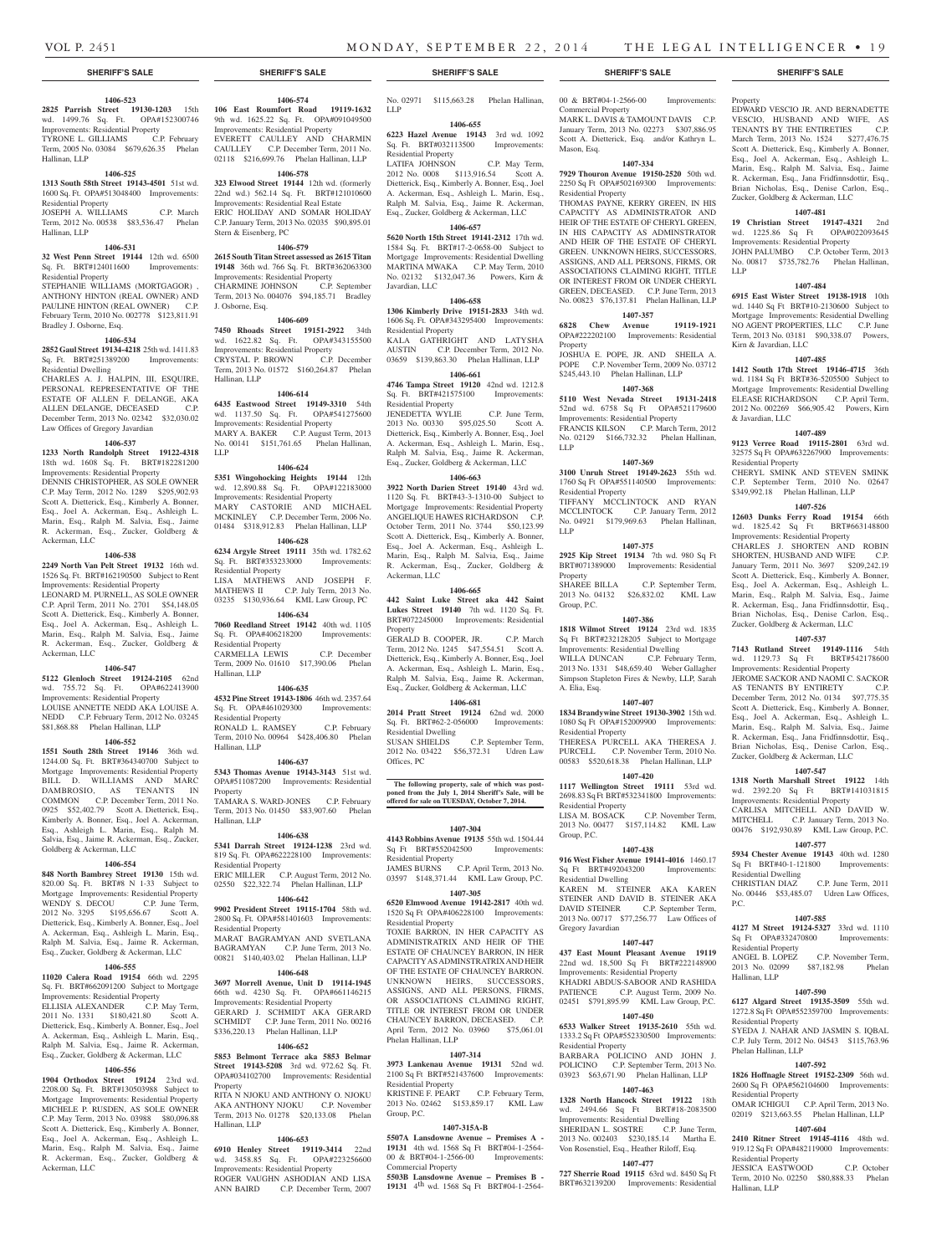#### **1407-608 112 North 2nd Street 2d, aka 112 North 2nd**

**Steet 5d2 19106** 6th wd. OPA#888058254 Improvements: Condominium Unit HYE KIM AND BOLO LEE C.P. June

Term, 2012 No. 01097 \$592,980.58 Phelan Hallinan, LLP

# **1407-635**

**1042 Edgemore Road 19151** 34th wd. On west side of Edgemore Road 338 ft 0 in Northward of Oxford St. Front: 16 ft 0 in, Depth: 90 ft 0 in. OPA#344395000 Improvements: Residential Dwelling

LAKESHA STITH C.P. August Term, 2013 No. 02296 \$111,599.43 with legal interest in the amount of \$ Ron L. Woodman, Esq.

# **1407-637**

**1011 Lorraine Street 19116** 35th wd. 7900 Sq Ft BRT#582213000 Improvements: Residential Property

KRISTEN SANCHEZ AND MICHAEL J.<br>SANCHEZ C.P. August Term. 2012 No. C.P. August Term, 2012 No. 2337 \$267,570.44 Bradley J. Osborne, Esq.

### **1407-656**

**5026 Cedar Avenue 19153** 46th wd. 2090 Sq Ft BRT#46-2-0520-00 Improvements: Residential Dwelling DIABATE MAMADOU AKA MAMADOU DIABATE MARIAM KOITA C.P. May

Term, 2010 No. 02372 \$80,410.66 Udren Law Offices, P.C.

# **1407-662**

**301 East Vernon Road 19119** 22nd wd. 1350 Sq Ft; semi det 2sty masonry BRT#222032200 Improvements: Residential Dwelling KEVIN T. SMITH C.P. February Term, 2013 No. 00344 \$185,094.34 McCabe, Weisberg & Conway, P.C.

# **1407-663**

**1500 Widener Place 19141** 17th wd. 1600 Sq Ft; s/d conv. Apt 2sty masonry BRT#171178500 Improvements: Residential Dwelling OLIVIA MYERS C.P. January Term, 2014

No. 00791 \$131,636.23 McCabe, Weisberg & Conway, P.C. **1407-666**

**6516 North Beechwood Street 19138** 59th wd. 1260 Sq Ft; row b/gar 2sty masonry BRT#591025200 Improvements: Residential Dwelling

ANTHONY PARKS, EXECUTOR OF THE ESTATE OF MARY A. WILLIAMS, DECEASED MORTGAGOR AND REAL OWNER C.P. April Term, 2011 No. 00607 \$72,416.91 McCabe, Weisberg & Conway, P.C.

# **1407-675**

**10229 Ambridge Place 19114-1101** 66th wd. 1586 Sq Ft; row b/gar 2sty masonry BRT#661047990 Improvements: Residential Dwelling

TO BE SOLD AS THE PROPERTY OF KRISTIN REHELL, KNOWN SURVIVING HEIR OF RAYMOND J. KILPATRICK, DECEASED MORTGAGOR AND REAL OWNER, MICHAEL DONNELLY AKA MICHAEL DONNELLY, SR., KNOWN SURVIVING HEIR OF RAYMOND J. KILPATRICK, DECEASED MORTGAGOR AND REAL OWNER, KELLY CASEDY, KNOWN SURVIVING HEIR OF RAYMOND J. KILPATRICK, DECEASED MORTGAGOR AND REAL OWNER, BRIAN KILPATRICK, KNOWN SURVIVING HEIR OF RAYMOND J. KILPATRICK, DECEASED MORTGAGOR AND REAL OWNER, SAMANTHA KILPATRICK, KNOWN SURVIVING HEIR OF RAYMOND J. KILPATRICK, DECEASED MORTGAGOR AND REAL OWNER, ALL UNKNOWN SURIVING HEIRS OF RAYMOND J. KILPATRICK, DECEASED MORTGAGOR AND REAL OWNER, ANNEMARIE KILPATRICK, KNOWN SURVIVING HEIR OF RAYMOND J. KILPATRICK, DECEASED MORTGAGOR AND REAL OWNER, GREGORY DONNELLY, KNOWN SURVIVING HEIR OF RAYMOND J. KILPATRICK, DECEASED MORTGAGOR AND REAL OWNER, KIMBERLY PINKOS, KNOWN SURVIVING HEIR OF RAYMOND J. KILPATRICK, DECEASED MORTGAGOR AND REAL OWNER AND STEPHEN DONNELLY, KNOWN SURVIVING HEIR OF RAYMOND J. KILPATRICK, DECEASED MORTGAGOR AND REAL OWNER C.P. May Term, 2012 No. 03801 \$197,241.09 McCabe, Weisberg & Conway, P.C.

# **1407-676**

**2086 East Lippincott Street 19134** 25th wd. 980 Sq Ft; row 2sty masonry BRT#252275500 Improvements: Residential Dwelling GARTH JACKSON AND JAMES R.

**1384 Dyre Street 19124** 23rd wd. 1126 Sq Ft; row b/gar 2sty masonry BRT#621004000 Improvements: Residential Dwelling AMRITPAL SINGH SANDHER February Term, 2012 No. 00417 \$84,159.11 McCabe, Weisberg & Conway, P.C.

**1407-704**

**1407-707 2532 South Claymont Street 19153** 40th wd. 1020 Sq Ft; row b/gar 2sty masonry BRT#404156254 Improvements: Residential Dwelling

JARMAL ARTHUR AKA JAMAL D. ARTHUR C.P. September Term, 2009 No. 02721 \$117,944.57 McCabe, Weisberg & Conway, P.C. **1407-710**

**166 West Walnut Park Drive 19120** 61st wd. 1328 Sq Ft; row b/gar 2sty masonry BRT#611370700 Improvements: Residential Dwelling CHRISTOPHER SEAN BROWN C.P.

June Term, 2013 No. 01518 \$201,434.37 McCabe, Weisberg & Conway, P.C. **1407-711**

# **1807 Kendrick Street 19152** 56th wd. 1656 Sq

Ft; semi/det 2sty mas + other BRT#562198500 Improvements: Residential Dwelling CHRISTINA MCCULLOUGH AND JERRY PROKOPOWYCZ C.P. June Term, 2013 No. 01659 \$216,664.73 McCabe, Weisberg & Conway, P.C.

**1407-713 403 South Croskey Street 19146** 8th wd. 896 Sq Ft; row 2sty masonry BRT#081191700 Improvements: Residential Dwelling RHONA SCHNEIMAN AKA RHONA GERBER SCHNEIMAN AND ERIK SCHNEIMAN AKA ERIK REID SCHNEIMAN C.P. December Term, 2011 No. 03345 \$306,097.15 McCabe, Weisberg & Conway, P.C.

# **1407-717**

**513 East Roumfort Road 19119** 9th wd. 2467 Sq Ft; det w/b gar 2sty masonry BRT#091057000 Subject to Mortgage Improvements: Residential Dwelling LYNETTE BURGESS AND STEPHAN C. BURGESS C.P. September Term, 2011 No. 03436 \$278,486.75 McCabe, Weisberg & Conway, P.C.

#### **1407-719**

**6224 Algon Avenue 19111** 53rd wd. 1600 Sq Ft; apt 2-4 units 2sty masonry BRT#531207100 Subject to Mortgage Improvements: Residential Dwelling EDWARD J. SCHREIBER AND BARBARA FEINBERG C.P. August Term, 2013 No. 01368 \$130,807.31 McCabe, Weisberg &

# **1407-721**

Conway, P.C.

**2323 South Mildred Avenue 19148** 39th wd. 984 Sq Ft; row 2sty, masonry BRT#393360400

Improvements: Residential Dwelling WILLIAM CANNING C.P. August Term, 2013 No. 01261 \$55,041.75 McCabe, Weisberg & Conway, P.C.

**1407-722**

# **5645 Loretto Avenue 19124** 35th wd. 1276 Sq Ft; row b/gar 2sty masonry BRT#351401600 Improvements: Residential Dwelling

ROBERT CAPERS C.P. April Term, 2012 No. 03002 \$79,090.64 McCabe, Weisberg & Conway, P.C.

#### **1407-725**

**323 North 34th Street 19104** 34th wd. 2394 Sq Ft; row 3sty masonry BRT#241221300 Improvements: Residential Dwelling LINDA E. KING C.P. December Term, 2009 No. 00088 \$208,453.64 McCabe, Weisberg & Conway, P.C.

#### **1407-729**

**2327 Catherine Street 19146** 30th wd. 2678 Sq Ft; row conv/apt 3sty masonry BRT#302086100 Subject to Mortgage Improvements: Residential Dwelling JAMILLAH WASHINGTON AND JOHN WASHINGTON C.P. July Term, 2012 No. 00319 \$246,741.53 McCabe, Weisberg & Conway, P.C.

#### **1407-731 1424 East Johnson Street 19138** 1826 Sq

Ft; s/d w b/g 2s masonry BRT#102295100 Improvements: Residential Dwelling FREDERICK L. BLAIN, EXECUTOR OF THE ESTATE OF GEORGE WILLIE LILES, DECEASED MORTGAGOR AND REAL

OWNER C.P. December Term, 2013 No. 00104 \$182,910.12 McCabe, Weisberg & Conway, P.C.

# **1407-737**

**7346 Buist Avenue 19153** 40th wd. 1120 Sq Ft; \_row b/gar BRT#404294500 Improvements: Residential Dwelling

JOSEPH RAWLINGS C.P. July Term, 2013 No. 01940 \$51,539.13 McCabe, Weisberg & Conway, P.C.

# **1407-738**

**119 Wharton Street 19147** 2nd wd. 1272 Sq Ft; row 3sty masonry BRT#021337600 Improvements: Residential Dwelling DAVID M. EAGLE AND LYNN R. EAGLE

C.P. July Term, 2013 No. 01889 \$77,992.42 McCabe, Weisberg & Conway, P.C. **1407-740**

# **3536 North 19th Street 19140** 11th wd. 4765

Sq Ft: Row 3sty masonry BRT#112273500 Improvements: Residential Dwelling KAREEM COMPTON C.P. June Term, 2008 No. 05456 \$97,352.70 McCabe, Weisberg & Conway, P.C.

# **1407-742**

**6805 East Roosevelt Boulevard 19149** 55th wd. 1368 Sq Ft; row w/bsmt Grg, s sty/masonry BRT#55125500 Improvements: Residential Dwelling EDWARD CHASE AKA EDWARD F.

CHASE C.P. October Term, 2013 No. 01201 \$123,362.31 McCabe, Weisberg & Conway, P.C.

# **1407-743**

**5616 Haverford Avenue 19131** 4th wd. 990 Sq Ft; semi det sty masonry BRT#042185300 Improvements: Residential Dwelling ANITA BLAKLEY AKA ANITA BLAKELY AND SAMYIA C. BLAKLEY AKA SAMYIA C. BLAKELY C.P. October Term, 2013 No. 01836 \$71,289.98 McCabe, Weisberg & Conway, P.C.

# **1407-745**

**2134 Hartel Avenue 19152** 56th wd. 1060 Sq Ft; s/d w b/g 1sty masonry BRT#561490000 Improvements: Residential Dwelling MARIAMMA POTHEN C.P. November Term, 2012 No. 00140 \$184,315.32 McCabe, Weisberg & Conway, P.C.

### **1407-754**

**520 Wartman Street 19128-3237** 21st wd. 1110 Sq Ft; s/d w b/g 1sty masonry BRT#214028100 Improvements: Residential Dwelling JARED A. CARTER AND EMILY J. CARTER

C.P. September Term, 2013 No. 01865 \$174,210.36 McCabe, Weisberg & Conway, P.C.

# **1407-758**

**4207 Stirling Street 19135** 55th wd. 1226 Sq Ft; row b/gar 2sty masonry BRT#552056100 Improvements: Residential Dwelling LESLEY MUCKELROY AND SYEED A.<br>SMITH C.P. October Term, 2013 No. C.P. October Term, 2013 No. 00798 \$116,980.61 McCabe, Weisberg & Conway, P.C.

# **1407-759**

**9932 Lorry Place 19114** 65th wd. 1404 Sq Ft; row b/gar 2sty masonry BRT#652203381 Improvements: Residential Dwelling NIKIA BREEDLOVE C.P. August Term, 2013 No. 001195 \$181,605.64 McCabe, Weisberg & Conway, P.C.

#### **1407-760**

**7705 Woolston Avenue 19150** 50th wd. 1680 Sq Ft; s/d w b/g 2s masonry BRT#502065400 Improvements: Residential Dwelling FERN ANDREWS C.P. March Term, 2012 No. 00779 \$126,468.76 McCabe, Weisberg & Conway, P.C.

# **1407-767**

**3895 Dungan Street 19124** 33rd wd. 1050 Sq Ft BRT#332415900 Improvements: Residential Property JUAN C. COLON C.P. August Term,

2011 No. 04505 \$51,308.01 Valentino F. DiGiorgio, III, Esq.

# **1407-771 570 Alcott Street 19120** 35th wd. 1022.72 Sq Ft OPA#352055900 Improvements:

Residential Property MIGDALIA PALACIOS C.P. March Term, 2010 No. 05668 \$152,096.38 Phelan Hallinan, LLP

# **1407-781**

**1448 W Loudon Street aka 1448 W. Louden Street 19141-2132** 13th wd. 1125 Sq Ft BRT#871519880 Improvements: Row W-off/ str 2sty Masonr ANDRE H. MITCHELL C.P. September Term, 2011 No. 02241 \$157,056.60 Milstead

# **1407-785**

& Associates, LLC

**3173 Belgrade Street 19134-5130** 25th wd. 1160 Sq Ft OPA#251343500 Improvements: Residential Property

MATHEW MCCABE C.P. March Term, 2012 No. 01415 \$182,475.35 Phelan Hallinan, LLP

# **1407-786**

**103 North Gross Street 19139** 34th wd. 1178 Sq Ft; row b/gar 2sty masonry BRT#343051900

# **SHERIFF'S SALE SHERIFF'S SALE SHERIFF'S SALE SHERIFF'S SALE SHERIFF'S SALE**

Improvements: Residential Dwelling FRANK HUEBER C.P. October Term, 2013 No. 01824 \$87,291.11 McCabe, Weisberg & Conway, P.C.

5544 Sq Ft OPA#571051700 Improvements:

JAIME COLON C.P. December Term, 2013 No. 00507 \$160,665.37 Phelan Hallinan,

**The following property, sale of which was post-poned from the August 5, 2014 Sheriff's Sale, will be offered for sale on TUESDAY, October 7, 2014.**

**1408-303 140 West Ashdale Street 19120** 42nd wd. 1152 Sq Ft BRT#422171000 Improvements:

LEONARD HILL C.P. December Term, 2011 No. 001822 \$115,688.39 Bradley J.

**1408-306 754 South 60th Street 19143-2341** 3rd wd. 1600 Sq Ft OPA#033208400 Improvements:

THERESA BROCKINGTON AND BERNARD WHITAKER C.P. August Term, 2013 No. 03375 \$142,354.28 Phelan Hallinan, LLP **1408-308 5709 Drexel Road 19131-1203** 52nd wd. 3,225.75 Sq Ft OPA#522193600 Improvements: Residential Property MEESHA HARRIS C.P. November Term,<br>2013 No. 00374 \$159.651.72 Phelan 2013 No. 00374 \$159,651.72

**1408-316 6526 North 17th Street 19126-3514** 17th wd. 1408 Sq Ft OPA#172214500 Improvements:

DWAYNE D. NELSON C.P. January Term, 2012 No. 03291 \$129,755.49 Phelan

**1408-322 425 West Rittenhouse Street 19144-3801**  59th wd. 2149.52 Sq Ft OPA#593033500 Improvements: Residential Property JENNIFER ROSE C.P. November Term, 2013 No. 01471 \$124,841.50 Phelan

**1408-323 5843 Addison Street 19143-1203** 60th wd. 1016 Sq Ft OPA#604189400 Improvements:

**1408-325 8210 Temple Road 19150-2006** 50th wd. 2613.60 Sq Ft OPA#501072200 Improvements: Residential Property DAMON R. WALTON, IS HIS CAPACITY AS ADMINISTRATOR AND HEIR OF THE ESTATE OF CHARLES WALTON A/K/A CHARLES RAY WALTON PEGGY J. WALTON, IN HER CAPACITY AS HEIR OF THE ESTATE OF CHARLES WALTON A/K/A CHARLES RAY WALTON UNKNOWN HEIRS, SUCCESSORS, ASSIGNS, AND ALL PERSONS, FIRMS, OR ASSOCIATIONS CLAIMING RIGHT, TITLE OR INTEREST FROM OR UNDER CHARLES R. WALTON, DECEASED C.P. September Term, 2012 No. 02075 \$71,480.90 Phelan Hallinan, LLP **1408-333 6720 Dorel Street 19142-2607** 40th wd. 1137.50 Sq Ft OPA#406350000 Improvements:

RASHEED J. GILLIARD AND GIOAVONDA L. GILLIARD C.P. June Term, 2013 No. 00283 \$120,278.00 Phelan Hallinan, LLP **1408-335 6332 Jackson Street 19135-3225** 55th wd. 1630.80 Sq Ft OPA#552462600 Improvements: Residential Property MOHAMED I. IDRISSI A/K/A MOHAMED ISAILI IDRISSI C.P. February Term, 2012 No. 02764 \$128,105.69 Phelan Hallinan,

**1408-337 2409 South Hutchinson Street 19148- 3725** 39th wd. 720 Sq Ft OPA#393466600 Improvements: Residential Property LOAMMY E. MANUEL SALAZAR A/K/A LOAMMY EMANUEL SALAZAR C.P. January Term, 2014 No. 00428 \$182,583.83

**1408-338 4526 North 15th Street 19140-1102** 1st wd. 888.07 Sq Ft OPA#13-2-0600-00 Improvements: Residential Property SHAWN TUCKER, IN HIS CAPACITY AS HEIR OF MERRILE D. TERRY A/K/A DORIS M. WILSON, DECEASED, IN HIS CAPACITY AS HEIR OF MERRILE D. TERRY A/K/A DORIS M. WILSON, DECEASED JEFFREY TUCKER, IN HIS CAPACITY AS HEIR OF MERRILE D. TERRY A/K/A DORIS M. WILSON, DECEASED, IN HIS CAPACITY AS HEIR OF MERRILE D. TERRY A/K/A DORIS M. WILSON, DECEASED UNKNOWN

Phelan Hallinan, LLP

2013 No. 03927 \$77,412.33

C.P. September Term,<br>77,412.33 Phelan

Residential Property

Residential Property

Residential Property

Hallinan, LLP

Hallinan, LLP

Hallinan, LLP

Residential Property<br>TERESITA IZUMI

Residential Property

LLP

Hallinan, LLP

Residential Property

Osborne. Esq.

LLP

# **1407-787**

**8424 Pembrook Road 19128** 21st wd. 1680 Sq Ft; s/d w det gar 2.5s masonry BRT#212500200 Improvements: Residential Dwelling JENNIFER D. PARKER AND JOSEPH PARKER, AKA JOSEPH PARKER, JR. C.P. April Term, 2013 No. 05014 \$315,537.46 McCabe, Weisberg & Conway, P.C.

# **1407-789**

**5738 North 20th Street 19138** 49th wd. 1026 Sq Ft; row b/gar 2sty masonry BRT#172379900 Improvements: Residential Dwelling UNKNOWN SURVIVING HEIRS OF SUSAN EMMA BROWN, DECEASED MORTGAGOR AND REAL OWNER, WILBUR L. BROWN, JR., KNOWN SURVIVING HEIR OF SUSAN EMMA BROWN, DECEASED MORTGAGOR AND REAL OWNER, UNITED STATES OF AMERICA, C/O UNITED STATES ATTORNEY FOR THE EASTERN DISTRICT OF PENNSYLVANIA, GREGORY BROWN, KNOWN SURVIVING HEIR OF SUSAN EMMA BROWN, DECEASED MORTGAGOR AND REAL OWNER AND WENDY BAILEY, KNOWN SURVIVING HEIR OF SUSAN EMMA BROWN, DECEASED MORTGAGOR AND REAL OWNER. C.P. April Term, 2013 No. 01905 \$78,984.15 McCabe, Weisberg & Conway, P.C.

#### **1407-790**

**844-846 North 29th Street, Unit #109 19130 1046 sq.ft.; res condo 2sty mason-**<br>ry **BRT#888153686 Improvements:** ry BRT#888153686 Condominium

UNITED STATES OF AMERICA, C/O UNITED STATES ATTORNEY FOR THE EASTERN DISTRIC OF PENNSYLVANIA AND CLARICE M. BAILEY March Term, 2013 No. 03715 \$311,721.33 McCabe, Weisberg & Conway, P.C.

Ft; row b/gar 2sty masonry BRT#332343000 Improvements: Residential Dwelling YOLANDA ROBINSON AKA YOLANDA HAYDEN C.P. September Term, 2013 No. 02881 \$130,673.44 McCabe, Weisberg &

**1407-794 3921 Fairmount Avenue 19104** 24th wd. 1782 Sq Ft; row 3 sty masonry BRT#243016000 Improvements: Residential Dwelling SANDRA GEORGE JONES, ONLY KNOWN SURVIVING HEIR OF ANDREW GEORGE, DECEASED MORTGAGOR AND REAL OWNER AND UNKNOWN SURVIVING HEIRS OF ANDREW GEORGE, DECEASED MORTGAGOR AND REAL OWNER July Term, 2009 No. 00187 \$51,933.79

McCabe, Weisberg & Conway, P.C. **1407-795 5941 Belden Street 19149** 53rd wd. 1332 Sq Ft; row b/gar 2sty masonry BRT#531301600 Improvements: Residential Dwelling EDWARD O. TAUSENDFREUNDT AND CATHERINE TAUSENDFREUNDT August Term, 2013 No. 01260 \$103,325.23

McCabe, Weisberg & Conway, P.C. **1407-796 5207 Hazel Avenue 19143** 46th wd. 1008 Sq Ft; row 2sty masonry BRT#462019800 Improvements: Residential Dwelling SAMUEL LINER, JR, ADMINISTRATOR OF THE ESTATE OF BARBARA ANN LINER, DECEASED MORTGAGOR AND REAL OWNER C.P. November Term, 2013 No. 01337 \$57,534.97 McCabe, Weisberg &

**1407-811 4647 North 5th Street 19140** 42nd wd. Land area 1402.69 Sq Ft; improvement area 1752 Sq Ft BRT#42-2-4964-00 Improvements:

ALEX M. TRAM C.P. February Term, 2014 No. 2410 \$80,700.34 David Banks, Esq.,

**1407-837 802 East Chelten Avenue 19138** 12th wd. 3750 Sq Ft OPA#122116305 Improvements:

DONELL COOPER C.P. October Term, 2012 No. 02429 \$130,792.18 Phelan

**1407-863 915 East Slocum Street 19150-3607**  50th wd. 3008.52 Sq Ft OPA#502390600 Improvements: Residential Property DORETH MAXWELL AND MARSHA ANSON C.P. May Term, 2013 No. 02608 \$206,877.57 Phelan Hallinan, LLP **1407-866 2855 Shipley Road 19152-1635** 57th wd.

Conway, P.C.

Residential Property

Residential Property

Hallinan, LLP

Banks & Banks

#### **1407-792 4220 Claridge Street 19124** 33rd wd. 1136 Sq

Conway, P.C.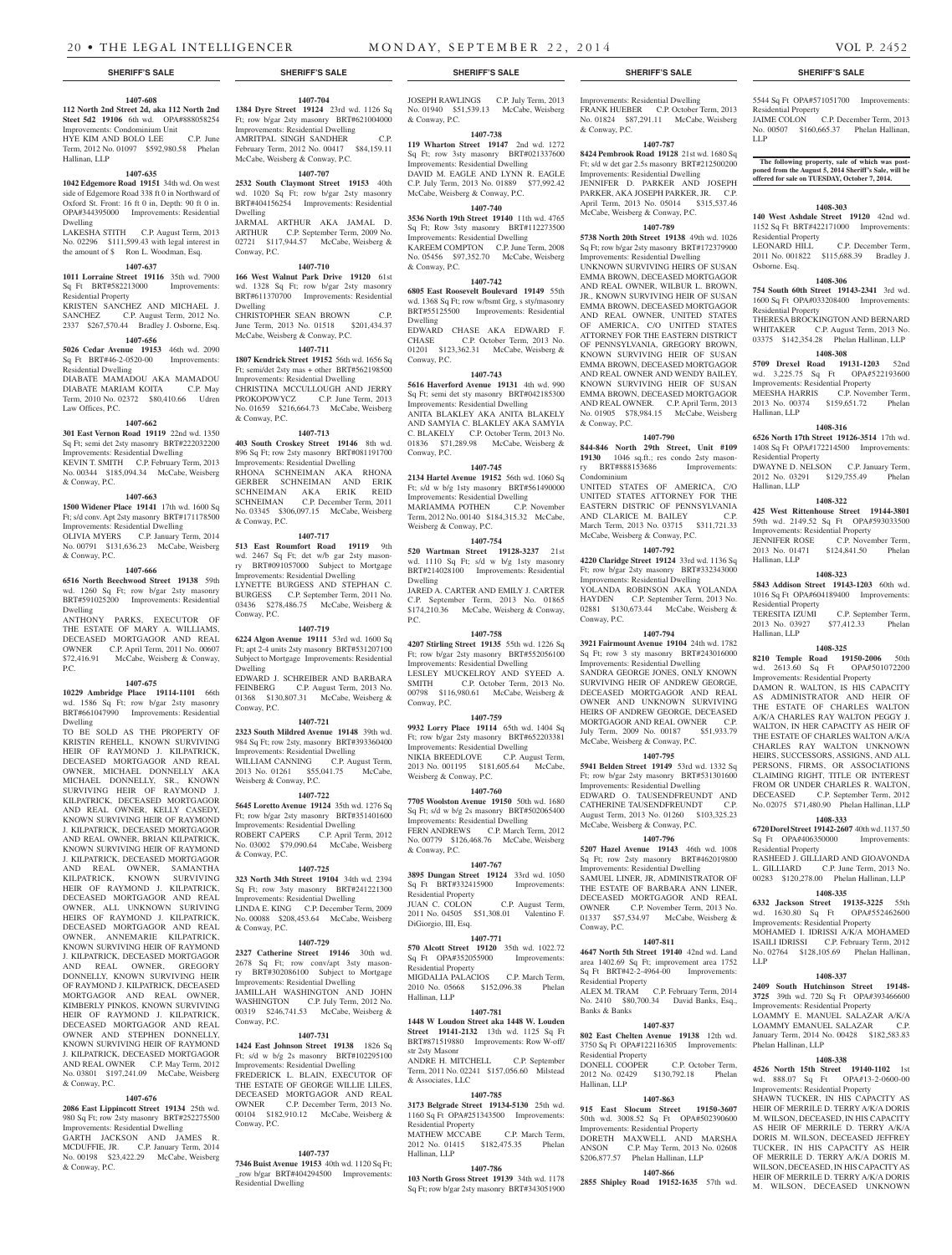# HEIRS, SUCCESSORS, ASSIGNS, AND ALL PERSONS, FIRMS, OR ASSOCIATIONS CLAIMING RIGHT, TITLE, OR INTEREST FROM OR UNDER MERRILE D. TERRY A/K/A DORIS M. WILSON, DECEASED C.P. July Term, 2013 No. 00963 \$63,810.17 Phelan Hallinan, LLP

# **1408-343**

**7938-40 Frankford Ave 19136-3016** 64th wd. BRT#882004600 Subject to Mortgage COLMAN KAPLAN C.P. June Term,

2013 No. 2765 \$470,677.09 Weber Gallagher Simpson Stapleton Fires & Newby, LLP, Kenneth M. Portner, Esq.

# **1408-345**

**2300 79th Avenue 19150-1406** 54th wd. 2730.53 Sq Ft OPA#501449000 Improvements: Residential Property ALICIA R. EASLEY C.P. March Term, 2012 No. 03854 \$118,894.64 Phelan

Hallinan, LLP

# **1408-348**

**1948 East Monmouth Street 19134-4352** 58th wd. 1152.75 Sq Ft BRT#25-2117500 Subject to Mortgage Improvements: Residential Property JULIO RIVERA C.P. May Term, 2013 No. 00283 \$31,089.41 Scott A. Dietterick, Esq., Kimberly A. Bonner, Esq., Joel A. Ackerman, Esq., Ashleigh L. Marin, Esq., Ralph M. Salvia, Esq., Jaime R. Ackerman, Esq., Jana Fridfinnsdottir, Esq., Brian Nicholas, Esq., Denise Carlon, Esq., Zucker, Goldberg & Ackerman, LLC

# **1408-349**

**5413 Ridgewood Street 19143-4140**  51st wd. 1000.12 Sq Ft BRT#513240900 Improvements: Residential Property ROBERT L. CRAWFORD C.P. March

Term, 2012 No. 00356 \$73,214.36 Phelan Hallinan, LLP

# **1408-356**

**1250 South 15th AKA 1250 15th Street South 19146** 47th wd. 2217 Sq Ft BRT#36-5-05- 32-00 Subject to Mortgage Improvements: Residential Property<br>JACKIEM WRIGHT

C.P. May Term, 2011 No. 3438 \$339,022.48 Scott A. Dietterick, Esq., Kimberly A. Bonner, Esq., Joel A. Ackerman, Esq., Ashleigh L. Marin, Esq., Ralph M. Salvia, Esq., Jaime R. Ackerman, Esq., Jana Fridfinnsdottir, Esq., Brian Nicholas, Esq., Denise Carlon, Esq., Zucker, Goldberg & Ackerman, LLC

#### **1408-357**

**4733 Vista Street 19136-4112** 65th wd. 986.58 Sq Ft BRT#65-1036300 Subject to Mortgage

Improvements: Residential Property WILLIAM COLEMAN Term, 2012 No. 2458 \$45,303.57 Scott A. Dietterick, Esq., Kimberly A. Bonner, Esq., Joel A. Ackerman, Esq., Ashleigh L. Marin, Esq., Ralph M. Salvia, Esq., Jaime R. Ackerman, Esq., Jana Fridfinnsdottir, Esq., Brian Nicholas, Esq., Denise Carlon, Esq., Zucker, Goldberg & Ackerman, LLC

#### **1408-363**

**1836 South Hicks Street 19145** 48th wd. 1284 Sq Ft BRT#481176500 Improvements: Residential Property

AARON STELLA C.P. March Term, 2014 No. 001828 \$114,528.65 Bradley J. Osborne. Esq.

#### **1408-365**

**740 South 58th Street 19143-2432** 3rd wd. 1260 Sq Ft BRT#033182100 Subject to Mortgage Improvements: Residential Property CAROLD BOYER-YANCY AND PETION D. EVANS, MOTHER AND SON, AS JOINT TENANTS WITH RIGHT OF SURVIVORSHIP C.P. August Term, 2013 No. 01768 \$102,222.18 Scott A. Dietterick, Esq., Kimberly A. Bonner, Esq., Joel A. Ackerman, Esq., Ashleigh L. Marin, Esq., Ralph M. Salvia, Esq., Jaime R. Ackerman, Esq., Jana Fridfinnsdottir, Esq., Brian Nicholas, Esq., Denise Carlon, Esq., Zucker, Goldberg & Ackerman, LLC

# **1408-368**

**337 Avon Street 19116** 58th wd. 3500 Sq Ft BRT#582117100 Subject to Mortgage Improvements: Residential Property IOURI TOUKVATCHINSKI AND NATALYA OUKVATCHINSKI, HUSBAND AND WIFE C.P. May Term, 2011 No. 01179 \$227,646.66 Scott A. Dietterick, Esq., Kimberly A. Bonner, Esq., Joel A. Ackerman, Esq., Ashleigh L. Marin, Esq., Ralph M. Salvia, Esq., Jaime R. Ackerman, Esq., Jana Fridfinnsdottir, Esq., Brian Nicholas, Esq., Denise Carlon, Esq.,

# **1408-369**

Zucker, Goldberg & Ackerman, LLC

**6163 North 17th Street 19141-1955** 35th wd. 1234 Sq Ft BRT#17-2192700 Subject to Mortgage Improvements: Residential Property MATTHEW S. HAWKINS, AS SOLE<br>OWNER C.P. September Term, 2013 No. C.P. September Term, 2013 No. 00011 \$109,159.68 Scott A. Dietterick, Esq., Kimberly A. Bonner, Esq., Joel A. Ackerman, Esq., Ashleigh L. Marin, Esq., Ralph M. Salvia, Esq., Jaime R. Ackerman, Esq., Jana Fridfinnsdottir, Esq., Brian Nicholas, Esq., Denise Carlon, Esq., Zucker, Goldberg & Ackerman, LLC

# **1408-370**

**5862 Penn Street 19149-3418** 62nd wd. 1574 Sq Ft BRT#62-1-4871-00 Subject to Mortgage Improvements: Residential Property

JAMES E. GOVAN, JR. C.P. November Term, 2011 No. 0530 \$26,212.17 Scott A. Dietterick, Esq., Kimberly A. Bonner, Esq., Joel A. Ackerman, Esq., Ashleigh L. Marin, Esq., Ralph M. Salvia, Esq., Jaime R. Ackerman, Esq., Jana Fridfinnsdottir, Esq., Brian Nicholas, Esq., Denise Carlon, Esq., Zucker, Goldberg & Ackerman, LLC

# **1408-381**

**947 East Stafford Street 19138** 59th wd. 1216.50 Sq Ft BRT#591049400 Improvements: Residential Property JANET SHAW C.P. November Term, 2013 No. 01767 \$108,752.18 KML Law Group, P.C.

#### **1408-382**

**104 Village Lane 19154-3602** 66th wd. 4397.64 Sq Ft OPA#662290900 Improvements: Residential Property KENNETH ALLEN DENISE E. ALLEN A/K/A DENISE E. FULFORD C.P. December Term, 2011 No. 01740 \$206,334.85 Phelan

# **1408-384**

Hallinan, LLP

**219 East Upsal Street 19119-2346** 22nd wd. 1666.40 Sq Ft OPA#221092800 Improvements: Residential Property BENNITA SMALL, IN HER CAPACITY AS ADMINISTRATRIX AND HEIR OF THE ESTATE OF JUANITA LEWIS ERNEST LEWIS, IN HIS CAPACITY AS HEIR OF THE ESTATE OF JUANITA LEWIS UNKNOWN HEIRS, SUCCESSORS, ASSIGNS, AND ALL PERSONS, FIRMS, OR ASSOCIATIONS CLAIMING RIGHT, TITLE OR INTEREST FROM OR UNDER JUANITA LEWIS, DECEASED C.P. February Term, 2013 No. 01244 \$30,004.78 Phelan Hallinan, LLP

#### **1408-387**

**1313 Lombard Street 19147** 5th wd. 752 Sq Ft BRT#053058305 Subject to Mortgage Improvements: Residential Dwelling DAVID J. TALBOT C.P. June Term, 2013 No. 01632 \$11,113.09 Martha E. Von Rosenstiel Esq., Heather Riloff, Esq.

# **1408-392**

**1415 South Franklin Street 19147** 1st wd. 840 Sq Ft BRT#012085000 Improvements: Residential Property

NINA CINTRON A/K/A NINA IANNELLA C.P. December Term, 2011 No. 001316 \$113,424.28 Bradley J. Osborne. Esq.

# **1408-393**

**6814 Sylvester Street 19149** 54th wd. 1261.28 Sq Ft BRT#542361400 Improvements: Row B/gar 2sty Masonry MATTHEW MASIH AND AFSHAN R.

MASIH C.P. August Term, 2013 No. 01086 \$124,929.47 Milstead & Associates, LLC **1408-394**

# **1324 Locust Street, Apartment 305 19107- 5643** 5th wd. 394 Sq Ft OPA#888115250 Improvements: Residential Property ARSEN PINKHASOV AND MICHAEL DVORKIN C.P. April Term, 2013 No. 00015 \$122,556.72 Phelan Hallinan, LLP

# **1408-399**

**6438 Woodcrest Avenue 19151-2407**  34th wd. 1598.24 Sq Ft OPA#344110800 Improvements: Residential Property DWAN W. NILES AND OREALL C. NILES C.P. April Term, 2013 No. 05098 \$172,564.44 Phelan Hallinan, LLP

# **1408-401**

**746 McKean Street 19148-2428** 39th wd. 924 Sq Ft OPA#393031200 Improvements: Residential Property

HATTIE R. REESE F/K/A HATTIE RUTH C.P. February Term, 2014 No. 00123 \$80,818.00 Phelan Hallinan, LLP

# **1408-405**

**4222 Cottman Avenue 19135-1115** 41st wd. 1981.79 Sq Ft OPA#871193650 Improvements: Residential Property DEAN ROSSI NO AGENT PROPERTIES, LLC C.P. November Term, 2010 No. 00467 \$212,040.84 Phelan Hallinan, LLP

# **1408-406**

**1723 Wharton Street 19146** 36th wd. 1593.75<br>Sq Ft BRT#365338800 Improvements: Sq Ft BRT#365338800 Residential Dwelling

DIXIE LEE MICKLES A/K/A DIXIE LEE MCFADDEN, INDIVIDUALLY AND KNOWN HEIR OF ROOSEVELT MICKLES UNKNOWN HEIRS, SUCCESSORS, ASSIGNS AND ALL PERSONS, FIRMS,

# **SHERIFF'S SALE SHERIFF'S SALE SHERIFF'S SALE SHERIFF'S SALE SHERIFF'S SALE**

OR ASSOCIATIONS CLAIMING RIGHT, TITLE OR INTEREST FROM OR UNDER ROOSEVELT MICKLES, LAST RECORD OWNER ROOSEVELT MICKLES, LAST RECORD OWNER C.P. April Term, 2013 No. 00779 \$45,122.13 Udren Law Offices,  $PC$ .

# **1408-413**

**4223 Glenview Street 19135-2111** 55th wd. 2000 Sq Ft OPA#552171600 Improvements: Residential Property

MICHAEL YOUNG, IN HIS CAPACITY AS HEIR OF THE ESTATE OF NANCY A. YOUNG MARK D. YOUNG, IN HIS CAPACITY AS ADMINISTRATOR AND HEIR OF THE ESTATE OF NANCY A. YOUNG RAY YOUNG, IN HIS CAPACITY AS HEIR OF THE ESTATE OF NANCY A. YOUNG UNKNOWN HEIRS, SUCCESSORS, ASSIGNS, AND ALL PERSONS, FIRMS, OR ASSOCIATIONS CLAIMING RIGHT, TITLE OR INTEREST FROM OR UNDER NANCY A. YOUNG, DECEASED C.P. March Term, 2013 No. 00455 \$118,455.17 Phelan Hallinan, LLP

# **1408-415**

**2015 East Firth Street 19125-1315** 31st wd. 820.95 Sq Ft OPA#314058100 Improvements: Residential Property<br>JON B. BATISTA

JON B. BATISTA C.P. November Term,<br>2013 No. 03079 \$130,031.33 Phelan \$130,031.33 Phelan Hallinan, LLP

# **1408-419 6253 Homer Street 19144** 59th wd. 1957.76 Sq Ft BRT#592262800 Improvements: Residential Property GENEVIEVE BYRD C.P. January Term, 2014 No. 00525 \$181,666.93 KML Law

Group, P.C. **1408-421**

**6032 North 12th Street 19141** 49th wd. 1687.72 Sq Ft BRT#49-3148700 Subject to Mortgage Improvements: Residential Property BARBARA TUCKER AND KENNETH STANLEY, ADULT INDIVIDUALS, JOINT TENANTS WITH THE RIGHT OF SURVIVORSHIP C.P. August Term, 2013 No. 03191 \$141,171.18 Scott A. Dietterick, Esq., Kimberly A. Bonner, Esq., Joel A. Ackerman, Esq., Ashleigh L. Marin, Esq., Ralph M. Salvia, Esq., Jaime R. Ackerman, Esq., Jana Fridfinnsdottir, Esq., Brian Nicholas, Esq., Denise Carlon, Esq., Zucker, Goldberg & Ackerman, LLC

# **1408-427**

**411 Fitzgerald Street 19148** 39th wd. 691.88 Sq Ft BRT#392180400 Improvements: Residential Property THE UNKNOWN HEIRS OF WALTER

CYWINSKI, DECEASED GERALDINE CYWINSKI, WALTER CYWINSKI, SOLELY IN HIS CAPACITY AS HEIR OF WALTER CYWINSKI DEBORAH LINDSAY, SOLELY IN HER CAPACITY AS HEIR OF WALTER CYWINSKI, DECEASED AND CHARLES J. LYDON, SR., SOLELY IN HIS CAPACITY AS HEIR OF OF WALTER CYWINSKI C.P. July Term, 2013 No. 04442 \$92,515.12 KML Law Group, P.C.

# **1408-433**

**533 West Tabor Road 19120-2723** 61st wd. 2000 Sq Ft OPA#612005700 Improvements: Residential Property DESIREE SOMMERVILLE C.P. June Term, 2010 No. 01773 \$178,768.84 Phelan Hallinan, LLP

# **1408-442**

**6524 North 4th Street 19126-3914** 61st wd. 1800 Sq Ft BRT#611072700 Improvements: Residential Dwelling MI LIM HER-LEE C.P. April Term, 2013 No. 01365 \$207,254.83 Powers, Kirn, &

# **1408-447**

Javardian, LLC

**7624 Fayette Street 19150** 50th wd. 1498.80 Sq Ft BRT#501018700 Improvements: Residential Property ANGEL A. MARRERO JR. AND LEENA K. MARRERO C.P. December Term, 2013 No. 02949 \$86,613.29 KML Law Group, P.C.

# **1408-448**

**4610 Richmond Street 19137-2215** 45th wd. 3924 Sq Ft BRT#45-3309400, BRT#81N12-126 Subject to Mortgage Improvements: Residential Property

DAMIEN WILSON C.P. June Term, 2013 No. 03515 \$137,356.90 Scott A. Dietterick, Esq., Kimberly A. Bonner, Esq., Joel A. Ackerman, Esq., Ashleigh L. Marin, Esq., Ralph M. Salvia, Esq., Jaime R. Ackerman, Esq., Jana Fridfinnsdottir, Esq., Brian Nicholas, Esq., Denise Carlon, Esq., Zucker, Goldberg & Ackerman, LLC

# **1408-449**

**6644 Upland Street 19142-1614** 40th wd. 992<br>Sq Ft BRT#40-3-1244-00 Improvements: Sq Ft BRT#40-3-1244-00 Residential Property

**1408-492 6004 North 19th Street 19141** 49th wd. 1360 So Ft BRT#172350100 Subject to Mortgage Improvements: Residential Dwelling IVY MAUD JONES C.P. July Term, 2012 No. 00515 \$134,084.55 Powers, Kirn, &

**1408-505 6040 Ogontz Avenue 19141** 17th wd. 1500 Sq Ft BRT#17-2-2552-00 Improvements:

YAKOV SHVARTSOVSKIY C.P. March Term, 2014 No. 03015 \$121,772.99 Udren

**1408-507 8021 Elberon Avenue 19111-1806** 63rd wd. 2880 Sq Ft OPA#631040500 Improvements:

TIMOTHY MAGEE AND JOYCE MAGEE C.P. August Term, 2009 No. 03348 \$116,352.24

**1408-510 6441 Malvern Avenue 19151** 34th wd. 2989.00<br>
Sq Ft BRT#344083400 Improvements: Sq Ft BRT#344083400 Improvements:

NEWMAN NEDD C.P. November Term, 2013 No. 00312 \$200,628.94 Udren Law

**1408-512 3411 Ormes Street 19134-1621** 7th wd. 644 Sq Ft OPA#073119300 Improvements:

CRISTY C. GONZALEZ C.P. July Term, 2013 No. 02716 \$44,379.14 Phelan

**1408-514 6608 Kindred Street 19149-2201** 54th wd. 1364.94 Sq Ft OPA#541201700 Improvements: Residential Property DIONISIOS D. GOULIANOS C.P. December Term, 2013 No. 02235 \$100,461.08

**1408-519 4229 Sheffield Street 19136** 41st wd. 1312 Sq Ft; S/D W B/G 2S Masonry BRT#651143500 Improvements: Residential Dwelling LAURENCE J. MATHIS JR. C.P. January Term, 2010 No. 01615 \$111,341.14 McCabe,

**1408-522 1962 Plymouth Street 19138** 10th wd. 1134 Sq Ft; Row 2 Sty Masonry BRT#101312100 Improvements: Residential Dwelling MICHAEL NEAL, KNOWN HEIR OF VANESSA NEAL, DECEASED MORGAGOR AND REAL OWNER NAKIA NEAL, KNOWN HEIR OF VANESSA NEAL, DECEASED MORGAGOR AND REAL OWNER CORINNE NEAL, KNOWN HEIR OF VANESSA NEAL, DECEASED MORGAGOR AND REAL OWNER UNKNOWN HEIRS OF VANESSA NEAL, DECEASED MORTGAGOR AND REAL OWNER AMANDA NEAL, KNOWN HEIR OF VANESSA NEAL, DECEASED MORTGAGOR AND REAL OWNER RONALD NEAL, KNOWN HEIR OF VANESSA NEAL, DECEASED MORGAGOR AND REAL OWNER KEVIN NEAL, KNOWN HEIR OF VANESSA NEAL, DECEASED MORGAGOR AND REAL OWNER C.P. May Term, 2013 No. 00081 \$63,406.70 McCabe, Weisberg, & Conway, P.C. **1408-523 2419 Carpenter Street 19146** 30th wd. 1164 Sq Ft; Row 2 Sty Masonry BRT#302224600<br>Subject to Mortgage Improvements:

Javardian, LLC

Residential Dwelling

Law Offices, P.C.

Residential Property

Phelan Hallinan, LLP

Residential Dwelling

Residential Property

Phelan Hallinan, LLP

Weisberg, & Conway, P.C.

 $Subject$  to Mortgage Residential Dwelling

Conway, P.C.

& Conway, P.C.

Weisberg, & Conway, P.C.

Weisberg, & Conway, P.C.

H. MARCUS CRAWFORD, EXECUTOR OF THE ESTATE OF JEANNETTE CRAWFORD, DECEASED MORTGAGOR AND REAL OWNER C.P. October Term, 2012 No. 02786 \$225,254.49 McCabe, Weisberg, &

**1408-524 2244 South 66th Street 19142** 40th wd. 1110 Sq Ft; Row B/GAR 2 Sty Masonry BRT#403034100 Subject to Rent Improvements: Residential Dwelling JACOB HASIS C.P. February Term, 2012 No. 00410 \$99,594.88 McCabe, Weisberg,

**1408-529 624 North Moss Street 19139** 6th wd. 1224 Sq Ft; Row B/GAR 2 Sty Masonry BRT#061323400 Improvements: Lot JUANITA M. HILL-SCOTT C.P. February Term, 2012 No. 00801 \$58,439.38 McCabe,

**1408-531 425 Tasker Street 19148** 1st wd. 1336 Sq Ft; Row 3 Sty Masonry BRT#011296400 Improvements: Residential Dwelling PHENG SOUN AND SAN SEM C.P. June Term, 2013 No. 02795 \$46,291.34 McCabe,

Hallinan, LLP

Offices, P.C.

AUGUSTINE N. KOLLIE AND ALICE KOLLIE C.P. January Term, 2013 No. 02074 \$36,196.62 Pressman & Doyle, LLC

# **1408-451**

**3480 Helen Street 19134** 45th wd. 1131 Sq Ft BRT#452356700 Improvements: Residential Property JUDITH PEREZ C.P. July Term, 2013 No. 02694 \$49,815.73 KML Law Group, P.C.

# **1408-454**

**3409 Tudor Street 19136** 64th wd. 1616 Sq Ft BRT#642133700 Improvements: Residential Property LISA MEISENZAHL C.P. August Term,

2013 No. 02079 \$120,785.50 KML Law Group, P.C.

# **1408-458**

**1625 East McPherson Street 19150-1009**  50th wd. 2552.22 Sq Ft OPA#501499400 Improvements: Residential Property KATHY COLE FRANCIS, TRUSTEE OF THE KATHY COLE FRANCIS TRUST DATE SEPTEMBER 4, 2003 C.P. March Term, 2013 No. 02744 \$147,843.00 Phelan Hallinan, LLP

# **1408-460**

**2375 Welsh Road 19114** 57th wd. 54567 Sq Ft BRT#88-3-3811-25 Improvements: Parking Lot With A One Story, Free Standing, Commercial Retail Building SRAMPICKAL DEVELOPERS, LLC C.P. August Term, 2011 No. 03972 \$437,761.21 Janet L. Gold, Esq.

# **1408-466**

**7720 Thouron Avenue 19150-2516** 50th wd. 1336.5 Sq Ft OPA#502142800 Improvements: Residential Property STANLEY WILLIAMS AND VALENCIA WILLIAMS C.P. January Term, 2012 No. 04006 \$134,785.27 Phelan Hallinan, LLP

# **1408-467**

**708 Marlyn Road 19151-3825** 34th wd. 1303.76 Sq Ft OPA#344278600 Improvements: Residential Property STACEY D. MOORE C.P. October Term, 2012 No. 03845 \$46,409.85 Phelan Hallinan, LLP

wd. 1347.77 Sq Ft OPA#234125600 Improvements: Residential Property<br>KIMBERLY A. CLARK C.P. October

Term, 2010 No. 01961 \$157,969.96 Phelan

**1408-472 8809-8811 Rising Sun Avenue a/k/a 8809-11 Rising Sun Avenue 19115-4814** 63rd wd. 14400 Sq Ft OPA#632292502 Improvements:

EUGENE BOND AND MARINA SKLYARSKY C.P. February Term, 2014 No. 01387 \$434,944.06 Phelan Hallinan, LLP **1408-474 4621 Melrose Street 19137-1108** 45th wd. 2266 Sq Ft OPA#453446400 Improvements:

TIMOTHY M. NOGOWSKI AND CAROL NOGOWSKI C.P. June Term, 2012 No. 02853 \$164,983.71 Phelan Hallinan, LLP **1408-477 715 West Fisher Avenue 19120-2725**  49th wd. 1687.50 Sq Ft OPA#492048300 Improvements: Residential Property CHERITA M. BROWN C.P. April Term, 2013 No. 00310 \$84,662.94 Phelan

**1408-488 43 West Upsal Street 19119** 22nd wd. 5829.62 Sq Ft BRT#223020600 Improvements:

SAUL BRADLEY AND ROBIN BRADLEY C.P. August Term, 2012 No. 3592 \$171,586.57

**1408-490 1635 Creston Street 19149-3441** 62nd wd. 2126.30 Sq Ft OPA#621144200 Improvements: Residential Property ANITA FRAZIER, IN HER CAPACITY AS HEIR OF ELIZABETH FRAZIER, DECEASED LENORA MARKS, IN HER CAPACITY AS HEIR OF ELIZABETH FRAZIER, DECEASED JOSEPH FRAZIER, IN HIS CAPACITY AS HEIR OF ELIZABETH FRAZIER, DECEASED BARBARA ALSTON, IN HER CAPACITY AS HEIR OF ELIZABETH FRAZIER, DECEASED KENYA D. TAYLOR, IN HER CAPACITY AS HEIR OF ELIZABETH FRAZIER, DECEASED WILLIAM JONES, IN HIS CAPACITY AS HEIR OF ELIZABETH FRAZIER, DECEASED UNKNOWN HEIRS, SUCCESSORS, ASSIGNS, AND ALL PERSONS, FIRMS, OR ASSOCIATIONS CLAIMING RIGHT, TITLE OR INTEREST FROM OR UNDER ELIZABETH FRAZIER, DECEASED C.P. March Term, 2013 No. 01424 \$63,795.60 Phelan Hallinan, LLP

# **1408-468 1116 Harrison Street 19124-2908** 23rd

KIMBERLY A. CLARK

Residential Property

Residential Property

Hallinan, LLP

Residential Property

Bradley J. Osborne. Esq.

Hallinan, LLP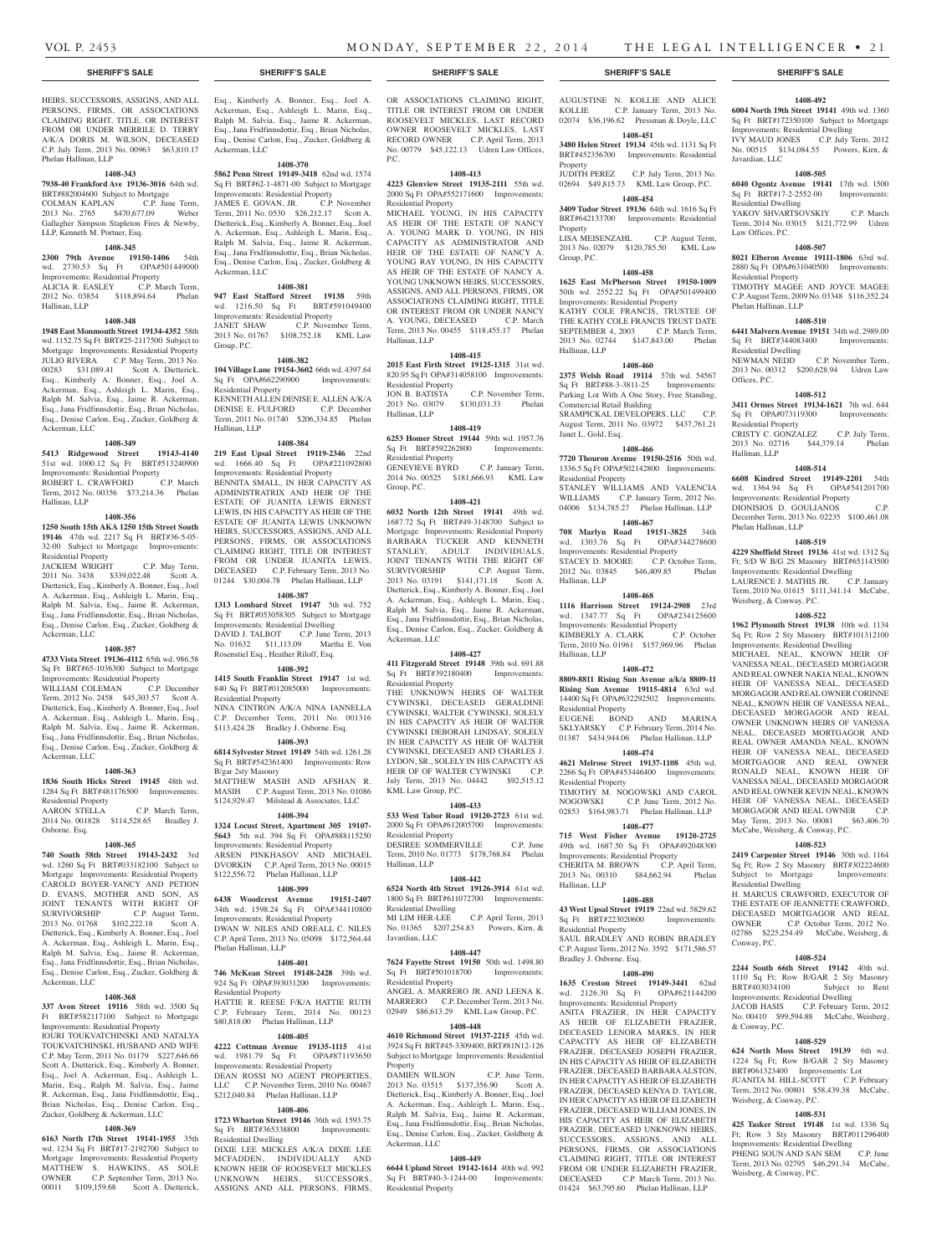# **1408-534**

**5752 Pemberton Street 19143** 46th wd. 1128 Sq Ft; Row 2 Sty Masonry BRT#463072700 Improvements: Lot

SAMUEL SCHELL, EXECUTOR OF THE ESTATE OF VERONICA COMEGYS, DECEASED MORTGAGOR AND REAL OWNER C.P. January Term, 2014 No. 02198 \$55,394.63 McCabe, Weisberg, & Conway, P.C.

#### **1408-538**

**2627 South Bancroft Street 19145** 26th wd. 1024 Sq Ft; Row 2 Sty Masonry BRT#261296400 Improvements: Residential Dwelling

DAVID T. SIRGANT A/K/A DAVID T. SIGRANT C.P. May Term, 2010 No. 02322 \$182,668.32 McCabe, Weisberg, & Conway, P.C.

# **1408-542**

**4917 Olive Street 19139** 44th wd. 1100 Sq Ft; Row 2 Sty Masonry BRT#441239900 Improvements: Lot<br>RODNEY KEYES C.P. December Term,

2013 No. 03835 \$62,646.93 McCabe, Weisberg, & Conway, P.C.

# **1408-547**

**3126 West Berks Street 19121** 32nd wd. 1120 Sq Ft BRT#323027700 Improvements: Residential Dwelling

DEMAE BROWN A/K/A DAMAE BROWN A/K/A DE MAE BROWN C.P. April Term, 2013 No. 04711 \$59,208.75 Law Offices of Gregory Javardian

## **1408-552**

**7781 Hasbrook Avenue 19111-2407** 63rd wd. 3756 Sq Ft OPA#631092300 Improvements: Residential Property<br>PATRICK O'BRIEN C.P. October Term,

2009 No. 01519 \$257,211.04 Phelan Hallinan, LLP

# **1408-565A-J**

**8712 Frankford Avenue, Unit 2 A&B – Premises A – 19136** 57th wd. 933 Sq Ft; front: 22.00'x depth: 42.41' BRT#572367803 **8712 Frankford Avenue, Unit 3 A&B – Premises B – 19136** 57th wd. 933 Sq Ft; front: 22.00'x depth: 42.41' BRT#572367805 **8712 Frankford Avenue, Unit 4 A&B – Premises C – 19136** 57th wd. 933 Sq Ft; front: 22.00'x depth: 42.41' BRT#572367807 **8712 Frankford Avenue, Unit 5 A&B – Premises D – 19136** 57th wd. 933 Sq Ft; front: 22.00'x depth: 42.41' BRT#572367809 **8712 Frankford Avenue, Unit 6 A&B – Premises E – 19136** 57th wd. 933 Sq Ft; front: 22.00'x depth: 42.41' BRT#572367811 **8712 Frankford Avenue, Unit 14 A&B – Premises F – 19136** 57th wd. 933 Sq Ft; front: 22.00'x depth: 42.41' BRT#572367827 **8712 Frankford Avenue, Unit 15 A&B – Premises G – 19136** 57th wd. 933 Sq Ft; front: 22.00'x depth: 42.41' BRT#572367829 **8712 Frankford Avenue Unit 16 A&B – Premises H – 19136** 57th wd. 933 Sq Ft; front: 22.00'x depth: 42.41' BRT#572367831 **8712 Frankford Avenue, Unit 17 A&B – Premises I – 19136** 57th wd. 933 Sq Ft; front: 22.00'x depth: 42.41' BRT#572367833 **8712 Frankford Avenue, Unit 18 A&B –** 

**Premises J – 19136** 57th wd. 933 Sq Ft; front: 22.00'x depth: 42.41' BRT#572367835 PENNY LANCASTER C.P. February Term, 2014 No. 02081 \$1075,234.49 Justin L. Krik, Esq.; Lipsky and Brandt

# **1408-567**

**4715 Salmon Street 19137-2125** 45th wd. 1070.3 Sq Ft OPA#453290000 Improvements: Residential Property JENNIFER ROSKI AND JAMES MINCH

C.P. February Term, 2013 No. 02006 \$144,047.97 Phelan Hallinan, LLP

# **1408-568**

**1830 West Erie Avenue 19140-3523**  13th wd. 1354.24 Sq Ft OPA#131048600 Improvements: Residential Property<br>KEVIN R. HUDSON C.P. March Term, KEVIN R. HUDSON C.P. March Term,<br>2009 No. 03235 \$27,015.82 Phelan 2009 No. 03235 \$27,015.82 Hallinan, LLP

# **1408-570**

**1233 West Hilton Street 19140** 43rd wd. 1563.91 Sq Ft BRT#431040200 Improvements: Residential Dwelling CAROL S. RUSSELL, PERSONAL REPRESENTATIVE OF THE ESTATE OF HARRISON HARPER. DECEASED C.P. HARRISON HARPER, DECEASED November Term, 2013 No. 02728 \$64,759.50 Law Offices of Gregory Javardian

# **1408-580**

**2833 South Simpson Street 19142** 40th wd. 1520 Sq Ft BRT#406001247 Subject to Mortgage Improvements: Residential Dwelling LYNNE COLLINS C.P. June Term, 2008 No. 04176 \$128,194.32 Thomas A. Capehart, Esq.

# **1408-582**

**364 Daly Street 19148-3307** 39th wd. 700 49th wd. 1344.80 Sq Ft OPA#493179800

Sq Ft OPA#392148500 Improvements: Residential Property CYNTHIA C. CROSS A/K/A CYNTHIA CROSS C.P. August Term, 2011 No. 01952 \$102,564.33 Phelan Hallinan, LLP

# **1408-586**

**1260 South 27th Street 19146** 36th wd. 1032 Sq Ft; row 2 sty masonry BRT#362132400 Improvements: Mobile Home

FRANCINE MARTIN, KNOWN SURVIVING HEIR OF JESSIE MARTIN, DECEASED MORTGAGOR AND REAL OWNER ALFONSO GILMORE, JR., KNOWN SURVIVING HEIR OF JESSIE MARTIN, DECEASED MORTGAGOR AND REAL OWNER JESSIE MAE GILMORE, KNOWN SURVIVING HEIR OF JESSIE MARTIN, DECEASED MORTGAGOR AND REAL OWNER LAKIESHA K. MARTIN, KNOWN SURVIVING HEIR OF JESSIE MARTIN, DECEASED MORTGAGOR AND REAL OWNER ALL UNKNOWN SURVIVING HEIRS OF JESSIE MARTIN, DECEASED MORTGAGOR AND REAL OWNER C.P. July Term, 2013 No. 02322 \$23,964.95 McCabe, Weisberg, & Conway, P.C.

# **1408-587**

**43 North 52nd Street 19139** 44th wd. 1832<br>
Sq Ft BRT#60-N16-93 Improvements: Sq Ft BRT#60-N16-93 Residential Dwelling<br>ERNEST SCOTT C.P. November Term, 2009 No. 02144 \$29,836.63 Udren Law

**1408-589**

Offices, P.C.

# **3245 North Dover Street 19129** 38th wd. 1263 Sq Ft; Row 2 Sty Masonry BRT#381274500 Improvements: Residential Dwelling ALL UNKNOWN SURVIVING HEIRS OF EUGENE WILLIAMS, DECEASED MORTGAGOR AND REAL OWNER AND ANGELA WILLIAMS, SURVIVING HEIR OF EUGENE WILLIAMS, DECEASED MORTGAGOR AND REAL OWNER October Term, 2012 No. 03412 \$46,923.00 McCabe, Weisberg, & Conway, P.C.

**1408-590**

**5256 North Hutchinson Street 19141** 49th wd. 1230 Sq Ft; Row B/GAR 2STY Masonry BRT#492161600 Improvements: Residential Property IDA MAE GALLMAN AND GRADY L.

GALLMAN, A/K/A GRADY GALLMAN C.P. December Term, 2013 No. 00196  $$64,863.03$  McCabe, Weisberg, & Conway, P.C.

# **1408-601**

**249 West Duval Street 19144** 59th wd. 2219.8<br>
Sq Ft BRT#593118300 Improvements: Sq Ft BRT#593118300 Residential Property BRANDON ALSTON A/K/A BRANDON

DAVID ALSTON C.P. May Term, 2013 No. 03720 \$223,569.58 KML Law Group, P.C. **1408-602**

**2211 North 52nd Street 19131** 52nd wd. 11250 Sq Ft OPA#521298300 Improvements: Residential Property SHARON GOINES, IN HER CAPACITY AS

EXECUTRIX OF THE ESTATE OF SHIRLEY COOLEY A/K/A SHIRLEY CLAUDETTE COOLEY A/K/A SHIRLEY BURNS A/K/A SHIRLEY BETRAND MONTEZ A. SALDANA, IN HIS CAPACITY AS HEIR OF THE ESTATE OF ANGELA COOLEY A/K/A ANGELA ELLEN COOLEY, A DECEASED DEVISEE OF THE ESTATE OF SHIRLEY COOLEY A/K/A SHIRLEY CLAUDETTE COOLEY A/K/A SHIRLEY BURNS A/K/A SHIRLEY BETRAND BERNICE BETRAND A/K/A BERNICE BANKS, IN HER CAPACITY AS HEIR OF JAMES BETRAND, DECEASED THERESA BETRAND, IN HER CAPACITY AS HEIR OF JAMES BETRAND, DECEASED VANESSA BETRAND, IN HER CAPACITY AS HEIR OF JAMES BETRAND, DECEASED ALLEN BETRAND, IN HIS CAPACITY AS HEIR OF JAMES BETRAND, DECEASED SELINA BETRAND, IN HER CAPACITY AS HEIR OF JAMES BETRAND, DECEASED TONIE BETRAND A/K/A ANTOINETTE BETRAND, IN HER CAPACITY AS HEIR OF JAMES BETRAND, DECEASED UNKNOWN HEIRS, SUCCESSORS, ASSIGNS, AND ALL PERSONS, FIRMS, OR ASSOCIATIONS CLAIMING RIGHT, TITLE OR INTEREST FROM OR UNDER JAMES BETRAND,<br>DECEASED CP July Term 2009 No C.P. July Term, 2009 No. 02028 \$188,651.18 Phelan Hallinan, LLP

# **1408-603**

**7755 Oxford Avenue 19111** 63rd wd. 1880 Sq Ft BRT#631160063 Improvements: Residential Property

SUSAN J. RANSOM C.P. May Term, 2013 No. 01101 \$130,645.81 KML Law Group, P.C.

# **1408-605**

**5634 North Camac Street 19141-4106** 

# Improvements: Residential Property

MARIA JOHNSON A/K/A MARIA THERESA WATSON C.P. September Term, 2013 No. 02744 \$47,610.62 Phelan Hallinan, LLP **1408-610**

# **1614 Naudain Street 19146** 30th wd. 1710

Sq Ft; Row 3 Sty Masonry BRT#303034600<br>Subject to Mortgage Improvements: Subject to Mortgage Residential Dwelling JOSEPH N. REILLY C.P. March Term, 2011

No. 03184 \$257,012.02 McCabe, Weisberg, & Conway, P.C.

# **1408-619**

**6920 Garman Street 19142-2121** 40th wd. 1040 Sq Ft OPA#406267600 Improvements: Residential Property<br>MILLAT UDDIN C.P. January Term, 2014 No. 01296 \$67,968.50 Phelan Hallinan, LLP

# **1408-620**

**2621 South Robinson Street 19142-3523**  40th wd. 1096 Sq Ft OPA#402089100 Improvements: Residential Property<br>ANTOINE L. EVERETTE C.P. January ANTOINE L. EVERETTE Term, 2014 No. 00111 \$71,152.78 Phelan Hallinan, LLP

# **1408-621**

**4625 Fernhill Road 19144** 13th wd. 1184 Sq Ft OPA#133127500 Improvements: Residential Property<br>LESTER BUSSEY C.P. February Term,<br>\$64,681.29 Phelan 2008 No. 04136 Hallinan, LLP

# **1408-626**

**5920 B Street 19120-2007** 61st wd. 1381.25 Sq Ft OPA#612505800 Improvements: Residential Property LUCIUS JONES C.P. March Term, 2013 No. 01760 \$154,256.44 Phelan Hallinan, LLP

# **1408-627**

**110 North Felton Street 19139-2222** 34th wd. 2000 Sq Ft OPA#341254400 Improvements: Residential Property CARL JUNIOUS C.P. July Term, 2013 No. 03430 \$128,535.48 Phelan Hallinan, LLP

#### **1408-630**

**8634 Pickering Avenue 19150** 50th wd. on the Southwesterly side of Pickering Avenue 303ft 4in Northwestwardly from the Northwesterly side of Roumfort Road. Front: 16ft 0in, Depth: 89ft 8in BRT#501232500 Improvements: Single Family Residence RANSFORD R. WELLINGTON AND DELORES A. WELLINGTON C.P. January Term, 2014 No. 00254 \$130,174.00 Stephen M. Hladik, Esq.

# **1408-635**

**4056 L Street 19124** 33rd wd. 1590 Sq Ft BRT#332387300 Improvements: Residential Property

YESENIA RIOS, AS SOLE OWNER C.P. March Term, 2011 No. 01486 \$121,261.64 Scott A. Dietterick, Esq., Kimberly A. Bonner, Esq., Joel A. Ackerman, Esq., Ashleigh L. Marin, Esq., Ralph M. Salvia, Esq., Jaime R. Ackerman, Esq., Jana Fridfinnsdottir, Esq., Brian Nicholas, Esq., Denise Carlon, Esq., Zucker, Goldberg & Ackerman, LLC

# **1408-642**

**834 Princeton Avenue 19111** 35th wd. 1186 Sq Ft; S/D W B/G 2S Masonry BRT#532272100 Improvements: Residential Dwelling FERN WEINER, KNOWN SURVIVING HEIR OF IRMA HOFFMAN, DECEASED MORTGAGOR AND REAL OWNER MARK HOFFMAN, KNOWN SURVIVING HEIR OF IRMA HOFFMAN, DECEASED MORTGAGOR AND REAL OWNER JILL COLLINS, KNOWN SURVIVING HEIR OF IRMA HOFFMAN, DECEASED MORTGAGOR AND REAL OWNER ALL UNKNOWN SURVIVING HEIRS OF IRMA HOFFMAN, DECEASED MORTGAGOR AND REAL OWNER C.P. November Term, 2012 No. 02029 \$150,721.87 McCabe, Weisberg, & Conway, P.C.

#### **The following property, sale of which was postponed from the Sept. 9, 2014 Sheriff's Sale, will be offered for sale on TUESDAY, October 7, 2014.**

# **1409-301**

**3125 North Spangler Street 19132-1033** 38th wd. 1274 Sq Ft BRT#382190000 Subject to Rent Improvements: Residential Property EARLE T. WILLIAMS AND JEWELYN P. WILLIAMS C.P. March Term, 2012 No. 02578 \$51,112.14 Scott A. Dietterick, Esq., Kimberly A. Bonner, Esq., Joel A. Ackerman, Esq., Ashleigh L. Marin, Esq.,

Ralph M. Salvia, Esq., Jaime R. Ackerman, Esq., Jana Fridfinnsdottir, Esq., Brian Nicholas, Esq., Denise Carlon, Esq., Zucker, Goldberg & Ackerman, LLC

# **1409-307**

**103 Callowhill Street 19123** 5th wd. 1600 Sq Ft more or less BRT#884441453

# **SHERIFF'S SALE SHERIFF'S SALE SHERIFF'S SALE SHERIFF'S SALE SHERIFF'S SALE**

Improvements: Residential Dwelling JOSEPH GRASSO AND LYNNE J. GRASSO C.P. November Term, 2009 No. 00512 \$258,424.05 Leona Mogavero, Esq., Klehr Harrison Harvey Branzburg LLP

WILLIAM M. MICHINI C.P. January Term, 2014 No. 01523 \$283,351.89 Phelan

**1409-378 7377 Rugby Street 19138** 10th wd. 1330.56 Sq Ft BRT#102466800 Improvements:

KEVIN SMITH, SOLELY IN HIS CAPACITY AS HEIR OF THE ESTATE OF NIETTA R. SMITH, DECEASED AND WILLIAM SMITH, SOLELY IN HIS CAPACITY AS HEIR OF THE ESTATE OF NIETTA R. SMITH, DECEASED C.P. March Term, 2013 No. 02784 \$65,226.43 KML Law

**1409-388 7812 Saturn Place 19153-1212** 40th wd. 1619.1 Sq Ft BRT#405878500 Improvements:

LORETTA VENEY C.P. March Term, 2010 No. 02098 \$54,120.03 Milstead &

**1409-392 7324 Kinglet Place 19153-2323** 40th wd. 1791.9 Sq Ft BRT#40-6-6724-00 Improvements: Row B/gar 2 Sty Masonry MARTINO FLEMING C.P. July Term, 2013 No. 00325 \$212,901.18 Milstead &

**1409-394 506 Oak Lane a/k/a 506 Oak Lane Avenue 19126** 61st wd. 26062 Sq Ft BRT#611421800 Subject to Mortgage Improvements: Residential

GARFIELD SNEED AND JOYCE LEORA BRYANT-SNEED C.P. September Term, 2008 No. 02227 \$260,762.05 Scott A. Dietterick, Esq., Kimberly A. Bonner, Esq., Joel A. Ackerman, Esq., Ashleigh Levy Marin, Esq., Ralph M. Salvia, Esq., Jaime R. Ackerman, Esq., Jana Fridfinnsdottir, Esq., Brian Nicholas, Esq., Denise Carlon, Esq., Zucker, Goldberg &

**1409-399 2209 North Salford Street 19131** 52nd wd. 1974.70 Sq Ft BRT#522264300 Improvements: Residential Property LESLIE M. SINGLETON C.P. June Term, 2013 No. 01281 \$202,335.02 KML Law

**1409-401 5002 Griscom Street 19124-2672** 62nd wd. 2386 Sq Ft BRT#621495400 Subject to Rent Improvements: Residential Property DAVID RESTO, AS SOLE OWNER C.P. July Term, 2013 No. 04032 \$132,499.82 Scott A. Dietterick, Esq., Kimberly A. Bonner, Esq., Joel A. Ackerman, Esq., Ashleigh L. Marin, Esq., Ralph M. Salvia, Esq., Jaime R. Ackerman, Esq., Jana Fridfinnsdottir, Esq., Brian Nicholas, Esq., Denise Carlon, Esq., Zucker, Goldberg & Ackerman, LLC **1409-407 314 Roseberry Street 19148** 39th wd. 731 Sq Ft BRT#392209200 Improvements:

KURT HORSTMAN AND ANNA MARIE HORSTMAN A/K/A ANNA HORSTMAN C.P. October Term, 2013 No. 02545 \$118,720.44 KML Law Group, P.C. **1409-411 647 North Yewdall Street 19131** 4th wd. 616 Sq Ft BRT#041118100 Improvements:

THE UNKNOWN HEIRS OF VERONICA V. COBB, DECEASED, LESLIE BOSTIC AND TYRA COBB AS EXECUTRIX OF THE ESTATE OF VERONICA V. WILLIAMS A/K/A VERONICA VICTORIA WILLIAMS A/K/A VERONICA V. COBB C.P. January Term, 2014 No. 01975 \$32,876.00 KML

**1409-427 4421 Knorr Street 19135** 55th wd. 1693.50 Sq Ft BRT#552162900 Improvements:

2013 No. 00400 \$92,999.41 KML Law

**1409-443 922 Clinton Street 19107** 5th wd. 1176 Sq Ft BRT#883708100 Improvements: Residential

MARK J. CUSHING, EXECUTOR TO THE ESTATE OF KATHLEEN A. CUSHING, DECEASED C.P. November Term, 2009 No. 01601 \$579,567.94 KML Law Group, P.C. **1409-449 321 North 64th St 19139-1000** 34th wd. 25'x125' BRT#63N16-76 Subject to Mortgage

GLEN ERIC RALSTON AND ELIZABETH RALSTON C.P. January Term, 2012 No. 02019 \$150,910.69 Pamela L. Bricknerm,

C.P. November Term,

Hallinan, LLP

Group, P.C.

Associates, LLC

Associates, LLC

Ackerman, LLC

Group, P.C.

Residential Property

Residential Property

Law Group, P.C.

Residential Property<br>JOHN FLATON III

Group, P.C.

Property

Improvements:

Esq.

Property

Row B/gar 2 Sty Masonry

Residential Property

# **1409-315 4617 Morris Steret 19144** 13th wd. 1436

Sq Ft BRT#133139200 Improvements: Residential Property JESSICA SOFTLEIGH AND GREGORY P. SOFTLEIGH C.P. February Term, 2014 No.

00152 \$73,894.94 KML Law Group, P.C. **1409-316**

# **1517 Overington Street 19124** 23rd wd.

2037 Sq Ft BRT#232118500 Improvements: Residential Property RAFAEL CENTENO C.P. November Term, 2013 No. 01764 \$91,472.65 KML Law Group, P.C.

# **1409-324A-B**

**4717-19 James Street – Premises A – 19137**  45th wd. on Southeasterly Side of James St. 150 ft. 0 in. Northeast of Margaret St.; Front: 30 ft. 0 in. Depth: 100 ft. 7-1/4 in. OPA#453418500 **4721-23 James Street – Premises B – 19137**  45th wd. on Southeasterly Side of James St. 180 ft. 0in. Northeast of Margaret St.; Front: 30 ft. 0 in. Depth: 100 ft. 0 in. OPA#453418600 GREG GROOKETT A/K/A GREGORY GROOKETT A/K/A GREGORY M. GROOKETT C.P. July Term 2013, No. 01085 \$100,083.19 Joseph A. Hirsch, Esq.

# **1409-330**

**1223 Elbridge Street 19111** 53rd wd. 1087.56<br>Sq Ft BRT#531096400 Improvements: Sq Ft BRT#531096400

Residential Property DANNY J. CIARLANTE C.P. March Term, 2014 No. 05387 \$134,629.06 KML Law Group, P.C.

# **1409-332**

**114 Fitzgerald Street 19148** 39th wd. 672 Sq Ft BRT#391120700 Residential Dwelling DALE MAKIN A/K/A DALE L. MAKIN

AND KEVIN MAKIN A/K/A KEVIN J. MAKIN C.P. October Term, 2013 No. 03219 \$108,593.00 Udren Law Offices, P.C. **1409-333**

**5532 Addison Street 19143** 60th wd. 952.50 Sq Ft BRT#604129700 Improvements: Residential Property MARY BROOKS C.P. January Term, 2014

No. 03333 \$68,600.57 KML Law Group, P.C. **1409-334**

DONALD GARRETT, PERSONAL REPRESENTATIVE OF THE ESTATE OF MAUDE LOUISE GARRETT, DECEASED \$102,252.44 Powers, Kirn, & Associates,

**1409-349 314 North Simpson Street 19139-1024**  34th wd. 1125 Sq Ft OPA#343105200 Improvements: Residential Property BRIAN MCCLELLAN C.P. November Term, 2013 No. 01476 \$60,029.72 Phelan

**1409-358 2069 Margaret Street 19124** 23rd wd. 1203.06 Sq Ft BRT#232163900 Improvements:

MICHAEL SABATO C.P. March Term, 2014 No. 00301 \$105,046.44 KML Law

**1409-361 4021 Lawndale Street 19124** 33rd wd. 1186.25 BRT#332272200 Improvements:

XIAMARA PIZARRO C.P. February Term, 2014 No. 01340 \$95,888.21 KML Law

**1409-365 2063 East Venango Street 19134** Row 2 Story Masonry PRCL#452154700 Improvements:

TRACY HUA AND CHI HUNG MU C.P. August Term, 2012 No. 02676 \$68,977.11

**1409-369 1513 North Robinson Street 19151** 34th wd. 1440 Sq Ft BRT#342273200 Improvements:

SAUNDRA ENGLISH A/K/A SAUNDRA ENGLISH WILLIAMS, INDIVIDUALLY AND AS EXECUTRIX OF THE ESTATE OF JAMES T. MCCULLOUGH C.P. June Term 2013, No. 00088 \$61,022.67 Stern &

**1409-375 474 Evergreen Avenue 19128-4017** 21st wd. 7012.26 Sq Ft OPA#212389500 Improvements: Residential Property

# **1328 South 33rd Street 19146** 36th wd. 924 Sq Ft BRT#36-2307900 Improvements:

Residential Dwelling

LLC

Hallinan, LLP

Group, P.C.

Group, P.C.

Residential Property

Residential Property

Residential Dwelling

Residential Real Estate

Eisenberg, P.C.

Federman & Associates, LLC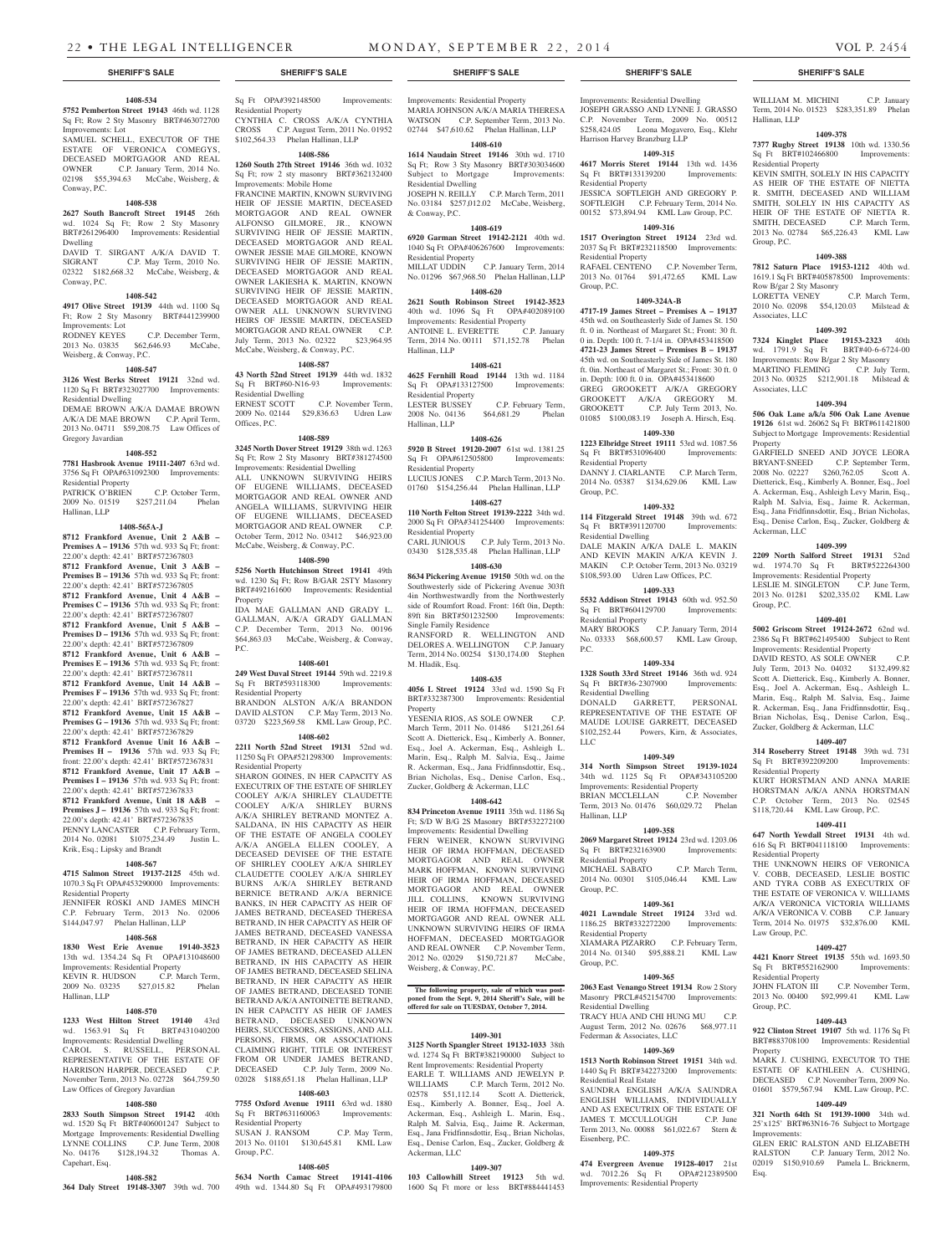#### **1409-451 114 Mifflin Street 19148** 39th wd. 892.20

Sq Ft BRT#391008500 Improvements: Residential Property SUSAN COX AND PHILLIP P. COX, JR.

C.P. May Term, 2013 No. 00821 \$154,960.82 KML Law Group, P.C.

# **1409-453**

**1660 Haworth Street 19124-1372** 62nd wd. 2099.94 Sq Ft OPA#622017000 Improvements: Residential Property RICARDO RAMIREZ AND ROSA RAMIREZ C.P. October Term, 2013 No. 01787 \$60,145.63 Phelan Hallinan, LLP

### **1409-456**

**6141 North Fairhill Street 19120** 61st wd. 1600 Sq Ft BRT#611108700 Improvements: Residential Property

DERRICK ROBINSON C.P. February Term, 2011 No. 03556 \$110,313.62 KML Law Group, P.C.

#### **1409-469**

**1815 Shelmire Avenue 19111** 56th wd. 3923.60 Sq Ft BRT#561355800 Subject to Mortgage Improvements: Residential Property DANIEL SCHULZ C.P. December Term,<br>2010 No. 0793 \$178,144.22 Scott A. 2010 No. 0793 \$178,144.22 Dietterick, Esq., Kimberly A. Bonner, Esq., Joel A. Ackerman, Esq., Ashleigh L. Marin, Esq., Ralph M. Salvia, Esq., Jaime R. Ackerman, Esq., Jana Fridfinnsdottir, Esq., Brian Nicholas, Esq., Denise Carlon, Esq., Zucker, Goldberg & Ackerman, LLC

# **1409-485**

**2552 North Gratz Street 19132** 16th wd. 672 Sq Ft BRT#162068600 Improvements: Residential Property

LASHANDA FIELDS C.P. August Term, 2013 No. 02673 \$30,611.48 KML Law Group, P.C.

#### **1409-494**

**7022 Saybrook Avenue 19142-1124** 40th wd. 1253.75 Sq Ft BRT#40-3-307500 Improvements: Row 2 Story Masonry VERONICA L. JENKINS C.P. October Term, 2012 No. 01947 \$22,929.81 Milstead & Associates, LLC

#### **1409-498**

**5005 Roosevelt Boulevard 19124-2421**  23rd wd. 3947.16 Sq Ft BRT#23-3023200 Improvements: Residential Dwelling CLARO B. ALEJO C.P. September Term, 2012 No. 03477 \$233,552.57 Powers, Kirn, & Associates, LLC

#### **1409-513**

**3621 Spring Garden Street 19104** 24th wd. 1758.75 Sq Ft BRT#242006200 Improvements: Residential Real Estate RALPH H. DEBERRY C.P. March Term 2014, No. 03585 \$48,491.61 Stern & Eisenberg, P.C.

#### **1409-527**

**4991 Sheldon Street 19144** 12th wd. Semi/Det 3 Sty Masonry; 1336 Sq Ft BRT#121186100 Improvements: Residential Dwelling ANANIY BURSHTEYN C.P. March Term, 2014 No. 05081 \$130,495.10 McCabe, Weisberg, & Conway, P.C.

# **1409-534**

**2213 East Huntington Street 19125**  31st wd. Row 3 Sty Masonry; 1569 Sq Ft BRT#314155000 Improvements: Residential Dwelling

JEFFREY M. HAYNES A/K/A JEFFREY HAYNES C.P. March Term, 2014 No. 01841 \$230,742.01 McCabe, Weisberg, & Conway, P.C.

# **1409-539**

**3908 Bennington Street 19124** Row B/Gar 2 Sty Masonry; 1280 Sq Ft BRT#332282300 Improvements: Residential Dwelling DEBORAH SWANN C.P. June Term, 2013 No. 01528 \$98,975.66 McCabe, Weisberg, & Conway, P.C.

# **1409-542**

**438 Delmar Street 19128** 21st wd. Semi Det 2 Sty Masonry; 1184 Sq Ft BRT#212309100 Improvements: Residential Dwelling BRIAN CROVETTI C.P. September Term,

2013 No. 04192 \$141,220.89 McCabe, Weisberg, & Conway, P.C.

# **1409-544**

**1245 South 20th Street 19146** 36th wd. Row 2 Sty Masonry; 1242 Sq Ft BRT#361185500 Improvements: Residential Dwelling DAREN FINCH C.P. September Term, 2009 No. 02161 \$98,895.94 McCabe, Weisberg, & Conway, P.C.

# **1409-547**

**5206 Burton Street 19124** Row 2 Sty Masonry; 875 Sq Ft BRT#622426400 Improvements: Residential Dwelling AMY COLON C.P. June Term, 2013 No. 01661 \$96,887.36 McCabe, Weisberg, & Conway, P.C.

**1409-555**

**4429 Princeton Avenue 19135** 41st wd. Row B/Gar 2 Sty Masonry; 1216 Sq Ft BRT#412057600 Improvements: Residential Dwelling HARRY B. SEVERNS C.P. August Term, 2010 No. 01148 \$159,766.34 McCabe,

Weisberg, & Conway, P.C. **1409-559**

**2446 North 33rd Street 19132** Row 2 Sty Masonry; 1458 Sq Ft BRT#282249300 Improvements: Residential Dwelling JEAN C. THENOR C.P. September Term, 2013 No. 02982 \$92,666.64 McCabe, Weisberg, & Conway, P.C.

# **1409-572**

**6245 Langdon Street 19111-5806** 53rd wd. 1485 Sq Ft OPA#531226200 Improvements: Residential Property SHELLY LAIBHEN C.P. August Term, 2012 No. 03425 \$159,829.03 Phelan Hallinan, LLP

# **1409-578**

**2641 Emerald Street 19125** 31st wd. 1296 Sq Ft BRT#311086400 Improvements: Residential Property EILEEN BARTON AND THOMAS J.

BARTON C.P. July Term, 2013 No. 03070 \$123,312.93 KML Law Group, P.C. **1409-580**

# **3411 Eden Street 19114** 57th wd. 2915.79

Sq Ft BRT#572163113 Improvements: Residential Property KATHLEEN BOYER C.P. April Term, 2013 No. 02158 \$216,813.39 KML Law Group, P.C.

#### **1409-586**

**2614 South 2nd Street 19148-4704** 39th wd. 773.13 Sq Ft OPA#391291000 Improvements: Residential Property MICHAEL MEDLEN, IN HIS CAPACITY AS CO-ADMINISTRATOR AND HEIR OF THE ESTATE OF WILLIAM CHARLES MEDLEN; KENNETH MICHAEL MEDLEN, IN HIS CAPACITY AS CO-ADMINISTRATOR AND HEIR OF THE ESTATE OF WILLIAM CHARLES MEDLEN; UNKNOWN HEIRS, SUCCESSORS, ASSIGNS, AND ALL PERSONS, FIRMS, OR ASSOCIATIONS CLAIMING RIGHT, TITLE, OR INTEREST FROM OR UNDER WILLIAM CHARLES MEDLEN, DECEASED C.P. May Term, 2013 No. 00915 \$112,301.70 Phelan Hallinan, LLP

# **1409-590A-C**

**1543-47 Ruan Street – Premises A – 19124**  23rd wd. Approximately 8169 Sq Ft more or less BRT#884344350 Improvements: Industrial

**4258-60 Frankford Avenue – Premises B – 19124** 23rd wd. Approximately 4621 Sq Ft more or less BRT#884344825 Improvements: Industrial

**4262 Frankford Avenue – Premises C – 19124**  23rd wd. Approximately 2453 Sq Ft more or less BRT#232463700 Improvements: Vacant Land

PHOS HOLDINGS, LLC C.P. August Term, 2009 No. 00394 \$3585,386.09 Leona Mogavero, Esq., Klehr Harrison Harvey Branzburg LLP

# **1409-591A-B**

**109 West Queen Lane – Premises A – 19144- 6218** 59th wd. 2522 Sq Ft OPA#881098300 Improvements: Residential Dwelling **111 West Queen Lane – Premises B – 19144- 6228** 59th wd. 3614 Sq Ft OPA#881098400 Improvements: Residential Dwelling NICHOLSON HOLDINGS, INC. C.P. April Term, 2014; No. 2448 \$411,341.91 Weber Gallagher Simpson Stapleton Fires & Newby, LLP, Sarah A. Elia, Esq.

# **1409-624A-C**

**4530 Tackawanna Street – Premises A – 19124** 23rd wd. 2000 Sq Ft OPA#232335400 Improvements: Residential Property **4532 Tackawanna Street – Premises B – 19124** 23rd wd. 2483 Sq Ft OPA#232335500

Improvements: Residential Property **4536 Tackawanna Street – Premises C – 19124** 23rd wd. 2016 Sq Ft OPA#232335600

# **SHERIFF'S SALE OF TUESDAY, October 7, 2014**

# **1407-868**

**1147, 1149, 1151, & 1153 N. 4th Street 19123** 5th wd. CYA-1397 Sq Ft; CYB-2538 Sq Ft; Rooftop Unit-100ft (storage space); P1-163 Sq Ft (parking space) BRT#88035806 Improvements: Yes-condominium Units CIGAR FACTORY PARTNERS LLC AND

**SHERIFF'S SALE SHERIFF'S SALE SHERIFF'S SALE SHERIFF'S SALE SHERIFF'S SALE**

CIGAR FACTORY APARTMENTS L.P. C.P. August Term, 2013 No. 02073 \$62,484.25 Michael LiPuma, Esq.

# **1410-301**

**3097 Weikel Street 19134** 25th wd. 870 Sq Ft BRT#252387800 Improvements: Residential Real Estate ISOLAV STARIKOV AND SVETLANA

STARIKOVA C.P. April Term, 2014 No. 01085 \$57,132.46 Stern & Eisenberg P.C.

**1410-302 411 West Ritner Street 19148** 39th wd. 996.45 Sq Ft BRT#39-2-191100 Improvements: Residential Dwelling LEAH SCHILERO AND LEONARD SEAS,

IV C.P. October Term, 2013 No. 03613 \$131,782.00 Udren Law Offices, P.C. **1410-303**

**2227 South Reese Street 19148** 39th wd. 672 Sq Ft BRT#31S19-234; BRT#392298200 Improvements: Residential Dwelling NANCY CARVELL AND HARRY CARVELL, JR. A/K/A HARRY CARVELL C.P. March Term, 2014 No. 04777 \$80,052.68 Udren Law Offices, P.C.

# **1410-304**

**148 E. Meehan Ave 19119** 22nd wd. 1640 Sq Ft BRT#222083100 Improvements: Residential Dwelling PIRITA BEST C.P. July Term, 2011 No. 00644 \$98,546.26 Udren Law Offices, P.C.

**1410-305 6156 North 7th Street 19120-1323** 61st wd. 1440 Sq Ft OPA#611154400 Improvements: Residential Property

DAMON COLEMAN C.P. June Term, 2013 No. 03546 \$157,187.99 Phelan Hallinan, LLP

#### **1410-306**

**5131 Akron Street 19124-1901** 62nd wd. 1462.82 Sq Ft OPA#621429500 Improvements: Residential Property JOHN M. BARTHLE A/K/A JOHN MATTHEW BARTHLE AND SONYA BARTHLE C.P. July Term, 2013 No. 01882 \$85,743.77 Phelan Hallinan, LLP

# **1410-307**

**4434 Tolbut Street 19136-1416** 65th wd. 1536 Sq Ft OPA#652091200 Improvements: Residential Property MATTHEW BURNS, IN HIS CAPACITY

AS HEIR OF KATHLEEN E. BURNS, DECEASED; FREDERICK BURNS, IN HIS CAPACITY AS HEIR OF KATHLEEN E. BURNS, DECEASED; UNKNOWN HEIRS, SUCCESSORS, ASSIGNS, AND ALL PERSONS, FIRMS, OR ASSOCIATIONS CLAIMING RIGHT, TITLE OR INTEREST FROM OR UNDER KATHLEEN E. BURNS, DECEASED C.P. October Term, 2012 No. 00019 \$119,204.04 Phelan Hallinan, LLP

# **1410-308**

**1726 Latona Street 19146-3028** 36th wd. 896 Sq Ft OPA#365325000 Improvements: Residential Property

CHRISTINE MULLER, IN HER CAPACITY AS HEIR OF FLORREL MULLER, DECEASED; UNKNOWN HEIRS, SUCCESSORS, ASSIGNS, AND ALL PERSONS, FIRMS, OR ASSOCIATIONS CLAIMING RIGHT, TITLE, OR INTEREST FROM OR UNDER FLORREL MULLER. DECEASED C.P. January Term, 2014 No. 00882 \$57,204.11 Phelan Hallinan, LLP

# **1410-309**

**4022 Creston Street 19135-4404** 62nd wd. 932.40 Sq Ft OPA#622189800 Improvements: Residential Property JANE A. WILLIAMS C.P. July Term, 2012 No. 01167 \$59,767.31 Phelan Hallinan, LLP

# **1410-310**

**6445 Ditman Street 19135-2701** 41st wd. 1350 Sq Ft OPA#411238600 Improvements: Residential Property<br>CAROLINE CARR C.P. December Term, 2013 No. 01174 \$67,718.13 Phelan

# **1410-311**

Hallinan, LLP

**6230 Clearview Street 19138-1010** 59th wd. 907.5 Sq Ft OPA#592306900 Improvements: Residential Property KIMBERLY K. HASKINS, INDIVIDUALLY AND IN HER CAPACITY AS ADMINISTRATRIX OF THE ESTATE OF NATHANIEL H. HASKINS, JUANITA R. MALCOLM; UNKNOWN HEIRS, SUCCESSORS, ASSIGNS, AND ALL PERSONS, FIRMS, OR ASSOCIATIONS CLAIMING RIGHT, TITLE OR INTEREST FROM OR UNDER NATHANIEL H. HASKINS, DECEASED C.P. May Term, 2013 No. 00297 \$45,260.01 Phelan Hallinan, LLP

# **1410-312**

**6024 Kershaw Street 19151-4423** 34th wd. 1116.5 Sq Ft OPA#342016500 Improvements:

C.P. March Term, 2014 No. 05394 \$89,376.62

**1410-327 2404 North 54th Street 19131** 52nd wd. 6359.92 Sq Ft BRT#522207400 Improvements: Residential Property DEBORAH MOORE C.P. August Term, 2004 No. 00600 \$134,299.00 KML Law

**1410-328 5047 Chestnut Street 19139** 60th wd. 1842.75 Sq Ft BRT#602024500 Improvements:

KENNETH WALKER, AS ADMINISTRATOR OF THE ESTATE OF ELEANOR WALKER, DECEASED C.P. April Term, 2014 No. 01893 \$93,624.68 KML Law Group, P.C. **1410-329 1601 West Chelten Avenue 19126** 17th wd. 1292.80 Sq Ft BRT#171334000 Improvements: Residential Property JACK FOREMAN, HEIR OF THE ESTATE OF WILLIE FOREMAN, DECEASED; AL DUMAS, SOLELY IN HIS CAPACITY AS HEIR OF THE ESTATE OF WILLIE FOREMAN, DECEASED; LILLIAN FOREMAN RINGKAMP, SOLELY IN HER CAPACITY AS HEIR OF WILLIE FOREMAN AND UNKNOWN HEIRS OF WILLIE FOREMAN, DECEASED C.P. January Term, 2013 No. 03917 \$92,726.86 KML

**1410-330 943 East Stafford Street 19138** 59th wd. 1216.50 Sq Ft BRT#59104920 Improvements:

DELMER GILL C.P. December Term, 2013 No. 03468 \$50,497.64 KML Law

**1410-331 7559 Sherwood Road 19151** 34th wd. 1867.50 Sq Ft BRT#343245500 Improvements:

LYNETTE FORD C.P. January Term, 2012 No. 03096 \$100,268.78 KML Law

**1410-332 2149 South Woodstock Street 19145-3508**  48th wd. 778.8 Sq Ft OPA#481334900 Improvements: Residential Property DERRICK C. WROTEN C.P. May Term, 2013 No. 03677 \$65,655.30 Phelan

**1410-333 9331 Edmund Street 19114** 65th wd. 7500 Sq Ft BRT#652390600 Improvements:

LARITZA DEL VALLE AND JUSTO FIGUEREO C.P. September Term, 2010 No. 02170 \$471,483.45 KML Law Group, P.C. **1410-334 946 Kenwyn St. 19124** 23rd wd. 2625 Sq Ft BRT#233053700 Improvements: Residential

JONEL DEANS C.P. May Term, 2012 No. 02335 \$127,540.81 KML Law Group, P.C. **1410-335 1828 East Wensley Street 19134** 45th wd. 1015.84 Sq Ft BRT#452052700 Improvements: Residential Property<br>DAVID ALVERIO C.P. Decemb

2012 No. 03267 \$67,417.59 KML Law

**1410-336 613 Allengrove Street 19120** 35th wd. 1347.20 Sq Ft BRT#351087100 Improvements:

BENJAMIN CEPEDA AND ZORAIDA ORTIZ CEPEDA C.P. August Term, 2013 No. 03347 \$82,114.70 KML Law Group, P.C. **1410-337 7806 Mercury Place 19153** 40th wd. 1620 Sq Ft BRT#405882586 Improvements:

NAN CARMICHAEL C.P. March Term, 2014 No. 00743 \$84,194.16 KML Law

**1410-338 7967 Langdon Street 19111** 56th wd. 4824.26 Sq Ft BRT#561142200 Improvements:

ALLA ANDREYEVA, DMITRIY SHRAYER AND YEKATERINA SHRAYER C.P. February Term, 2014 No. 01952 \$336,796.48

**1410-339 1416 Friendship Street 19111-4208** 53rd wd. 5500 Sq Ft OPA#532300100 Improvements:

ANNE EDOUARD A/K/A ANN EDOUARD AND DIMITRI JOSEPH AND GINA JOSEPH C.P. March Term, 2014 No. 01713 \$217,870.81

**1410-340 5534 Boyer Street 19138-2306** 12th wd.

C.P. December Term,

Phelan Hallinan, LLP

Group, P.C.

Residential Property

Law Group, P.C.

Residential Property

Residential Property

Group, P.C.

Group, P.C.

Hallinan, LLP

Property

Group, P.C.

Residential Property

Residential Property

Residential Property

KML Law Group, P.C.

Residential Property

Phelan Hallinan, LLP

Group, P.C.

Residential Property

Residential Property GERALD ANDREWS, JR. A/K/A GERALD J. ANDREWS, JR. C.P. February Term, 2014 No. 00122 \$27,029.33 Phelan Hallinan, LLP

# **1410-313 566 Martin Street 19128-1619** 21st wd. 1500

Sq Ft OPA#213174000 Improvements: Residential Property ANTHONY J. STANKIEWICZ AND DENISE M. STANKIEWICZ C.P. March Term, 2012 No. 02618 \$150,503.73 Phelan Hallinan, LLP

#### **1410-314**

**5414 Morse Street 19131-3107** 52nd wd. 1224 Sq Ft OPA#522021400 Improvements: Residential Property LAVERNE HINES C.P. March Term, 2014 No. 02895 \$16,999.41 Phelan Hallinan, LLP

# **1410-315**

**4538 North Broad Street 19140-1216** 13th wd. 2100 Sq Ft OPA#132008800 Improvements: Residential Property HARRISON DABNEY A/K/A HARRISON J. DABNEY C.P. April Term, 2014 No. 00054 \$41,882.69 Phelan Hallinan, LLP

Point: Situate on the West side of Peach Street (No. 1728) at the distance of 234 feet 5-5/8 inches Northward from the North side of Columbia Avenue BRT#521342900 Improvements:

MARGARET GOODWIN (DECEASED) C.P. March Term, 2014 No. 03839 \$57,597.25

**1410-317 2407 N. 17th Street 19132** 16th wd. 1844 Sq Ft BRT#161152300 Improvements:

PHILADELPHIA LAND & BUILDING CO, LLC C.P. January Term, 2014 No. 02571 \$130,737.97 Scott A. Dietterick, Esq., and/or

**1410-318 5233 Roosevelt Boulevard 19124** 23rd wd. 1911.74 Sq Ft BRT#233026600 Improvements: Residential Property CLARK E. MCCAULEY C.P. December Term, 2008 No. 03210 \$45,155.94 KML

**1410-319 4647 Pennhurst Street 19124** 42nd wd. 1365 Sq Ft BRT#421620100 Improvements:

KENNETH A. MCCALL C.P. August Term, 2012 No. 01657 \$49,015.17 KML Law

**1410-320 1121 Knorr Street 19111** 53rd wd. 2606.87 Sq Ft BRT#532135500 Improvements:

REGINALD GETER C.P. August Term, 2012 No. 03605 \$160,298.69 KML Law

**1410-321 1808 68th Avenue 19126** 10th wd. 1755 Sq Ft BRT#101252500 Improvements: Residential

NAJA KILLEBREW C.P. February Term, 2011 No. 3402 \$101,026.32 Zucker,

**1410-322 8761 Gillespie Street 19136** 5th wd. 1700 Sq Ft BRT#652243900 Subject to Mortgage Improvements: Row B/gar 2 Sty Masonry DEMPSEY ELLISON AND PATRICIA ELLISON C.P. September Term, 2007 No. 01623 \$116,473.39 Keri P. Ebeck, Esq. **1410-323 2601 Pennsylvania Avenue, Unit 749 19130**  District 9 724 Sq Ft BRT#888072990 Subject to Mortgage Improvements: Res. Condo.5+

KEITH F. BURNS C.P. January Term, 2012 No. 00454 \$39,685.45 Samantha D.

**1410-324 2032 Mckean Street 19145-2827** 48th wd. 825 Sq Ft OPA#481109600 Improvements:

KALEYNA TABB A/K/A KALEYNA M. TABB C.P. October Term, 2013 No. 02692 \$96,805.64 Phelan Hallinan, LLP

**1410-325 6316 North Lambert Street 19138-3018**  17th wd. 1140 Sq Ft OPA#172434200 Improvements: Residential Property TYHEM R. JACKSON A/K/A TYHEM JACKSON C.P. February Term, 2014 No. 01612 \$65,438.15 Phelan Hallinan, LLP **1410-326 532 Solly Avenue 19111-1906** 63rd wd. 4039.59 Sq Ft OPA#631348300 Improvements:

SHARON BETTS AND PERRY J. BETTS

#### **1410-316 1728 Peach Street 19131** 52nd wd. Beginning

Row B/gar 2 Sty Masonry

Commercial Property

Kathryn L. Mason, Esq.

Law Group, P.C.

Residential Property

Residential Property

Goldberg & Ackerman, LLC

Group, P.C.

Group, P.C.

Property

Sty Masonry

Cissne, Esq.

Residential Property

Residential Property

Richard J. Nalbandian, III, Esq.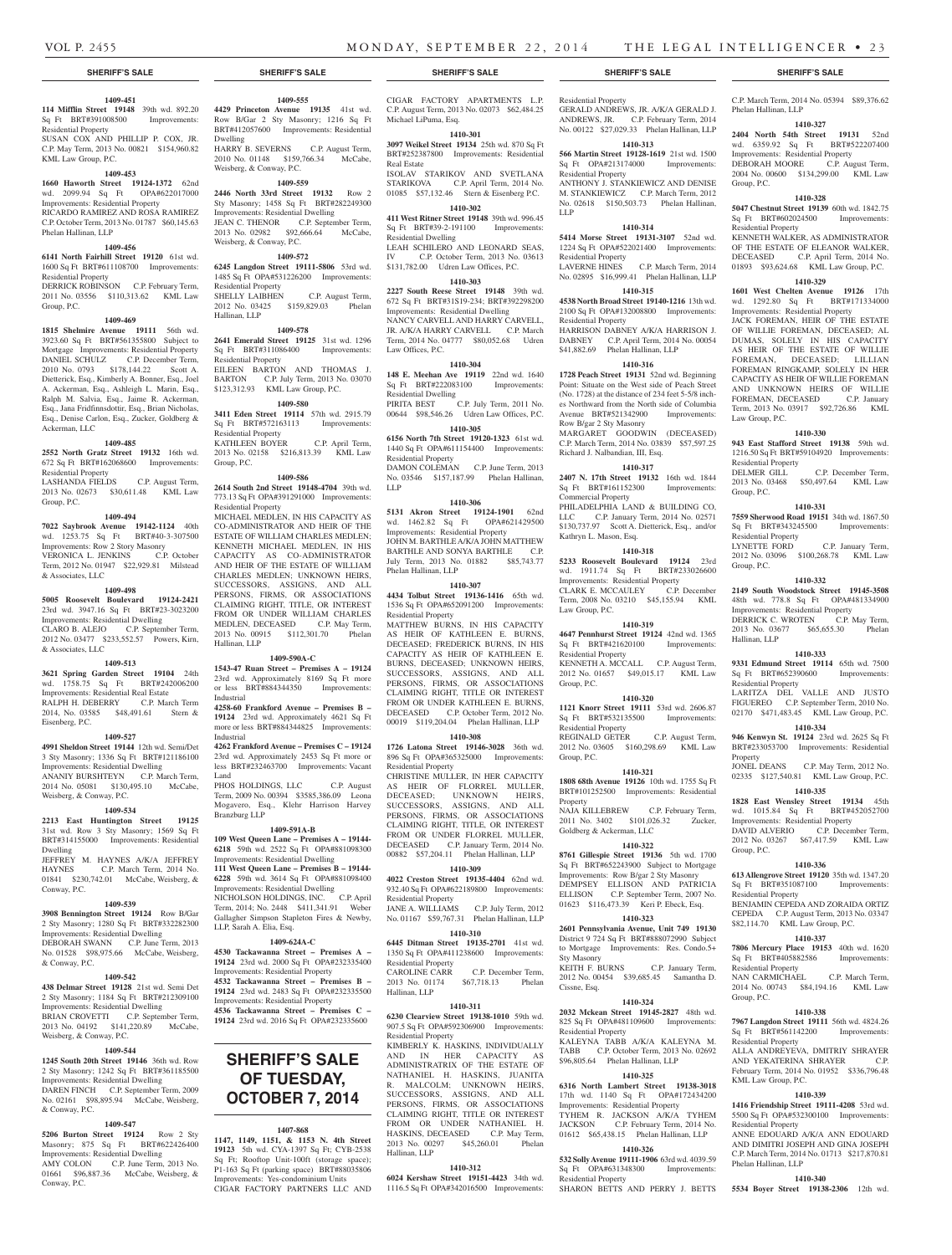# 2385 Sq Ft OPA#122244300 Improvements: Residential Property ORANGE GAMBRELL C.P. July Term, 2013 No. 03077 \$63,119.82 Phelan Hallinan, LLP

# **1410-341 1705 West Juniata Street 19140-2929**  13th wd. 1110.90 Sq Ft OPA#132305100 Improvements: Residential Property MELANIE J. WINDER C.P. April Term,<br>2013 No. 00395 \$58.855.28 Phelan 2013 No. 00395 \$58,855.28 Hallinan, LLP

# **1410-342**

**2647 South Warnock Street 19148-4418**  39th wd. 756.33 Sq Ft OPA#394154600 Improvements: Residential Property C.P. April Term, 2014 No. 02917 \$29,728.39 Phelan Hallinan, LLP

#### **1410-343**

**1440 North 57th Street 19131-3807** 4th wd. 1249.80 Sq Ft OPA#043106100 Improvements: Residential Property SCOTT LATTANY C.P. November Term, 2013 No. 01280 \$98,320.79 Phelan Hallinan, LLP

# **1410-344**

**2739 Lardner Street 19149-3515** 62nd wd. 1007.5 Sq Ft OPA#621187600 Improvements: Residential Property

MICHAEL ULLRICH, IN HIS CAPACITY AS EXECUTOR AND DEVISEE OF THE ESTATE OF MICHAEL J. ULLRICH C.P. January Term, 2014 No. 02451 \$75,970.81 Phelan Hallinan, LLP

# **1410-345 198 Shawmont Avenue 19128-4205** 21st wd.

2000 Sq Ft OPA#212381455 Improvements: Residential Property SUSAN CALDWELL C.P. March Term,

2013 No. 01667 \$257,081.92 Phelan Hallinan, LLP

#### **1410-346**

**3323 Argyle Street 19134-1903** 33rd wd. 602 Sq Ft OPA#331367800 Improvements: Residential Property GREGORY STANISLAUS C.P. September Term, 2013 No. 03319 \$35,551.61 Phelan Hallinan, LLP

### **1410-347**

**1549 Church Street 19124-3934** 23rd wd. 771.84 Sq Ft PRCL#232046500 Improvements: Residential Property EDGAR CRUZ, JR. AND ELEONORA V. KING C.P. March Term, 2014 No. 03941 \$79,154.86 Phelan Hallinan, LLP

# **1410-348**

**4317 Elizabeth Street 19124-3907** 23rd wd. 1839 Sq Ft OPA#234250800 Improvements: Residential Property MARY ANNE PIETRAK A/K/A MARY PIETRAK AND FREDERICK COURDUFF,

II C.P. January Term, 2014 No. 01734 \$18,702.25 Phelan Hallinan, LLP **1410-349**

**3254 Birch Road 19154-1721** 66th wd. 1717.60 Sq Ft OPA#663005300 Improvements: Residential Property

MEGHANN GALLAGHER C.P. February Term, 2014 No. 02466 \$137,468.16 Phelan Hallinan, LLP

# **1410-350**

**5849 North Marshall Street 19120-1314**  61st wd. 1237.50 Sq Ft OPA#61226770 Improvements: Residential Property TROY JONES C.P. February Term, 2013 No. 01447 \$85,768.96 Phelan Hallinan, LLP

# **1410-351**

**2446 South Garnet Street 19145-4228**  48th wd. 665.52 Sq Ft OPA#262139100 Improvements: Residential Property FRANK J. RICCOBONO, JR. AND GINA RICCOBONO C.P. August Term, 2012 No. 02215 \$213,702.42 Phelan Hallinan, LLP

# **1410-352**

**4008 J Street a/k/a 4008-4008r J Street 19124- 5212** 33rd wd. 1477.57 Sq Ft OPA#332229400 Improvements: Residential Property

GEORGE J. JAMES AND DEBORAH L. JAMES C.P. January Term, 2014 No. 01294 \$72,761.34 Phelan Hallinan, LLP **1410-353**

**2617 South 11th Street 19148-4407** 39th wd. 768.5 Sq Ft OPA#394186500 Improvements: Residential Property<br>ELTON COHN C.P. March Term, 2014 No.

02192 \$179,922.75 Phelan Hallinan, LLP

#### **1410-354 6929 Lynford Street 19149-1707** 54th

wd. 1705.72 Sq Ft OPA#542209300 Improvements: Residential Property M. OLONA A/K/A MUSA ALLEN OLONA C.P. March Term, 2013 No. 02986 \$153,669.94 Phelan Hallinan, LLP

**1084 Wagner Avenue 19141-2928** 49th wd. 1044.71 Sq Ft OPA#492014400 Improvements: Residential Property<br>ERNESTINE JOHNSON C.P. March ERNESTINE JOHNSON Term, 2012 No. 03867 \$92,156.23 Phelan Hallinan, LLP

**1410-355**

**1410-356 2230 Hoffnagle Street 19152-2512** 56th wd. 3049.77 Sq Ft OPA#562110700 Improvements: Residential Property LORRAINE SQUARES C.P. May Term, 2012 No. 00268 \$184,381.08 Phelan Hallinan, LLP

**1410-357 5035 Gransback Street 19120-4008**  42nd wd. 1010.28 Sq Ft OPA#421518500 Improvements: Residential Property SCOTT FIADINO C.P. March Term, 2014 No. 01898 \$54,847.01 Phelan Hallinan, LLP

#### **1410-358 2715-17 Sears Street 19146** 36th wd. 1.513

BRT#362092005 SONYA M. SWIMPSON C.P. August Term, 2012 No. 00193 \$46,577.02 Phelan Hallinan, LLP

# **1410-359**

**6229 Erdrick Street 19135-3503** 55th wd. 1620 Sq Ft OPA#552273300 Improvements: Residential Property DAVID MUELLER A/K/A D. MUELLER C.P. March Term, 2014 No. 05115 \$110,248.37 Phelan Hallinan, LLP

# **1410-360**

**5960 Loretto Avenue 19149-3705** 53rd<br>wd. 1449.25 Sq Ft OPA#531311400 wd. 1449.25 Sq Ft Improvements: Residential Property WEI GUO WU C.P. December Term, 2013 No. 02218 \$83,564.05 Phelan Hallinan, LLP **1410-361**

# **13021 Stevens Road 19116-1334** 58th wd.

3,989.70 BRT#583146100 DANIEL K. ROAKES AND SUZIE<br>HARUTIUNIAN C.P. September Term, C.P. September Term,<br>\$184,562.00 Phelan 2013 No. 03741 \$184,562.00 Phelan Hallinan, LLP

# **1410-362**

**5436 Tackawanna Street 19124-1411**  62nd wd. 1126.77 Sq Ft OPA#622306600 Improvements: Residential Property ROBERT S. JUNIOUS A/K/A ROBERT JUNIOUS C.P. April Term, 2014 No. 00239 \$113,449.09 Phelan Hallinan, LLP

# **1410-363**

**304 Unruh Avenue a/k/a 304 Unruh Street 19111-4630** 35th wd. 2500 Sq Ft OPA#353120600 Improvements: Residential Property EDWIN GIBSON AND DAWN GIBSON C.P. October Term, 2009 No. 04119 \$160,403.12 Phelan Hallinan, LLP

# **1410-364**

**5948 Bennington Street 19120-1202** 35th wd. 1172.6 Sq Ft OPA#352328700 Improvements: Residential Property

JULIE TANON AND HEDY SABATER C.P. September Term, 2012 No. 03296 \$68,279.56 Phelan Hallinan, LLP

#### **1410-365**

**534 East Washington Lane 19144-1011**  59th wd. 3075.8 Sq Ft OPA#592140400 Improvements: Residential Property ELSA V. CRICK A/K/A ELSA CRICK AND BERTRAM VAL CRICK C.P. October BERTRAM VAL CRICK Term, 2011 No. 04084 \$141,014.57 Phelan Hallinan, LLP

# **1410-366**

**5854 North Marshall Street a/k/a 5854 Marshall Street 19120** 61st wd. 1234.35 Sq Ft OPA#612259000 Improvements: Residential Property

KENESHA L. JOHNSON C.P. March Term, 2012 No. 02628 \$70,963.59 Phelan Hallinan, LLP

# **1410-367**

**6625 Woodland Avenue 19142-1601** 40th wd. 1332 Sq Ft OPA#403144300 Improvements: Residential Property DIONY ELIAS AND JUSTIN MOORE C.P.

November Term, 2013 No. 00199 \$100,513.78 Phelan Hallinan, LLP **1410-368**

# **1018 Wharton Street 19147-5035** 1st wd. 635 Sq Ft OPA#012408300 Improvements: Residential Property JAMES P. RANIERI C.P. January Term, 2014 No. 00574 \$165,322.08 Phelan Hallinan, LLP

**1410-369**

**270 Fountain Street 19128-4508** 21st wd. 2411.10 Sq Ft OPA#212291100 Improvements: Residential Property JOHN MARTIN AND CAROL D. MARTIN

# **SHERIFF'S SALE SHERIFF'S SALE SHERIFF'S SALE SHERIFF'S SALE SHERIFF'S SALE**

**1410-384 7527 Tulpehocken Street 19138** 50th wd. 2304 Sq Ft BRT#501372500 Improvements:

No. 02465 \$79,015.49 KML Law Group,

**1410-385 4529 Princeton Avenue 19135-1841** 41st wd. 2250 Sq Ft OPA#412059600 Improvements:

CAROL S. VARGAS C.P. March Term,<br>2014 No. 00397 \$132,972.70 Phelan

**1410-386 5533 Walnut Street 19139-3922** 60th wd. 2103.2 Sq Ft OPA#604033000 Improvements:

AMOUSSOU SAHOU C.P. April Term, 2014 No. 03778 \$71,089.92 Phelan

**1410-387 1535 Hellerman Street 19149-2828** 54th wd. 1608 Sq Ft OPA#541127700 Improvements:

BETTY JIE-XIONG WENG A/K/A BETTY WENG AND YAN HUAN WENG A/K/A YAN H. WENG C.P. February Term, 2014 No. 03092 \$70,697.33 Phelan Hallinan, LLP **1410-388A-I 908-910 Spruce Street Unit B1 – Premises A – 19107** 5th wd. Approx. 17800 Sq Ft BRT#88-8-0420-31 Subject To Mortgage YES, Each BRT # subject to the mortgage of Liberty Philadelphia Reo, LP; BRT #88-8-042038 and 88-8-042042 also subject to a 1st lien mortgage of TD Bank, f/k/a Commerce Bank, N.A. Subject to Rent Improvements: Condominium

**908-910 Spruce Street, Unit 3 – Premises B – 19107** 5th wd. Approx. 17800 Sq Ft BRT#88-8-0420-33 Subject To Mortgage YES, Each BRT # subject to the mortgage of Liberty Philadelphia REO, LP; BRT #88-8-042038 and 88-8-042042 also subject to a 1st lien mortgage of TD Bank, f/k/a Commerce Bank, N.A. Subject to Rent Improvements: Condominium

**908-910 Spruce Street, Unit 5 – Premises C – 19107** 5th wd. Approx. 17800 Sq Ft BRT#88-8-0420-35 Subject To Mortgage YES, Each BRT # subject to the mortgage of Liberty Philadelphia REO, LP; BRT #88-8-042038 and 88-8-042042 also subject to a 1st lien mortgage of TD Bank, f/k/a Commerce Bank, N.A. Subject to Rent Improvements: Condominium

**908-910 Spruce Street, Unit 6 – Premises D – 19107** 5th wd. Approx. 17800 BRT#88-8- 0420-36 Subject To Mortgage YES, Each BRT # subject to the mortgage of Liberty Philadelphia REO, LP; BRT #88-8-042038 and 88-8-042042 also subject to a 1st lien mortgage of TD Bank, f/k/a Commerce Bank, N.A. Subject to Rent Improvements: Condominium Units **908-910 Spruce Street, Unit 7 – Premises E – 19107** 5th wd. Approx. 17800 Sq Ft BRT#88-8-0420-37 Subject To Mortgage YES, Each BRT # subject to the mortgage of Liberty Philadelphia REO, LP; BRT #88-8-042038 and 88-8-042042 also subject to a 1st lien mortgage of TD Bank, f/k/a Commerce Bank, N.A. Subject to Rent Improvements: Condominium

**908-910 Spruce Street, Unit 8 – Premises F – 19107** 5th wd. Approx. 17800 Sq Ft BRT#88-8-0420-38 Subject To Mortgage YES, Each BRT # subject to the mortgage of Liberty Philadelphia REO, LP; BRT #88-8-042038 and 88-8-042042 also subject to a 1st lien mortgage of TD Bank, f/k/a Commerce Bank, N.A. Subject to Rent Improvements: Condominium

**908-910 Spruce Street, Unit 9 – Premises G – 19107** 5th wd. Approx. 17800 Sq Ft BRT#88-8-0420-39 Subject To Mortgage YES, Each BRT # subject to the mortgage of Liberty Philadelphia REO, LP; BRT #88-8-042038 and 88-8-042042 also subject to a 1st lien mortgage of TD Bank, f/k/a Commerce Bank, N.A. Subject to Rent Improvements: Condominium

**908-910 Spruce Street, Unit 11 – Premises H – 19107** 5th wd. Approx. 17800 Sq Ft BRT#88-8-0420-41 Subject To Mortgage YES, Each BRT # subject to the mortgage of Liberty Philadelphia REO, LP; BRT #88-8-042038 and 88-8-042042 also subject to a 1st lien mortgage of TD Bank, f/k/a Commerce Bank, N.A. Subject to Rent Improvements: Condominium

**908-910 Spruce Street, Unit 12 – Premises I – 19107** 5th wd. Approx. 17800 Sq Ft BRT#88-8-0420-42 Subject To Mortgage YES, Each BRT # subject to the mortgage of Liberty Philadelphia REO, LP; BRT #88-8-042038 and 88-8-042042 also subject to a 1st lien mortgage of TD Bank, f/k/a Commerce Bank, N.A.

C.P. June Term, 2013

Subject to Rent Improvements: Condominium

EFL PARTNERS, X C.P. January Term, 2010 No. 00314 \$2651,323.55 Loren L.

**1410-389A-C 1601-1603 West Susquehanna Avenue – Premises A – 19121** 16th wd. 1967.25 Sq Ft BRT#871521580 Improvements: Row

**1605 West Susquehanna Avenue – Premises B – 19121** 16th wd. 935.25 Sq Ft BRT#871521590 Improvements: Row W-off/str 3 Sty **1607 West Susquehanna Street – Premises C – 19121** 16th wd. 935.25 Sq Ft BRT#871521600 Improvements: Row W-off/str 3 Sty HCFD CORPORATION A/K/A HCFD CORP. C.P. April Term, 2010 No. 01295 \$1364656.00 together with interst at the per diem Stephen

**1410-390 6542 Hegerman Street 19135** 41st wd. 1312.5 Sq Ft BRT#411369600 Improvements:

IOSLAV STARIKOV AND SVETLANA STARIKOVA C.P. March Term, 2014 No. 02354 \$88,991.85 Stern & Eisenberg P.C. **1410-391 2511 East Gordon Street 19111** 31st wd. 590.62 Sq Ft BRT#313132700 Improvements:

WILLIAM MARION AND KELLY L. REYNOLDS C.P. October Term, 2013 No. 03611 \$120,189.89 Stern & Eisenberg P.C. **1410-392 10117 Alexandra Lane 19116** 58th wd. 3780 Sq Ft BRT#58-2-6034-92; BRT#58-2-6036-01 Improvements: Residential Dwelling BRUCE HUBERMAN C.P. No. 01331 \$276,484.85 Powers, Kirn & Associates, LLC **1410-393 2323 North Park Avenue 19132** 37th wd. 1712 Sq Ft BRT#371284500 Improvements:

Units

Speziale, Esq.

W-off/str 3 Sty

H. Frishberg, Esq.

Residential Real Estate

Residential Real Estate

S/d Conv. Apt 3 Story Masonry

Milstead & Associates, LLC

W B/g 2s Mas + Other

B/gar 2 Story Masonry

Associates, LLC

Associates, LLC

Facility

Berton, Esq.

Berton, Esq.

Ackerman, LLC

Basement Garage

Row

ELIZABETH T. TRUCKSESS C.P. January Term, 2014 No. 02142 \$234,973.02

**1410-394 9021 Brous Avenue 19152** 57th wd. 2777.25 Sq Ft BRT#571233900 Improvements: S/d

JAMES J. HASHER C.P. January Term, 2014 No. 01965 \$219,810.87 Milstead &

**1410-395 6922 Roosevelt Blvd 19149** 54th wd. 2599.97 Sq Ft BRT#542515900 Improvements: Row

DENISE M. PROCTOR C.P. April Term, 2013 No. 03618 \$160,996.80 Milstead &

**1410-396 4416-4418 North American Street 19140** 7th wd. 13440 Sq Ft (land area) BRT#884341065 Improvements: 2 One Store Warehouse Buildings With Fenced 3 Sided Outdoor Storage

CESAR M. FERREIRA C.P. June Term, 2014 No. 02592 \$156,796.07 Elliot H.

**1410-397 1924 South 6th Street 19148** 39th wd. 1072 Sq Ft (land area) BRT#871177550 Improvements: 3 Story Commercial Building MARKEEM KENDALL C.P. May Term, 2013 No. 04000 \$191,017.60 Elliot H.

**1410-398 2628 South 73rd Street 19153** 40th wd. 1262.85 Sq Ft BRT#40-4-0766-00 Subject to Mortgage Improvements: Residential Property OMAR BAKER AND JAMILAH MORRIS, AS JOINT TENANTS WITH THE RIGHT OF SURVIVORSHIP C.P. February Term, 2011 No. 0575 \$142,456.65 Scott A. Dietterick, Esq., Kimberly A. Bonner, Esq., Joel A. Ackerman, Esq., Ashleigh Levy Marin, Esq., Ralph M. Salvia, Esq., Jaime R. Ackerman, Esq., Jana Fridfinnsdottir, Esq., Brian Nicholas, Esq., Denise Carlon, Esq., Zucker, Goldberg &

**1410-399A-G 62nd wd. (formerly 23rd wd.)** (**1707 Scattergood Street – Premises A – 19124)** 1122.1 Sq Ft BRT#62-2-1335-00 Improvements: 2 Story Masonry Row With

**25th wd.** (**2064 East Rush Street – Premises B – 19134)** 678 Sq Ft BRT#25-2-0339-00 Improvements: 2 Story Masonry Row **33rd wd.** (**725 East Clearfield Street – Premises C – 19134)** 775.26 Sq Ft BRT#33- 1-0093-00 Improvements: 2 Story Masonry

**4th wd. (5523 Spring Street – Premises D – 19139)** 736 Sq Ft BRT#04-1-0242-00

\$132,972.70 Phelan

Residential Property<br>DENIECE YOUNG

Residential Property

Residential Property

Residential Property

Units

Units

Units

Units

Units

Units

Units

Hallinan, LLP

Hallinan, LLP

P.C.

A/K/A CAROL MARTIN C.P. March Term, 2014 No. 00614 \$70,811.72 Phelan Hallinan, LLP

# **1410-370**

Hallinan, LLP

**5950 North 4th Street 19120-1822** 61st wd. 988.90 Sq Ft OPA#612368700 Improvements: Residential Property STEPHANIE REEVES C.P. February Term, 2011 No. 03321 \$60,610.84 Phelan

# **1410-371**

**1906 Fontain Street 19121-1510** 32nd wd. 900 Sq Ft OPA#321168700 Improvements: Residential Property JOANNE GARDINER AND JAMES GARDINER C.P. December Term, 2013 No. 03531 \$160,132.61 Phelan Hallinan, LLP

**1410-372 2016 North 57th Street 19131-3011** 52nd wd. 926.7 Sq Ft OPA#522216700 Improvements: Residential Property ROBERT G. GLENN C.P. February Term, 2012 No. 03821 \$69,551.67 Phelan

# Hallinan, LLP

**1410-373 1125 South 60th Street 19143-2323** 3rd wd. 2000 Sq Ft OPA#033204200 Improvements: Residential Property<br>JACOB HASIS C.P. May Term, 2009 No.

# 02592 \$90,294.63 Phelan Hallinan, LLP

**1410-374 1217 East Stafford Street 19138** 59th wd. 900 Sq Ft BRT#591053900 Improvements: Residential Property KATHY MAY C.P. May Term, 2014 No. 00291 \$60,086.75 KML Law Group, P.C.

**1410-375 903 North 65th Street 19151** 34th wd. 1469.08

Sq Ft BRT#344297300 Improvements: Residential Property<br>
I OI ITA V RETHEA LOLITA V. BETHEA C.P. June Term,

2013 No. 01296 \$73,757.71 KML Law Group, P.C. **1410-376**

**101 Walnut Street, Apartment 10 19106- 3108** 88th wd. Being and designated in such declaration as unit no. 10, together with a proportionate undivided interest in the common elements, as defined in such declaration and any and all amendments thereto, as the same may change from time to time. OPA#888038758 Improvements: Residential Property GREG MASON, JR. A/K/A GREGORY

MASON, II C.P. March Term, 2014 No. 01476 \$755,630.10 Phelan Hallinan, LLP

**1410-377 601 North Wilton Street 19131-5013** 44th wd. 1234 Sq Ft OPA#442302300 Improvements: Residential Property

BRENDA M. LEAKS C.P. December Term, 2013 No. 02846 \$57,365.58 Phelan Hallinan, LLP

# **1410-378**

**9227 Old Newtown Road 19115** 56th wd. 4095 Sq Ft BRT#562443432 Improvements: Residential Property JERRY GEORGE AND MARIA GEORGE

C.P. April Term, 2014 No. 02882 \$195,541.59 KML Law Group, P.C. **1410-379**

**1859 East Venango Street 19134-1521**  45th wd. 954.56 Sq Ft OPA#452150300 Improvements: Residential Property<br>JULIO RIVAS C.P. January Term C.P. January Term, 2014 No. 01305 \$61,067.19 Phelan Hallinan, LLP

# **1410-380**

**3828 Pearson Avenue 19114-2833** 57th wd. 3825 Sq Ft OPA#572151900 Improvements: Residential Property JOSEPH J. GRIECO AND KATHLEEN HAMER C.P. September Term, 2010 No.

01352 \$251,780.88 Phelan Hallinan, LLP **1410-381**

# **4626 Sansom Street 19139** 60th wd. 1940<br>
Sq Ft BRT#601032900 Improvements: Sq Ft BRT#601032900

Hallinan, LLP

Residential Property TUNISIA RENEE ENGRAM C.P. August Term, 2013 No. 02306 \$21,571.39 KML Law Group, P.C.

# **1410-382**

**5922 Reach Street 19120** 35th wd. 1162.50<br>Sq Ft BRT#352232500 Improvements: Sq Ft BRT#352232500 Residential Property

WILLIAM R. JACKSON, JR. C.P. March Term, 2014 No. 01617 \$82,016.39 KML Law Group, P.C.

# **1410-383**

**214 East Shedaker Street a/k/a 214 Shedaker Street 19144-1811** 12th wd. 1376 Sq Ft OPA#121011900 Improvements: Residential Property

JULIA A. FARLOW A/K/A JULIA ANN A/K/A JULIA ANN FARLOW C.P. April Term, 2014 No. 00058 \$27,434.81 Phelan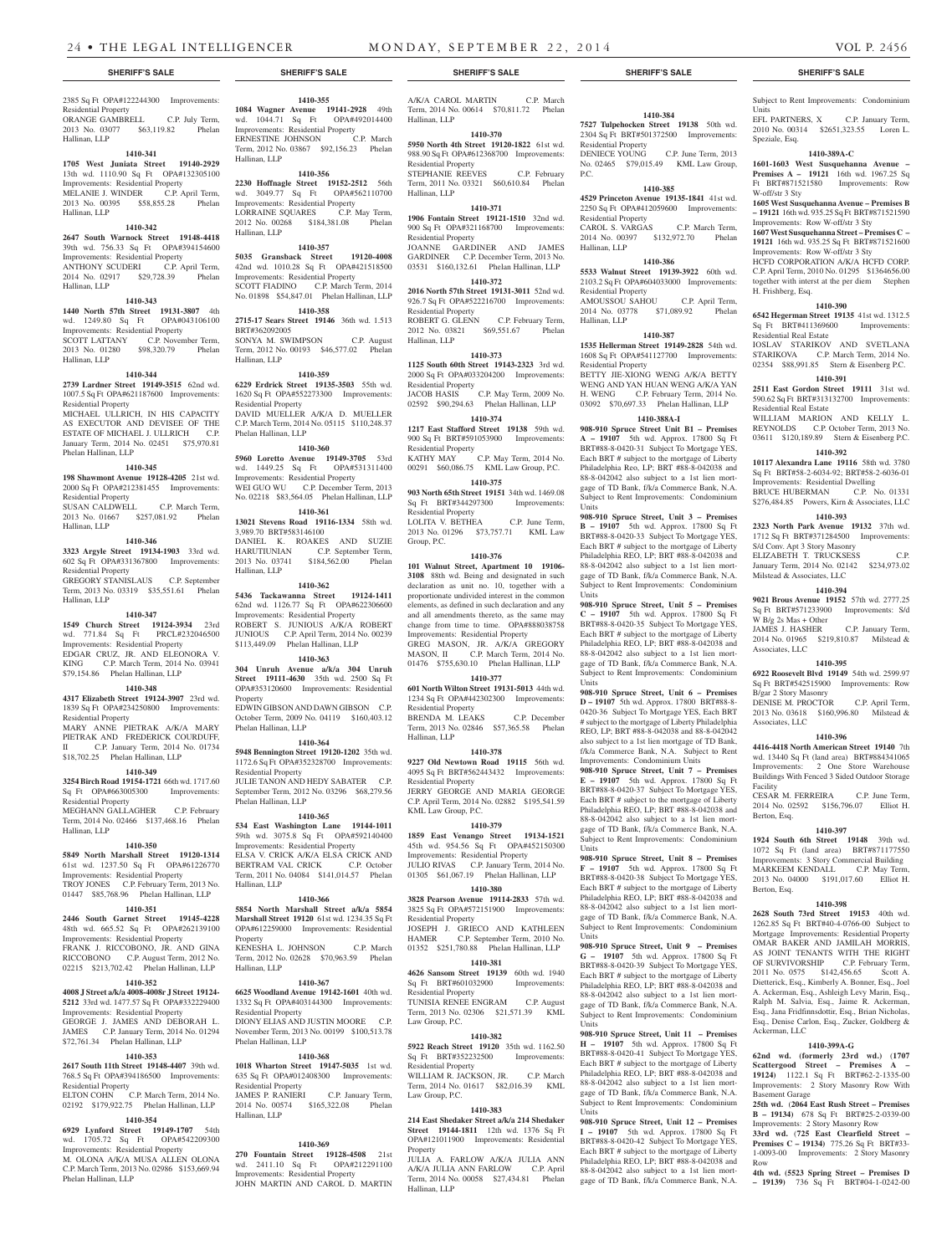Associates, LLC

Residential Property

Residential Property

Residential Property

Residential Property

Residential Property

Hallinan, LLP

Hallinan, LLP

Residential Property

Residential Property

Hallinan, LLP

Property

Hallinan, LLP

Hallinan, LLP

DIANE MUSE, AS SOLE OWNER August Term, 2012 No. 2441 \$105,141.07 Scott A. Dietterick, Esq., Kimberly A. Bonner, Esq., Joel A. Ackerman, Esq., Ashleigh L. Marin, Esq., Ralph M. Salvia, Esq., Jaime R. Ackerman, Esq., Jana Fridfinnsdottir, Esq., Brian Nicholas, Esq., Denise Carlon, Esq., Zucker, Goldberg & Ackerman, LLC **1410-442 1243 Kenwyn Street 19124** 62nd wd. 1308 Sq Ft BRT#621014200 Improvements:

BRUCE K. DELEON, AS UMARRIED MAN C.P. July Term, 2013 No. 00836 \$83,590.18 Scott A. Dietterick, Esq., Kimberly A. Bonner, Esq., Joel A. Ackerman, Esq., Ashleigh L. Marin, Esq., Ralph M. Salvia, Esq., Jaime R. Ackerman, Esq., Jana Fridfinnsdottir, Esq., Brian Nicholas, Esq., Denise Carlon, Esq., Zucker, Goldberg & Ackerman, LLC **1410-443 3732 North 8th Street 19140** 43rd wd. 1120 Sq Ft BRT#432305100 Improvements:

ORLANDO ROBLE, AS SOLE OWNER C.P. November Term, 2013 No. 00860 \$58,768.07 Scott A. Dietterick, Esq., Kimberly A. Bonner, Esq., Joel A. Ackerman, Esq., Ashleigh L. Marin, Esq., Ralph M. Salvia, Esq., Jaime R. Ackerman, Esq., Jana Fridfinnsdottir, Esq., Brian Nicholas, Esq., Denise Carlon, Esq., Zucker, Goldberg & Ackerman, LLC **1410-444 5401 Cedar Avenue 19143-1903** 46th wd. 1495 Sq Ft OPA#463036701 Improvements:

ONEIL FITZROY THOMAS C.P. April Term, 2014 No. 03935 \$134,709.94 Phelan

**1410-445 7328 North Bouvier Street 19126-1535**  10th wd. 1050 Sq Ft OPA#101080400 Improvements: Residential Property ALESIA MCALLISTER C.P. January Term, 2013 No. 00468 \$97,987.33 Phelan

**1410-446 625 Fanshawe Street 19111-4713** 35th wd. 1500 Sq Ft OPA#353118900 Improvements:

MILTON R. FLORES AND ANGELA MAIERON C.P. October Term, 2009 No. 01265 \$107,928.42 Phelan Hallinan, LLP **1410-447 873 Bridge Street 19124-1724** 35th wd. 1038.1 Sq Ft OPA#351153100 Improvements:

SHARON N. RANSOM C.P. March Term, 2014 No. 05730 \$93,255.45 Phelan

**1410-448 5925 Spring Street 19139-1231** 4th wd. (Formerly of the 34th wd.) 990 Sq Ft OPA#042147200 Improvements: Residential

BRENDA ALLEN-WHITE, IN HER CAPACITY AS ADMINISTRATRIX AND HEIR OF THE ESTATE OF ROBERT L. WHITE A/K/A ROBERT LEE WHITE A/K/A ROBERT WHITE: UNKNOWN HEIRS, SUCCESSORS ASSIGNS AND ALL PERSONS, FIRMS, OR ASSOCIATIONS CLAIMINIG RIGHT, TITLE OR INTERST FROM OR UNDER ROBERT L. WHITE A/K/A ROBERT LEE WHITE A/K/A ROBERT WHITE, DECEASED C.P. August Term, 2009 No. 01749 \$51,213.53 Phelan

**1410-449 1324 Locust Street Unit# 923 19107- 5649** 88th wd. 320 Sq Ft OPA#888115644

STEPHANIE BERNARDI C.P. May Term, 2014 No. 01476 \$125,918.49 Phelan

**1410-450 3331 Sheffield Avenue 19136-3514** 64th wd.

Improvements: Condominium

Group, P.C.

2014 No. 01966 \$216,886.32 Milstead &

1612 Sq Ft OPA#642223500 Improvements:

LON M. STEEL, JR. A/K/A JON STEEL C.P. May Term, 2014 No. 01093 \$181,203.80

**1410-451 6610 Dorel Street 19142-2619** 40th wd. 1143.10 Sq Ft OPA#406346900 Improvements: Residential Property QUAZI M. ATIQUE AND CHERRILLANN BANGO C.P. January Term, 2014 No. 00411 \$59,938.33 Phelan Hallinan, LLP **1410-452 522 East Clarkson Avenue a/k/a 522 Clarkson Avenue 19120-2622** 42nd wd. 1655.5 Sq Ft BRT#421234400 Improvements: Residential

CECIL A. MILLINGTON AND PAULA D. MILLINGTON, HUSBAND AND WIFE,<br>TENANTS BY ENTIRETIES C.P. May

Term, 2012 No. 2345 \$53,510.65 Scott A. Dietterick, Esq., Kimberly A. Bonner, Esq., Joel A. Ackerman, Esq., Ashleigh L. Marin, Esq., Ralph M. Salvia, Esq., Jaime R. Ackerman, Esq., Jana Fridfinnsdottir, Esq., Brian Nicholas, Esq., Denise Carlon, Esq., Zucker, Goldberg &

**1410-453 2240 Fitzwater Street 19146** 30th wd. 1088 Sq Ft BRT#302053900 Improvements:

LEON V. HAWES A/K/A LEON HAWES AND VALERIE HAWES C.P. November Term, 2013 No. 00140 \$244,102.30 Powers, Kirn

**1410-454 5627 Stokes Street 19144** 12th wd. 1123.43 Sq Ft BRT#12-2202600 Improvements:

ROSLYN A. WILLIAMS C.P. June Term, 2013 No. 02406 \$21,843.71 Powers, Kirn

**1410-455 1430 Christian Street 19146** 30th wd. 1360 Sq Ft BRT#301184900 Improvements:

WILLIAM L. SAMPSON AND THE UNITED STATES OF AMERICA C.P. May Term, 2013 No. 02394 \$248,482.69 Powers, Kirn

**1410-456 1119 Wellington Street 19111** 53rd wd. 2698.83 Sq Ft BRT#532341900 Improvements:

PATRICIA PEGUES C.P. March Term, 2014 No. 02722 \$184,987.43 Powers, Kirn &

**1410-457 6720 Torresdale Avenue 19135** 41st wd. 2425 Sq Ft BRT#412394800 Improvements:

BEATRICE MARIGLIANO AND MARIO MARIGLIANO C.P. April Term, 2014 No. 01541 \$120,636.14 KML Law Group, P.C. **1410-458 736 North 48th Street 19139** 44th wd. 947.14 Sq Ft BRT#441325800 Improvements:

CHRISTOPHER SHAW C.P. January Term, 2014 No. 02220 \$39,178.74 Powers, Kirn

**1410-459 3723 North Bouvier Street 19140** 13th wd. 1273.44 Sq Ft BRT#131232100 Improvements: Residential Property JEANETTE HOOD-CUFFELD, ADMINISTRATRIX OF THE ESTATE OF WENDELL J. TURNER, DECEASED C.P. January Term, 2014 No. 00664 \$26,620.73

**1410-460 2020 N. 19th Street 19121** 32nd wd. 750.45 Sq Ft BRT#321266700 Improvements:

WILLIAM E. WORTHAM, JR. C.P. July Term, 2013 No. 03808 \$76,139.97 Powers,

**1410-461 211 North Farson Street 19139** 44th wd. 1500 Sq Ft BRT#441071800 Improvements:

**1410-462 4740 Mulberry Street 19124** 23rd wd. 2000 Sq Ft BRT#232312100 Improvements:

NADEZHDA LEVIYEVA C.P. March Term, 2014 No. 05262 \$83,910.35 KML Law

**1410-463 2804 South 16th Street 19145** 26th wd. 870

WALTON-DAYS ADMINISTRATRIX OF THE ESTATE OF WARNER DAYS, DECEASED C.P. September Term, 2013 No. 03109 \$25,376.24

TENANTS BY ENTIRETIES

Residential Property

Phelan Hallinan, LLP

Property

Ackerman, LLC

Residential Dwelling

& Associates, LLC

Residential Dwelling

& Associates, LLC

Residential Dwelling

& Associates, LLC

Residential Dwelling

Residential Property

Residential Dwelling

& Associates, LLC

KML Law Group, P.C.

Residential Dwelling

Kirn & Associates, LLC

Residential Property<br>DINETTA W/

KML Law Group, P.C.

Residential Property

Group, P.C.

Associates, LLC

**1410-439 1603 South Taylor Street 19145** 36th wd. 774.40 Sq Ft BRT#364179300 Improvements:

ALLEN SPEARMAN C.P. March Term, 2014 No. 01175 \$34,468.02 KML Law

**1410-440 1860 West Roselyn Street 19141** 42nd wd. 1372.16 Sq Ft BRT#171219600 Improvements: Residential Dwelling MODESTINE COATES AND GLADYS V. JAMES C.P. October Term, 2008 No. 00806 \$116,276.44 Powers, Kirn & Associates, LLC **1410-441 5948 Lawndale Street 19120-1210** 35th wd. 1272 Sq Ft BRT#352317300 Improvements:

## **SHERIFF'S SALE SHERIFF'S SALE SHERIFF'S SALE SHERIFF'S SALE SHERIFF'S SALE**

#### Improvements: 2 Story Masonry Row **38th wd.** (**2824 West Wishart Street – Premises E – 19132)** 840 Sq Ft BRT#38-1- 3373-00 Improvements: 2 Story Masonry PERSONS HAVING OR CLAIMING AN

Group, P.C.

Row **25th wd**. (**2081 East Cambria Street – Premises F – 19134)** 910 Sq Ft BRT#25-2- 1054-00 Improvements: 2 Story Masonry Row

**38th wd. (2744 North Bonsall Street – Premises G – 19132)** 652.5 Sq Ft BRT#11- 1-3976-00 Improvements: 2 Story Masonry Row

GABCO PPM, LLC C.P. March Term, 2014 No. 003841 \$341,674.83 Amar A. Agrawal, Esq.

# **1410-400**

**1112 South 56th Street 19143** 51st wd. 1278 Sq Ft BRT#513022200 Improvements: Residential Property KETLEEN DORMEUS C.P. January Term,

2014 No. 000909 \$56,097.44 Bradley J. Osborne, Esq.

# **1410-401**

**872 North 4th Street 19123** 5th wd. 2061 Sq Ft BRT#056201300 Improvements: Residential Property ROBERT L. SAUNDERS A/K/A ROBERT R. SAUNDERS, ROBERT R. SAUNDERS C.P.

May Term, 2013 No. 001675 \$167,273.30 Bradley J. Osborne, Esq. **1410-402**

# **4613 Newhall Street 19141** 13th wd. 2290 Sq

Ft BRT#133102600 ALBERT E. STEWART C.P. January Term, 2012 No. 02338 \$142,004.41 Milstead & Associates, LLC

#### **1410-403**

**2740 Pierce Street 19145** 36th wd. Approximate size: 15'2"frontage x 50'6" depth OPA#364261100 Improvements: Residential **Property** 

RICHARD MECOLI C.P. March Term, 2014 No. 03494 \$105,812.30 Richard M. Squire & Associates, LLC

# **1410-404**

**4058 Aldine Street 19136** 41st wd. Land Area: 984.06 Sq Ft BRT#41-2-110600 Improvements: Row B/gar 2 Story Masonry ROSARIO M. TEDESCO C.P. March Term, 2014 No. 02214 \$204,194.22 Milstead & Associates, LLC

#### **1410-405**

**231 Chelten Avenue 19120** 61st wd. 1760 Sq Ft BRT#611316200 Improvements: Residential Dwelling

CHIEN LE AND CHANTHA KHEM C.P. September Term, 2013 No. 02692 \$114,877.63 Powers, Kirn & Associates, LLC

# **1410-406**

**6732 Jackson Street 19135** 55th wd. 2245.50 Sq Ft BRT#552468100 Improvements: Residential Dwelling

STEPHEN R. HILL A/K/A STEPHEN HILL AND BARBARA A. HOWARTH C.P. March Term, 2014 No. 02712 \$27,054.34 Powers, Kirn & Associates, LLC

#### **1410-407**

**423 Leverington Avenue 19128** 21st wd. On Southeasterly side of Leverington Avenue 175 feet 0 in. Southwesterly side of Mitchell St; Front 25 ft 0 in, Depth: 81 ft 1-3/4 in OPA#212248700 Improvements: Residential Dwelling

ANTHONY R. MASCIERI C.P. June Term, 2013 No. 02834 \$232,654.75 plus legal interest in the amount of \$ Kerry S. Schuman, Esq.

# **1410-408**

**4140 Fairdale Road 19154** 66th wd. 1260 Sq Ft BRT#662568400 Improvements: Residential Property

GARY A. HILBERT AND TINA L. HILBERT C.P. May Term, 2011 No. 003101 \$136,872.50 Bradley J. Osborne, Esq.

# **1410-409**

**2756 Tolbut Street 19152** 57th wd. 2783 Sq Ft BRT#571110500 Improvements: Residential Dwelling DENISE J. GROSS A/K/A DENISE J. GROSE

AND DAVID C. BLAUSER C.P. October Term, 2013 No. 02831 \$27,863.08 Law Offices of Gregory Javardian, Esq.

# **1410-410**

**1345 North Mascher Street 19122** 18th wd. 1234 Sq Ft BRT#182067005 Improvements: Residential Dwelling

ROBERT L. PFLAUMER, ADMINISTRATOR OF THE ESTATE OF WILLIAM H. PFLAUMER, DECEASED C.P. April Term, 2012 No. 01842 \$164,898.91 Powers, Kirn & Associates, LLC

#### **1410-411 314 Titan Street 19147** 2nd wd. 816 Sq Ft

BRT#021327600 Improvements: Residential Property JOHN DOE, OWNER, OR ANY UNKNOWN INTERST OR TITAL TO THE SUBJECT<br>PREMISES C.P. October Term. 2013 No. C.P. October Term, 2013 No. 01231 \$308,011.45 KML Law Group, P.C. **1410-412 6743 Ditman Street 19135** 41st wd. 1720 Sq Ft BRT#412359700 Improvements:

# **2024 South 16th Street 19145** 48th wd. 1137.50 Sq Ft BRT#481199200 Improvements: Residential Property

KIRK N. PAVONI AND ALBERT R. PAVONI C.P. August Term, 2013 No. 03332 \$158,206.37 KML Law Group, P.C.

# **1410-413**

**5846 Cedarhurst Street 19143** 3rd wd. 1280 Sq Ft BRT#034015400 Residential Property IBN H. PATTERSON C.P. June Term, 2013 No. 01560 \$17,672.90 KML Law

**1410-414 5834 Brush Road 19138** 59th wd. 1292.8 Sq Ft BRT#591226600 Improvements: Residential Property DONALD EVANS, AS ADMINISTRATOR OF THE ESTATE OF EBONY EVANS, DECEASED AND OLIVIA E. EVANS, AS ADMINISTRATRIX OF THE ESTATE OF EBONY EVANS, DECEASED C.P. May Term, 2013 No. 01268 \$104,642.90 KML Law Group, P.C.

# **1410-415**

**3121 Chatham Street 19134** 25th wd. Land Area: 1134.49 Sq Ft BRT#25-1407600 Improvements: Row 2 Story Masonry JOANNE C. MCMULLIN C.P. March Term, 2013 No. 00793 \$62,889.17 Milstead & Associates, LLC

# **1410-416**

**3729 North Gratz Street 19140** 13th wd. 1186.4 Sq Ft BRT#131258900 Improvements: Residential Property CAROLYN M. JOYNER C.P. March Term, 2014 No. 00273 \$75,490.11 KML Law Group, P.C.

# **1410-417**

**2651 North Reese Street 19133** 19th wd. Land Area: 854 Sq Ft BRT#19-2-233320 Improvements: Row 2 Story Masonry YOLICET GRIN A/K/A YOLICET GRIN-<br>LOPEZ C.P. June Term. 2012 No. 00924 C.P. June Term, 2012 No. 00924 \$23,747.68 Milstead & Associates, LLC

# **1410-418**

**59 East Church Lane 19138** 12th wd. (formerly part of the 22nd wd.) Land Area: 1977.64 Sq Ft; BRT#12-20390-0-0 Improvements: Semi/det 3 Story Stone MICHAEL JOYNES A/K/A MICHAEL G. JOYNES C.P. June Term, 2013 No. 03313 \$166,832.50 Milstead & Associates, LLC

#### **1410-419**

**2213 N. Uber Street 19132** 16th wd. Beginning Point: Situate on the east side of Uber Street at the distance of 95 feet northward from the north side of Susquehanna Avenue BRT#162112700 Improvements: Row 3 Sty Masonry CHARLES BROWN C.P. December Term, 2012 No. 03665 \$133,532.32 Richard J. Nalbandian, III, Esq.

**1410-420 262 Delphine Street 19120** 42nd wd. 661.76 Sq Ft BRT#422262700 Improvements: Residential Dwelling CHARLES A.J. HALPIN, III, ESQ., PERSONAL REPRESENTATIVE OF THE ESTATE OF SAMUEL P. DAWKINS, DECEASED C.P. April Term, 2014 No.

04221 \$27,871.41 Law Offices of Gregory Javardian, Esq. **1410-421**

# **4626 Pilling Street 19124** 23rd wd. 3750 Sq Ft BRT#234241000 Improvements: Residential

Property AYANA N. DOCKERY A/K/A AYANA DOCKERY C.P. February Term, 2013 No. 03265 \$149,910.81 KML Law Group, P.C. **1410-422**

**538 Wilder Street 19147** 1st wd. 828 Sq Ft BRT#011257100 Improvements: Residential Property TYREESE MCCREA AND ANDRE J. MCCREA C.P. February Term, 2014 No.

01584 \$209,782.89 KML Law Group, P.C. **1410-423**

#### **315 New Street, Apt 302 19106** 6th wd. Land Area: 907 Sq Ft BRT#888056604 Improvements: Res.condo.5+sty Masonry MELANIE A. MARCHAND C.P. January Term, 2014 No. 02288 \$397,857.54 Milstead & Associates, LLC

# **1410-424**

Bradley J. Osborne, Esq.

**322 East Thayer Street 19134** 7th wd. 896 Sq Ft BRT#07-32-487-00 Improvements: Residential Property LAILA J. DAVIS A/K/A LAILA DAVIS C.P. March Term, 2014 No. 001702 \$31,304.65

Residential Property KARIN G. GALLAGHER AND JOHN A.

VOORHEES C.P. March Term, 2014 No. 01610 \$63,956.37 KML Law Group, P.C.

**1410-425**

# **1410-426**

**559 East Tabor Road 19120** 42nd wd. Land Area: 1820 Sq Ft BRT#42-1-2060-00 Improvements: Apt 2-4 Units 2 Story Masonry IMRAN CHAUDHARY C.P. August Term, 2012 No. 02690 \$104,784.64 Milstead & Associates, LLC

# **1410-427**

**534 Rosalie Street 19120** 35th wd. 927 Sq Ft BRT#352022900 Improvements: Residential Property

DEON JAIME A/K/A DEON ROBERTSON C.P. June Term, 2013 No. 03241 \$49,525.29 KML Law Group, P.C.

# **1410-428**

**5702 Delancey Street 19143** 60th wd. (Formerly Part of the 46th wd.) 952.5 Sq Ft BRT#60-4085600 Improvements: Residential Dwelling

DAVID COOPER, ADMINISTRATOR OF THE ESTATE OF EVA COOPER, DECEASED C.P. July Term, 2013 No. 01947 \$39,926.98 Powers, Kirn & Associates, LLC

# **1410-429**

**6124 Vandike Street 19135** 41st wd. 1056 Sq Ft BRT#411331000 Improvements: Residential Real Estate IOSLAV STARIKOV AND SVETLANA STARIKOV C.P. April Term, 2014 No. 00595 \$69,280.40 Stern & Eisenberg P.C.

# **1410-430**

**3452 Princeton Avenue 19149** 55th wd. (formerly part of the Thirty-fifth wd.) 1760 Sq Ft BRT#551389400 Improvements: Residential Real Estate JOHN K. FENNINGHAM C.P. April Term, 2014 No. 02189 \$97,319.94 Stern &

Eisenberg P.C. **1410-431**

# **2822 North Bambrey Street 19132** 38th wd.

631.12 Sq Ft BRT#381123800 Improvements: Residential Property<br>JULIA L. KNIGHT C.P. November Term, 2013 No. 01076 \$25,686.05 KML Law Group, P.C.

# **1410-432**

**234 East Rockland Street 19120** 42nd wd. 1648 Sq Ft BRT#421111800 Improvements: Residential Property SOMLEY CHHOUN C.P. March Term, 2014 No. 03511 \$30,744.26 KML Law Group, P.C.

# **1410-433**

**6421 North 10th Street 19126** 49th wd. 4875 Sq Ft BRT#492177400 Improvements: Residential Real Estate TISHEKA Y. WORKMAN C.P. January Term, 2012 No. 00770 \$220,496.50 Stern

& Eisenberg P.C. **1410-434**

**7605-07 Dicks Avenue 19153** 40th wd. 6375 Sq Ft BRT#404330400 Improvements: Residential Property JOYCE M. POWERS C.P. September Term, 2013 No. 01553 \$17,307.90 KML Law Group, P.C.

# **1410-435**

**407 Roselyn Street 19120-1836** 61st wd. 1200 Sq Ft BRT#612185900 Improvements: Residential Property

TABETHA DAVIS, AS SOLE OWNER C.P. August Term, 2013 No. 02744 \$108,739.02 Scott A. Dietterick, Esq., Kimberly A. Bonner, Esq., Joel A. Ackerman, Esq., Ashleigh L. Marin, Esq., Ralph M. Salvia, Esq., Jaime R. Ackerman, Esq., Jana Fridfinnsdottir, Esq., Brian Nicholas, Esq., Denise Carlon, Esq., Zucker, Goldberg & Ackerman, LLC

# **1410-436**

**2236 North Cleveland Street 19132** 4th wd. (formerly part of the fifty-first wd.) 633.5 Sq Ft BRT#162030500 Improvements: Residential Real Estate

FEMI MASON C.P. April Term, 2014 No.<br>01093 \$139,622.02 Stern & Eisenberg P.C. 01093 \$139,622.02 Stern & Eisenberg P.C.

# **1410-437**

**5859 Malvern Avenue 19131** 52nd wd. 1363.23 Sq Ft BRT#522122100 Improvements: Residential Property AMEY S. REID C.P. March Term, 2014 No. 02014 \$128,541.82 KML Law Group, P.C.

# **1410-438**

2 Story Masonry

**6026 Frontenac Street 19149** 53 wd. (formerly the 35th wd.) Land Area 1253.18 Sq Ft: BRT#531264700 Improvements: Row B/gar

C.P. January Term,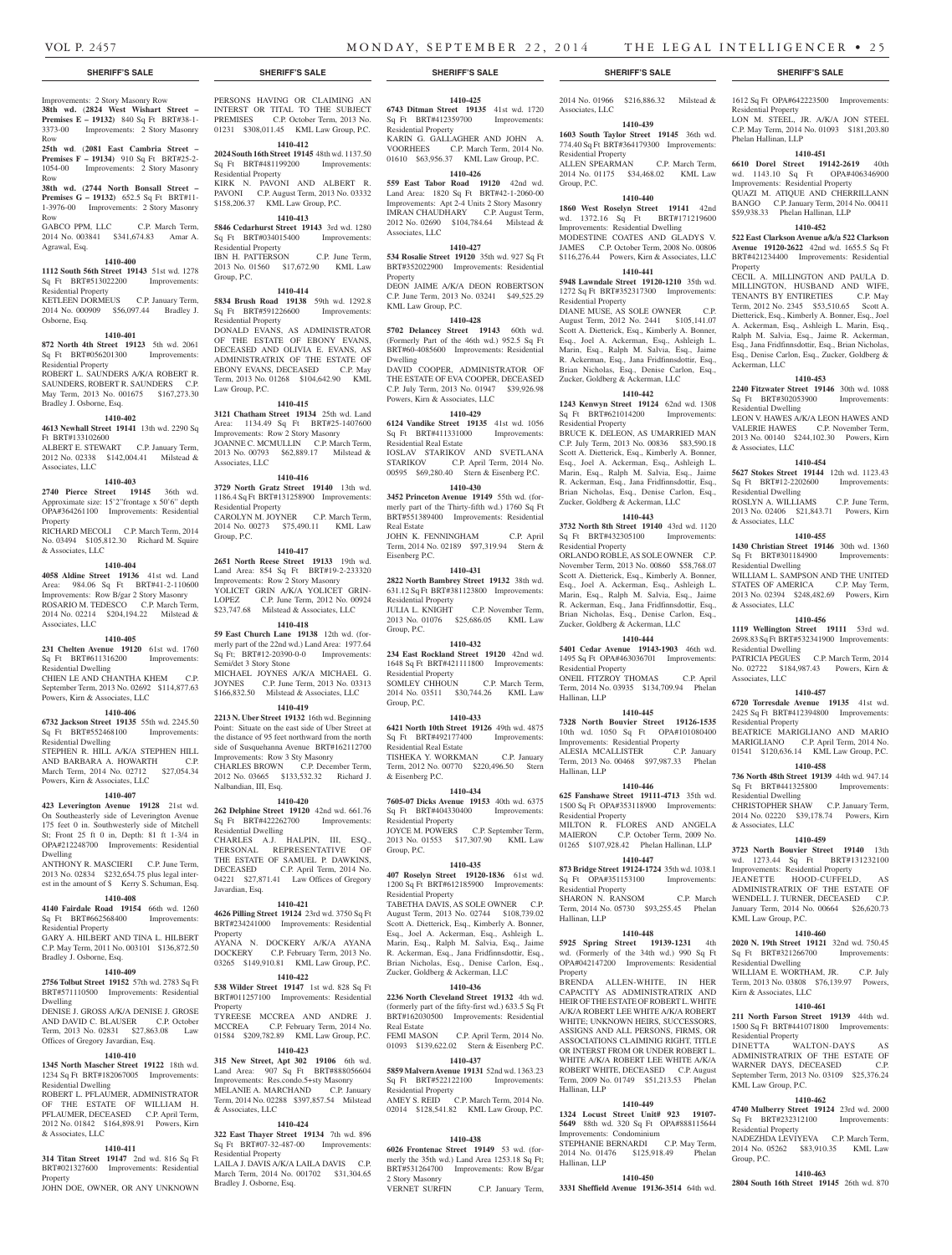Improvements: Residential Dwelling<br>LEONARD K. LOMAX. JR. C.P. April

Term, 2004 No. 00716 \$64,999.48 Martha E. Von Rosenstiel Esq., Heather Riloff, Esq. **1410-502 5356 Oakland Street 19124** 62nd wd. 1545.00 Sq Ft BRT#62-1-3914-00 Improvements:

LIN JIA A/K/A LIN JIAN C.P. March Term, 2014 No. 01655 \$62,070.95 Udren Law

**1410-503 5443 Thomas Avenue 19143** 51st wd. Beginning Point: Situate on the Northwest side of Thomas Avenue at the distance of Two Hundred Nine Feet Eleven and Seveneighths inches Northeastward from the East side of Fifty-fifth Street BRT#513082900 Improvements: Row 2 Sty Masonry<br>
I OUIS BURT (DECEASED) C.P. May

Term, 2012 No. 02405 \$117,510.43 Richard

**1410-504 2613 South 67th St 19142** 40th wd. 1600 Sq Ft BRT#40-6-038300 Improvements:

LEPIASER KARLEA C.P. September Term, 2013 No. 03099 \$102,851.89 Udren Law

**1410-505 5749 Tackawanna Street 19135** 41st wd. On SE side of Tackawanna Street 397'11-1/2" NE of NE side of Cheltenham Avenue; Front: 16 ft 2-1/2 in, Depth: 115 ft 8 in BRT#622320900 TAD MEYERS C.P. April Term, 2014 No. 04374 \$4,725.74 John J. Kelly, Jr., Esq. **1410-506 7337 Garman Street 19153-2208** 40th wd. 1096 Sq Ft BRT#40-4-3053-00 Improvements:

2014 No. 01500 \$89,813.30 BARBARA

**1410-507 8336 Fayette Street 19150-2013** 50th wd. 1642.50 Sq Ft BRT#50-2-2974-00 Improvements: Residential Dwelling BEATRICE LLOYD-SPEIGHT C.P. December Term, 2013 No. 01136 \$137,392.78

**1410-508 6006 Chester Avenue 19142-1411** 40th wd. 1147 Sq Ft BRT#40-1-2234-00 Improvements:

N'NEKA TRUEHART C.P. August Term, 2013 No. 01918 \$59,715.55 BARBARA

**1410-509 1333 Longshore Avenue 19111-4509** 53rd wd. 5125 Sq Ft BRT#53-2-1859-00 Improvements:

DAVID C. OUINONES C.P. November Term, 2013 No. 00437 \$393,956.69 BARBARA

**1410-510 13069 Townsend Road, Unit 2E 19154** 88th wd. 0 Sq Ft BRT#88-8660150 Improvements:

JASON KULA AND JENNIFER YEAGER C.P. April Term, 2013 No. 00587 \$152,674.95

**1410-511 225 Catherine Street 19147** 3rd wd. 1600 Sq Ft BRT#02-2-0320-00 Subject to Mortgage Improvements: Residential Dwelling FRANK REYNOLDS AND JESSICA REYNOLDS A/K/A JESSICA LITTLE C.P. January Term, 2009 No. 01746 \$738,031.94

**1410-512 1348 South 52nd Street 19143-4320** 51st wd. 1040 Sq Ft OPA#511203800 Improvements:

RICHARD J. RHODOMOYER C.P. March Term, 2014 No. 02198 \$57,621.44 Phelan

**1410-513 1540 North 57th Street 19131-3809** 4th<br>wd. 1178.55 Sq Ft OPA#043287100

**1410-514 5325 Euclid Street 19131-3210** 52nd wd. 1175.25 Sq Ft OPA#521083100 Improvements: Residential Property GUERINO CHARLES C.P. March Term, 2011 No. 03128 \$57,301.03 Phelan

**1410-515 1501 Dyre Street 19124-1902** 62nd wd. 1188.07<br>Sq Ft OPA#621009605 Improvements:

C.P. February Term,

LOUIS BURT (DECEASED)

J. Nalbandian, III, Esq.

Residential Dwelling

Residential Dwelling<br>EMMA NGUYEN

BARBARA A. FEIN, Esq.

Residential Dwelling

Residential Dwelling

Residential Dwelling

Powers, Kirn & Associates, LLC

Powers, Kirn & Associates, LLC

Residential Property

wd. 1178.55 Sq Ft Improvements: Residential Property ENOS FRANKLYN AND ADVIRA L. FRANKLYN A/K/A ADVIRA FRANKLYN C.P. April Term, 2014 No. 00060 \$81,577.35

Phelan Hallinan, LLP

Hallinan, LLP

Sq Ft OPA#621009605 Residential Property

Hallinan, LLP

A. FEIN, Esq.

A. FEIN, Esq.

A. FEIN, Esq.

Offices, P.C.

LEONARD K. LOMAX, JR.

Residential Dwelling

Offices, P.C.

CASSANDRA ROBINSON A/K/A CASSANDRO ROBINSON C.P. February Term, 2014 No. 00744 \$57,406.84 Phelan

**1410-516 5859 Willows Avenue 19143-4599** 3rd wd. 1657.5 Sq Ft OPA#034057900 Improvements:

MENACHEM SAMPSON A/K/A MENACHEM M. SAMPSON AND AGMS, LLC C.P. December Term, 2013 No. 03724 \$49,617.81 Phelan Hallinan, LLP **1410-517 4409 Benner Street 19135** 41st wd. 2254 Sq Ft BRT#552018700 Improvements:

MIGUEL NEGRON AND CAROLYN NEGRON C.P. May Term, 2014 No. 01997 \$75,724.17 Bradley J. Osborne, Esq. **1410-518 1130 Kenwyn Street 19124-2516** 23rd wd. 2763.2 Sq Ft OPA#234173100 Improvements:

SHARON LYONS C.P. January Term, 2013 No. 03422 \$202,551.18 Phelan Hallinan,

**1410-519 5739 Hazel Avenue 19143** 40th wd. 975 Sq Ft BRT#463017900 Improvements: Residential

UNEEDA JAMES C.P. July Term, 2014 No. 03276 \$78,914.53 Stern & Eisenberg P.C. **1410-520 3600 Conshohocken Avenue, Unit 705 19131- 5313** 88th wd. 1470 Sq Ft OPA#888520456 Improvements: Condominium Unit LAWRENCE ANTHONY BROWN, III A/K/A ANTHONY BROWN A/K/A L. ANTHONY BROWN, III, IN HIS CAPACITY AS EXECUTOR AND DEVISEE OF THE ESTATE OF MARGIE BROWN-BOYNES A/K/A MARGARET ELIZABETH BROWN-BOYNES; KIRK DOUGLAS BROWN, IN HIS CAPACITY AS DEVISEE OF THE ESTATE OF MARGIE BROWN-BOYNES A/K/A MARGARET ELIZABETH BROWN-BOYNES; THERESA BROWN, IN HER CAPACITY AS DEVISEE OF THE ESTATE OF MARGIE BROWN-BOYNES A/K/A MARGARET ELIZABETH BROWN-BOYNES; KIRKUS DOWNING, IN HIS CAPACITY AS DEVISEE OF THE ESTATE OF MARGIE BROWN-BOYNES A/K/A MARGARET ELIZABETH BROWN-BOYNES; REBA DOWNING A/K/A SHEKIA DOWNING, IN HER CAPACITY AS DEVISEE OF THE ESTATE OF MARGIE BROWN-BOYNES A/K/A MARGARET ELIZABETH BROWN-BOYNES; ROCHELLE DOWNING, IN HER CAPACITY AS DEVISEE OF THE ESTATE OF MARGIE BROWN-BOYNES A/K/A MARGARET ELIZABETH BROWN-BOYNES; ANTHONY BROWN, IN HIS CAPACITY AS DEVISEE OF THE ESTATE OF MARGIE BROWN-BOYNES A/K/A MARGARET ELIZABETH BROWN-BOYNES; YOLANDA BROWN, IN HER CAPACITY AS DEVISEE OF THE ESTATE OF MARGIE BROWN-BOYNES A/K/A MARGARET ELIZABETH BROWN-<br>BOYNES C.P. October Term. 2010 No.

C.P. October Term, 2010 No.

01911 \$158,697.90 Phelan Hallinan, LLP **1410-521 617 East Brinton Street 19138-1003** 22nd wd. 976.5 Sq Ft OPA#221009800 Improvements:

BARRY PARKER C.P. October Term, 2013 No. 02685 \$49,550.89 Phelan Hallinan, LLP **1410-522 916 McKean Street 19148-2327** 39th wd. 1440 Sq Ft OPA#393287600 Improvements:

CARLOTTA LALA A/K/A CARLOTTA E. LALA C.P. July Term, 2012 No. 04561 \$209,349.54 Phelan Hallinan, LLP **1410-523 2514 South 12th Street 19148** 39th wd. 870 Sq Ft BRT#394249400 Improvements:

KENNETH G. CARCHIDI A/K/A KENNETH CARCHIDI AND THERESA M. CARCHIDI A/K/A THERESA CARCHIDI C.P. June Term, 2013 No. 00450 \$221,008.07 Powers,

**1410-524 956 Bridge St. 19124** 35th wd. 930 Sq Ft BRT#351149900 Improvements: Residential

LINDA G. HOFFMAN C.P. September Term, 2013 No. 00964 \$44,121.65 Powers,

**1410-525 4628 Richmond St 19137** 45th wd. 1787.40 Sq Ft BRT#453310200 Improvements:

Residential Property

Residential Property

Residential Dwelling

Kirn & Associates, LLC

Kirn & Associates, LLC

Residential Dwelling

Dwelling

Hallinan, LLP

Residential Property

Residential Property

Residential Property

LLP

Real Estate

# **SHERIFF'S SALE SHERIFF'S SALE SHERIFF'S SALE SHERIFF'S SALE SHERIFF'S SALE**

# Sq Ft BRT#261279900 Improvements: Residential Property

SERGIO BUCCIARELLI C.P. March Term, 2014 No. 05033 \$176,684.31 KML Law Group, P.C.

# **1410-464**

Group, P.C.

**3453 Braddock Street 19134** 45th wd. 700.98 Sq Ft BRT#452306100 Improvements: Residential Property

# ANDREW CLARK A/K/A ANDREW J.

CLARK C.P. April Term, 2014 No. 01850 \$53,999.18 KML Law Group, P.C.

#### **1410-465**

**6537 Guyer Avenue 19142** 40th wd. 1183.92 Sq Ft BRT#406307900 Improvements: Residential Property VANESIA PORTER C.P. January Term, 2014 No. 00679 \$46,604.67 KML Law

# **1410-466**

**2527 South Bonaffon Street a/k/a Bonaffon Street 19142** 40th wd. 1112 Sq Ft BRT#406069300 Improvements: Residential Property

ARTHUR T. HARTSFIELD C.P. April Term, 2014 No. 02805 \$44,069.29 KML Law Group, P.C.

#### **1410-467**

**421 Unruh Avenue a/k/a 421-423 Unruh Avenue 19111** 35th wd. 2257.20 Sq Ft BRT#353128600 Improvements: Residential Property

SEAN INSELBERG C.P. May Term, 2012 No. 03181 \$207,493.62 KML Law Group, P.C.

# **1410-468**

**6807 Guyer Avenue 19142** 40th wd. 1088 Sq Ft BRT#406314700 Improvements: Residential Property JOANNA Q. DUWANA C.P. December

# Term, 2013 No. 01364 \$64,939.74 KML Law Group, P.C.

### **1410-469**

**5464 North Marvine Street 19141** 49th wd. 1260 Sq Ft BRT#493102400 Improvements: Residential Property GENNIE W. CARTER C.P. September Term, 2012 No. 02872 \$19,627.04 KML Law Group, P.C.

#### **1410-470**

**1427 Stevens Street 19149 54th wd. 1027.65**<br>Sq Ft BRT#541047800 **Improvements:** Sq Ft BRT#541047800 Residential Property

ROBERT F. BRUCE C.P. July Term, 2013 No. 02545 \$43,200.95 KML Law Group, P.C.

# **1410-471**

**299 Shawmont Avenue Unit 3C7 19128** 21st wd. 1364 Sq Ft together with a proportionate undivided interst in the common elements of 0.88% BRT#888210579 Improvements: Residential Property

DARA T. BRICKHOUSE AND ABDWUL DAWSON C.P. November Term, 2009 No. 03708 \$124,875.71 KML Law Group, P.C.

# **1410-472**

**323 West Nedro Avenue 19120** 61st wd. 1566 Sq Ft BRT#612097700 Improvements: Residential Property AARON MAHAN AND MICHELLE E.

MAHAN C.P. November Term, 2013 No. 02967 \$36,867.06 KML Law Group, P.C.

# **1410-473**

**3025 Mercer Street 19134** 25th wd. 980 Sq. Ft. BRT#251268100 Improvements: Residential Property ROBERT FRY, JR. AND JENNIFER A. FRY C.P. January Term, 2014 No. 00176 \$99,158.19 KML Law Group, P.C.

#### **1410-474**

**1540 South Mole Street 19146** 36th wd. 658 Sq Ft BRT#365109800 Improvements:

Residential Property DELORES LOOBY C.P. May Term, 2009 No. 01486 \$132,398.49 KML Law Group, P.C.

#### **1410-475**

**1805 North 33rd 19121** 32nd wd. 1450.56 Sq Ft BRT#323338900 Improvements: Residential Property BRENDALYN COLLINS C.P. May Term,

# 2014 No. 00168 \$146,549.06 KML Law Group, P.C.

# **1410-476**

**4005 North Darien Street 19140** 43rd wd. 590 Sq Ft BRT#100N19-206 Improvements: Residential Dwelling

#### LOUIS DIAZ A/K/A LOUIS F. DIAZ C.P. May Term, 2010 No. 02835 \$72,374.67 Udren Law Offices, P.C.

# **1410-477**

**1016 South 5th Street 19147** 2nd wd. 1832

Sq Ft BRT#021423210 Improvements: Residential Dwelling SHEILA DIXON C.P. December Term,

2012 No. 02659 \$254,963.26 Udren Law Offices, P.C. **1410-478**

# **3 South 43rd Street 19104** 27th wd.

Land area: 881.59 Sq Ft BRT#272106100 Improvements: Residential Dwelling BRENDA L. PASTOR C.P. April Term, 2014 No. 04138 \$173,466.56 Martha E. Von Rosenstiel Esq., Heather Riloff, Esq.

# **1410-479**

**1518 South Taney Street 19146-4427** 36th wd. 894 Sq Ft BRT#364285200 Subject to Rent Improvements: Residential Property

LARRY LEVIN, AS SOLE OWNER October Term, 2013 No. 02825 \$61,707.06 Scott A. Dietterick, Esq., Kimberly A. Bonner, Esq., Joel A. Ackerman, Esq., Ashleigh L. Marin, Esq., Ralph M. Salvia, Esq., Jaime R. Ackerman, Esq., Jana Fridfinnsdottir, Esq., Brian Nicholas, Esq., Denise Carlon, Esq., Zucker, Goldberg & Ackerman, LLC

# **1410-480**

**2148 Marvine Street a/k/a 2148 North Marvine Street 19122-1213** 20th wd. 1464 Sq Ft BRT#202248202 Improvements: Residential Property

JEFFREY B. ROSS C.P. July Term, 2013 No. 04027 \$73,381.35 Scott A. Dietterick, Esq., Kimberly A. Bonner, Esq., Joel A. Ackerman, Esq., Ashleigh L. Marin, Esq., Ralph M. Salvia, Esq., Jaime R. Ackerman, Esq., Jana Fridfinnsdottir, Esq., Brian Nicholas, Esq., Denise Carlon, Esq., Zucker, Goldberg & Ackerman, LLC

## **1410-481**

**4229 Glenview Street 19135-2111** 55th wd. 1875 Sq Ft BRT#552171900 Improvements: Residential Property MICHAEL K. HALDEMAN AND CORY L. LEWIS, AS JOINT TENANTS WITH THE

RIGHT OF SURVIVORSHIP C.P. July Term, 2013 No. 02527 \$117,458.87 Scott A. Dietterick, Esq., Kimberly A. Bonner, Esq., Joel A. Ackerman, Esq., Ashleigh L. Marin, Esq., Ralph M. Salvia, Esq., Jaime R. Ackerman, Esq., Jana Fridfinnsdottir, Esq., Brian Nicholas, Esq., Denise Carlon, Esq., Zucker, Goldberg & Ackerman, LLC

#### **1410-482**

**2531 North Natrona Street a/k/a 2531 Natrona Street North 19132** 28th wd. 1198<br>Sq Ft BRT#282204100 Improvements: Sq Ft BRT#282204100 Residential Property

LARISA SHVARTSMAN, AS SOLE OWNER C.P. May Term, 2011 No. 1138 \$29,816.19 Scott A. Dietterick, Esq., Kimberly A. Bonner, Esq., Joel A. Ackerman, Esq., Ashleigh L. Marin, Esq., Ralph M. Salvia, Esq., Jaime R. Ackerman, Esq., Jana Fridfinnsdottir, Esq., Brian Nicholas, Esq., Denise Carlon, Esq., Zucker, Goldberg & Ackerman, LLC

# **1410-483**

**1833 Pennington Road 19151-2018** 34th wd. 1530 Sq Ft BRT#343323600 Improvements: Residential Property

SHIRON WALKER, AS SOLE OWNER C.P. March Term, 2012 No. 1313 \$118,116.91 Scott A. Dietterick, Esq., Kimberly A. Bonner, Esq., Joel A. Ackerman, Esq., Ashleigh L. Marin, Esq., Ralph M. Salvia, Esq., Jaime R. Ackerman, Esq., Jana Fridfinnsdottir, Esq., Brian Nicholas, Esq., Denise Carlon, Esq., Zucker, Goldberg & Ackerman, LLC

# **1410-484**

**2951 Disston Street 19149** 55th wd. 2624.06 Sq Ft BRT#55-1-3072-00 Improvements: Residential Dwelling

JEFFREY F. DEGNAN A/K/A JEFFREY P. DEGNAN C.P. January Term, 2013 No. 03552 \$84,544.71 Martha E. Von Rosenstiel Esq., Heather Riloff, Esq.

# **1410-485**

**2817 Jasper Street 19134** 25th wd. Land area: 945 Sq Ft BRT#252525800 Improvements: Residential Dwelling ANTHONY E. CHIAVAROLI A/K/A ANTHONY T. CHIAVAROLI C.P. February Term, 2014 No. 02892 \$53,775.94 Martha E. Von Rosenstiel Esq., Heather Riloff, Esq.

#### **1410-486**

**4821 Walnut Street 19139-4337** 60th wd. 2223.3 Sq Ft OPA#601045100 Improvements: Residential Property JOSEPH COMBS, JR. C.P. July Term, 2013 No. 01909 \$96,293.61 Phelan Hallinan, LLP

# **1410-487**

**6751 Greenway Avenue 19142** 40th wd. Land Area: 1690.5 Sq Ft BRT#403131100 Improvements: Residential Dwelling THEODORE JONES C.P. April Term, 2014 No. 02620 \$116,344.05 Martha E. Von Rosenstiel Esq., Heather Riloff, Esq.

# **1410-488**

**1927 Fitzgerald Street 19145-3612** 26th wd. 672 Sq Ft OPA#262258800 Improvements: Residential Property

LEONARD APADULA C.P. March Term, 2013 No. 01989 \$111,105.21 Phelan Hallinan, LLP

**1410-489 6010 Duffield Street 19135-4405** 62nd wd. 2420.7 Sq Ft OPA#622242800 Improvements: Residential Property

DARRELL JACKSON AND CATHERINE JACKSON C.P. April Term, 2013 No. 04619 \$112,716.75 Phelan Hallinan, LLP

#### **1410-490 2125 Hoffnagle Street 19152-2408** 56th wd.

3129.5 Sq Ft OPA#562118600 Improvements: Residential Property GARY SALEM AND SHELLI SALEMI C.P. October Term, 2013 No. 02662 \$98,153.56

Phelan Hallinan, LLP **1410-491**

# **5825 North Filbert Street 19139** 34th wd.

975 Sq Ft BRT#313132700 Improvements: Residential Real Estate STEPHEN M. WILLIAMS C.P. October Term, 2013 No. 03093 \$28,332.27 Stern & Eisenberg P.C.

### **1410-492**

**235 N. Ruby Street 19139** 44th wd. 1140 Sq Ft OPA#441197800 Improvements: Residential Dwelling NICHOLSON HOLDINGS, INC. A/K/A NICHOLSON HOLDINGS, LLC C.P. April Term, 2014 No. 3946 \$60,270.71 Weber Gallagher Simpson Stapleton Fires & Newby, LLP, Sarah A. Elia, Esq.

# **1410-493**

**4622 Disston Street 19135-1843** 41st wd. 3750 Sq Ft OPA#412036300 Improvements: Residential Property

ANGELINA ADAMO C.P. January Term,<br>2014 No. 01302 \$34.554.55 Phelan 2014 No. 01302 \$34,554.55 Hallinan, LLP

#### **1410-494 4032 Maywood Street 19124-5332** 33rd wd.

1080 Sq Ft BRT#332476500 Improvements: Residential Real Estate DEBORAH NICHOLSON C.P. April Term, 2014 No. 01888 \$99,253.52 Stern &

# **1410-495**

Eisenberg P.C.

**1644 South 4th Street 19148-1303** 1st wd. 1010.72 Sq Ft BRT#011431900 Improvements: Residential Dwelling ERNEST WILKIE AND LINDA A. SMITH C.P. September Term, 2012 No. 03468 \$218,993.25 Powers, Kirn & Associates, LLC

# **1410-496**

**2327 Ellsworth Street 19146** 36th wd. 960 Sq Ft BRT#361236600 Improvements: Residential Dwelling GEORGE FLAMER A/K/A GEORGE

NORMAN FLAMER C.P. December Term, 2012 No. 03431 \$186,550.16 Powers, Kirn & Associates, LLC

# **1410-497**

**314 East Upsal Street 19119** 22nd wd. 2400 Sq Ft BRT#22-1-079500 Improvements: Residential Dwelling ESTATE OF VERA HAWTHORNE C/O MARIAN GRIMES, PERSONAL

REPRESENTATIVE; MARIAN GRIMES, PERSONAL REPRESENTATIVE OF THE ESTATE OF VERA HAWTHORNE; UNKNOWN HEIRS, SUCCESSORS, ASSIGNS AND ALL PERSONS, FIRMS OR ASSOCIATIONS CLAIMING RIGHT, TITLE OR INTEREST FROM OR UNDER VERA HAWTHORNE, ESTATE OF VERA HAWTHORNE C.P. October Term, 2013 No. 02200 \$80,434.95 Udren Law Offices,  $PC$ .

#### **1410-498 4621 Mulberry Street 19124-3305** 23rd wd. 1800 Sq Ft OPA#232317100 Improvements:

**1410-499 1528 N. Edgewood Street 19151** 34th wd. 912 Sq Ft BRT#342232600 Improvements:

MICHELLE R. SINGLETON C.P. May Term, 2014 No. 00521 \$75,348.45 Stern &

**1410-500 6288 Souder Street 19149** 54th wd. 1466.40 Sq Ft BRT#541211500 Improvements:

MOHAMMAD SALEH C.P. April Term, 2013 No. 00635 \$120,599.26 Martha E. Von Rosenstiel Esq., Heather Riloff, Esq. **1410-501 5451 Euclid Street 19139** 52nd wd. Land Area: 1628.70 Sq Ft BRT#52-2-0367-00

Residential Property<br>MENACHEM SAMPSON MENACHEM SAMPSON A/K/A MENACHEM M. SAMPSON A/K/A M. SAMPSON AGMS, LLC C.P. November Term, 2013 No. 00913 \$46,000.91 Phelan

tial Real Estate

Hallinan, LLP

Eisenberg P.C.

Residential Dwelling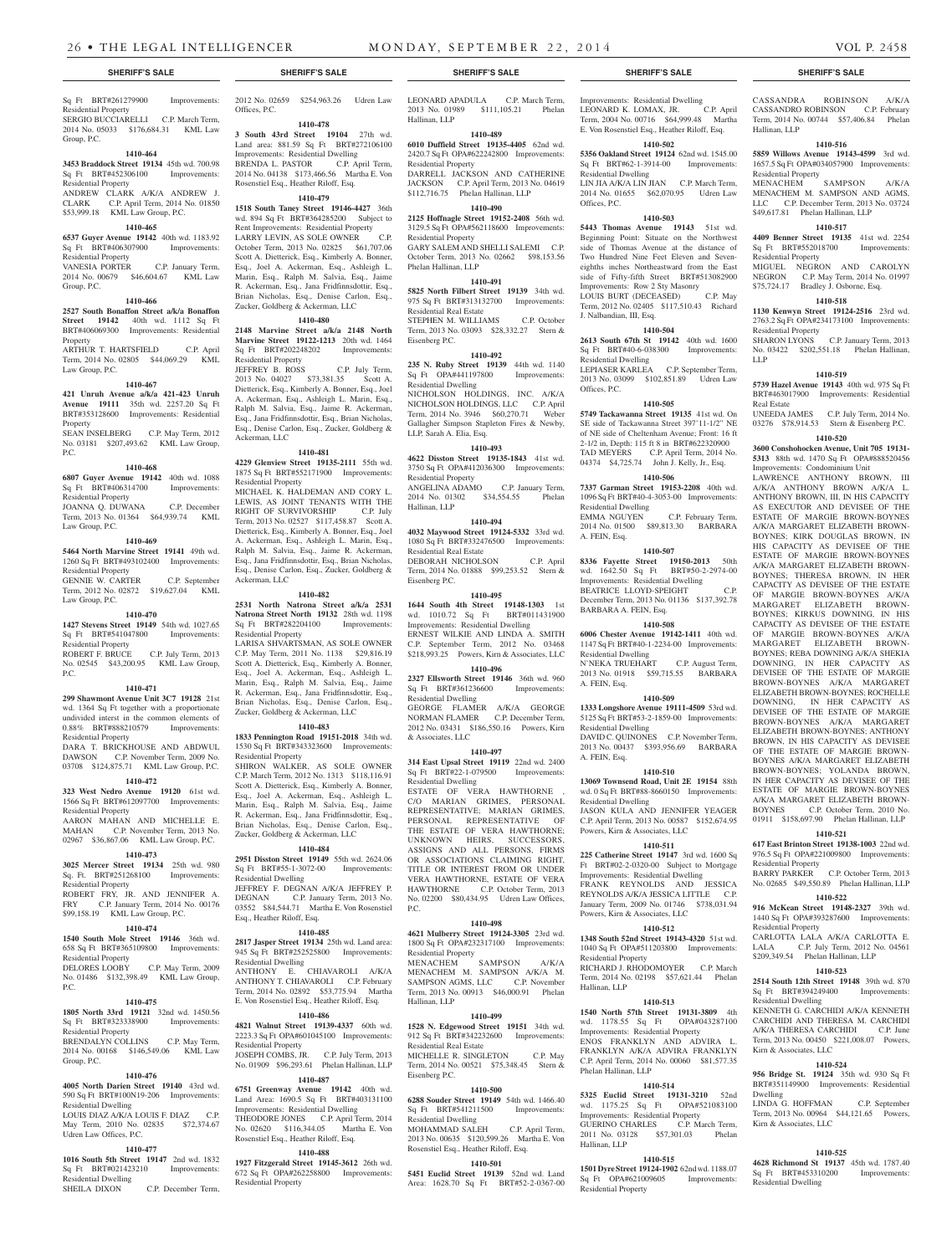# **SHERIFF'S SALE SHERIFF'S SALE SHERIFF'S SALE SHERIFF'S SALE SHERIFF'S SALE**

NICHOLAS KRAYGER C.P. November Term, 2013 No. 02346 \$155,151.72 Powers, Kirn & Associates, LLC

#### **1410-526**

# **154 West Olney Avenue 19120** 42nd wd. 2003.2 Sq Ft BRT#4223018100 Improvements:

Residential Real Estate UNKNOWN HEIRS, EXECUTORS AND DEVISEES OF THE ESTATE OF REGINALD W. BRINSON C.P. May Term, 2014 No. 01987 \$143,241.60 Stern & Eisenberg P.C.

# **1410-527**

**15073 London Road 19116** 58th wd. 3069 Sq Ft BRT#583169000 Improvements: Residential Dwelling

KENNETH E. MEISNER C.P. September Term, 2012 No. 03465 \$220,989.53 Powers, Kirn & Associates, LLC

# **1410-528**

**102 East Meehan Avenue 19119** 64th wd. 1960.25 Sq Ft BRT#222081300 Improvements: Residential Real Estate THEODORE WALLACE C.P. May Term, 2014 No. 01988 \$117,110.19 Stern & Eisenberg P.C.

# **1410-529**

**3401 Ryan Avenue 19136** 64th wd. 1952.33 Sq Ft BRT#642101600 Improvements: Residential Real Estate MARY L. HARRINGTON AND VINCENT HARRINGTON C.P. April Term, 2014 No.

# 00071 \$153,235.05 Stern & Eisenberg P.C. **1410-530**

**3012 Windish Street 19152** 64th wd. 2687.5 Sq Ft BRT#641192500 Improvements: Residential Dwelling

SAMANTHA DICKERSON C.P. September Term, 2013 No. 04084 \$144,059.33 Powers, Kirn & Associates, LLC

# **1410-531**

**2939 North 26th Street 19132** 38th wd. 961.28 Sq Ft BRT#381142000 Improvements:

Residential Dwelling MARY E. LIGHTFORD C.P. January Term, 2014 No. 03337 \$74,596.96 Powers, Kirn

& Associates, LLC **1410-532**

#### **5160 F Street 19124** 35th wd. 1425 Sq Ft BRT#351335900 Improvements: Residential Dwelling

FESTINA DAVIES C.P. June Term, 2013 No. 00476 \$47,762.63 Powers, Kirn & Associates, LLC

# **1410-533**

**1112 Tabor Lane 19111** 56th wd. 2574 Sq Ft BRT#561467116 Improvements: Residential Dwelling

OLGA KABOURIDOU C.P. December Term, 2013 No. 01520 \$186,740.32 Powers, Kirn & Associates, LLC

# **1410-534**

**1914 South 23rd Street 19145** 48th wd. 1360 Sq Ft BRT#48-2257600 Subject to Mortgage Improvements: Residential Property TIA KING C.P. June Term, 2013 No. 01386 \$81,191.08 Scott A. Dietterick, Esq., Kimberly A. Bonner, Esq., Joel A. Ackerman, Esq., Ashleigh Levy Marin, Esq., Ralph M. Salvia, Esq., Jaime R. Ackerman, Esq., Jana Fridfinnsdottir, Esq., Brian Nicholas, Esq., Denise Carlon, Esq., Zucker, Goldberg & Ackerman, LLC

# **1410-535**

**1024 Levick Street 19111** 53rd wd. 3119.47 Sq Ft OPA#531067500 Improvements: Residential Dwelling C.P. March Term,

# 2014 No. 05531 \$207,915.19 Joseph R. Loverdi, Esq.

# **1410-536**

**9931 Medway Road 19115** 58th wd. 1944 Sq Ft OPA#581213900 Improvements: Residential Dwelling ROBERT S. CLIFT, III AND BRIDGET A. CLIFT C.P. January Term, 2014 No. 00547 \$247,516.94 Joseph R. Loverdi, Esq.

# **1410-537**

**4946 Rorer Street 19120** 42nd wd. 1200 Sq Ft BRT#421527100 Improvements: Residential Dwelling NELSON FIGUEROA C.P. April Term,

# 2014 No. 03074 \$98,836.03 Udren Law Offices, P.C. **1410-538**

# **112 Linton Street 19120** 61st wd. (Formerly

Part of the 42nd wd.) 1037.4 Sq Ft BRT#61-2- 137300 Improvements: Residential Dwelling JEAN SCUTT C.P. May Term, 2014 No. 01724 \$78,012.34 Udren Law Offices, P.C.

# **1410-539**

**6327 N. Lambert St 19138** 17th wd. 1155 Sq Ft BRT#17-2-421300 Improvements: Residential Dwelling

SERGEI KISHCHENKO C.P. May Term, 2014 No. 01718 \$55,720.01 Udren Law

**1410-540 332 East Roosevelt Boulevard 19120-3949**  42nd wd. 2250.8 Sq Ft BRT#421130800 Improvements: Residential Dwelling EDWARD SMITH A/K/A EDWARD A. SMITH AND VANESSA SMITH A/K/A VANESSA ALLEN SMITH C.P. September Term, 2013 No. 01435 \$109,576.55 Udren Law

**1410-541 4708 Higbee Street 19135-0000** 41st wd. 2500 Sq Ft BRT#41-1-130600 Subject to Mortgage Improvements: Residential Dwelling BRIAN ZOLK AND SYLVIA ZOLK C.P. September Term, 2013 No. 04083 \$157,379.02

**1410-542 5348 Magnolia Street 19144** 12th wd. 10955.25 Sq Ft BRT#53N22-163 Improvements:

DEBORAH CAIN A/K/A DEBORAH A. CAIN C.P. February Term, 2014 No. 01311 \$53,008.74 Udren Law Offices, P.C. **1410-543 2704 Elbridge Street 19149** 62nd wd. 1879.95 Sq Ft BRT#62-1-297600 Subject to Mortgage Improvements: Residential Dwelling MARGARET DEPEW A/K/A MARGARET F. DEPEW AND MICHAEL W. SMITH C.P. February Term, 2014 No. 01694 \$142,929.72

**1410-544 614 North 57th Street 19131** 34th wd. 1524.64 Sq Ft BRT#04-3-096000 Improvements:

MICHAEL B. KELLY C.P. May Term, 2013 No. 02575 \$45,985.40 Udren Law

**1410-545 267 South Cecil Street 19139** 60th wd. 900 Sq Ft BRT#604274100 Improvements:

KUMBA JANGA C.P. February Term, 2012 No. 02480 \$92,913.21 Udren Law

**1410-546 316 W. Ashdale Street 19120** 42nd wd. 1120 Sq Ft BRT#422176500 Improvements:

ANGELITA THOMAS AND JONATHAN THOMAS C.P. September Term, 2010 No. 00558 \$75,788.71 Udren Law Offices, P.C. **1410-547 2 North 50th Street 19139** 44th wd. 2300 Sq Ft BRT#44-1-060800 Subject To Mortgage THIS PROPERTY IS BEING SOLD SUBJECT TO A SENIOR MORTGAGE Improvements:

DAVID LAUGHTON A/K/A DAVID B. LAUGHTON C.P. August Term, 2013 No. 00483 \$180,417.23 Udren Law Offices, P.C. **1410-548 2417 North 52nd Street 19131** 52nd wd. 158 Sq Ft BRT#52-1-3003-00 Improvements:

MYRTLE WEST C.P. March Term, 2013 No. 02823 \$195,431.98 Kristine M.

**1410-549 2665 Cedar Street 19125-0000** 31st wd. 1023 Sq Ft BRT#31-2-0503-00 Subject to Mortgage Improvements: Residential Property DAVID B. STEINER AND KAREN M. STEINER, HIS WIFE, AS TENANTS BY THE ENTIRETY C.P. October Term, 2011 No. 3700 \$120,740.71 Scott A. Dietterick, Esq., Kimberly A. Bonner, Esq., Joel A. Ackerman, Esq., Ashleigh Levy Marin, Esq., Ralph M. Salvia, Esq., Jaime R. Ackerman, Esq., Jana Fridfinnsdottir, Esq., Brian Nicholas, Esq., Denise Carlon, Esq., Zucker, Goldberg &

**1410-550 171 West Logan Street 19144** 12th wd. 1533 Sq Ft BRT#12-3-0474-00 Subject to Mortgage Improvements: Residential Property<br>RAHEEM BEY, SR. C.P. January Term.

2014 No. 1992 \$71,059.91 Scott A. Dietterick, Esq., Kimberly A. Bonner, Esq., Joel A. Ackerman, Esq., Ashleigh Levy Marin, Esq., Ralph M. Salvia, Esq., Jaime R. Ackerman, Esq., Jana Fridfinnsdottir, Esq., Brian Nicholas, Esq., Denise Carlon, Esq., Zucker, Goldberg &

**1410-551 1337 North 29th Street 19121** 29th wd. 1024 Sq Ft BRT#292154100 Improvements:

ROBERT W. COSTIGAN, ESQ, AS ADMINISTRATOR OF THE ESTATE OF BETTY A. NORWOOD, DECEASED C.P. December Term, 2013 No. 01816 \$79,898.21

Offices, P.C.

Offices, P.C.

Udren Law Offices, P.C.

Residential Dwelling

Udren Law Offices, P.C.

Residential Dwelling

Residential Dwelling

Residential Dwelling

Residential Dwelling

Residential Property

Anthou, Esq.

Ackerman, LLC

RAHEEM BEY, SR.

Ackerman, LLC

Residential Property

KML Law Group, P.C.

Offices, P.C.

Offices, P.C.

**1410-552 4646 A Street 19120** 42nd wd. 856.13 Sq Ft

BRT#421289300 Improvements: Residential Property MOISES E. CERVANTES AND LENA L.

CERVANTES C.P. May Term, 2013 No. 01737 \$41,598.77 KML Law Group, P.C.

# **1410-553**

**4504 Pearce Street 19124** 23rd wd. 1440 Sq Ft BRT#231060600 Improvements: Residential Property

THE UNKNOWN HEIRS OF ELIAS GARRIDO, DECEASED AND MARIELA ESPIRITUSANTO, SOLELY IN HER CAPACITY AS HEIR OF ELIAS GARRIDO, DECEASED C.P. March Term, 2013 No. 02488 \$129,514.76 KML Law Group, P.C.

# **1410-554**

**254 East Albanus Street 19120** 42nd wd. 1125 Sq Ft BRT#421146600 Improvements: Residential Property THE UNKNOWN HEIRS OF CLAUDINE ROBERTSON, DECEASED; GLORIA ROBERTSON, SOLELY IN HER CAPACITY AS HEIR OF CLAUDINE ROBERTSON, DECEASED; ANGELO ROBERTSON, SOLELY IN HIS CAPACITY AS HEIR OF CLAUDINE ROBERTSON, DECEASED C.P. June Term, 2013 No. 03076 \$84,985.41 KML Law Group, P.C.

# **1410-555**

**309 Hellerman Street 19111** 35th wd. 2504 Sq Ft BRT#353066000 Improvements: Residential Property KALSOOM AKHTAR A/K/A KAISOOM AKHTAR AND ASLAM SHAHEEN C.P.

May Term, 2012 No. 03678 \$131,551.45 KML Law Group, P.C. **1410-556**

# **7730 Michener Avenue 19150** 50th wd. 1253.28 Sq Ft BRT#501116700 Improvements: Residential Property DARRYL RAMONT COE AND STEPHANIE

GORDON ONYEJIAKA C.P. June Term, 2013 No. 01837 \$76,355.64 KML Law Group, P.C. **1410-557**

**3033 Fontain Street a/k/a 3033 West Fontain Street 19121** 32nd wd. 870 Sq Ft BRT#323109200 Improvements: Residential Property JOEL ORTNER C.P. May Term, 2014 No.

# 02363 \$29,294.64 KML Law Group, P.C. **1410-558**

**6723 Marsden Street 19135** 41st wd. 2075 Sq Ft BRT#412383700 Improvements: Residential Property JEFFREY D. SELEYO AND LAUREN L. SWOPE SELEYO C.P. June Term, 2012 No. 03075 \$192,447.78 KML Law Group, P.C.

# **1410-559**

**5332 Sylvester Street 19124** 62nd wd. 1787.50 Sq Ft BRT#621366200 Improvements: Residential Property NICOLE HARVEY C.P. October Term, 2013 No. 03754 \$83,935.54 KML Law

Group, P.C. **1410-560**

**328 Gladstone Street 19148** 39th wd. 672 Sq Ft BRT#392204200 Improvements: Residential Property PETER A. SMART, JR. C.P. June Term, 2013 No. 00141 \$153,723.62 KML Law Group, P.C.

# **1410-561**

**237 Benner Street 19111** 35th wd. 2808 Sq Ft BRT#352163600 Improvements: Residential Property

GILBERTO L. OQUENDO C.P. March Term, 2014 No. 00305 \$121,532.31 KML Law Group, P.C.

# **1410-562**

**3844 North Gratz Street 19140** 13th wd. 1242.45 Sq Ft BRT#131268100 Improvements: Residential Property THERESA CAMPBELL AND FREDDIE CAMPBELL, SOLELY IN HIS CAPACITY AS ADMINISTRATOR OF THE ESTATE OF ANNIE CAMPBELL, DECEASED C.P. May Term, 2014 No. 03649 \$32,168.76 KML Law Group, P.C.

# **1410-563**

**146 West Sharpnack Street 19119** 22nd wd. 1995 Sq Ft BRT#223038600 Improvements: Residential Property WALLACE J. DENT C.P. May Term, 2014 No. 01994 \$201,619.84 KML Law Group, P.C.

# **1410-564**

**132 Manton Street 19147** 2nd wd. 498.75 Sq Ft BRT#021288800 Improvements: Residential Real Estate BARBARA L. MONTGOMERY A/K/A BARBARA MONTGOMERY C.P. May Term, 2014 No. 02486 \$331,369.39 Stern & Eisenberg P.C.

#### **1410-565 2032 Annin Street 19146** 36th wd. 800 Sq Ft

BRT#361027300 Improvements: Residential Real Estate CHRISTOPHER KING C.P. April Term, 2014 No. 03259 \$134,677.73 Stern & Eisenberg P.C.

WILLIAMS C.P. May Term, 2013 No. 00486 \$111,427.67 Phelan Hallinan, LLP **1410-580 5500 Warrington Avenue 19143-4721**  51st wd. 1458.1 Sq Ft OPA#514058400 Improvements: Residential Property NATHANIEL LARK C.P. March Term, 2013 No. 02222 \$125,289.33 Phelan

**1410-581 2466 79th Avenue 19150-1414** 50th wd. 1776 Sq Ft OPA#501454000 Improvements:

VICTORIA KENNEDY, IN HER CAPACITY AS HEIR OF SLAYTON HUME KENNEDY, JR., DECEASED; AUDREY K. WILSON, IN HER CAPACITY AS HEIR OF SLAYTON HUME KENNEDY, JR., DECEASED; OLIVIA B. KENNEDY, IN HER CAPACITY AS HEIR OF SLAYTON HUME KENNEDY, JR., DECEASED; BELINDA T. KENNEDY, IN HER CAPACITY AS HEIR OF SLAYTON HUME KENNEDY, JR., DECEASED; PAMELA T. WILLIAMS, IN HER CAPACITY AS HEIR OF SLAYTON HUME KENNEDY, JR., DECEASED; JENNIFER R. KENNEDY, IN HER CAPACITY AS HEIR OF SLAYTON HUME KENNEDY, JR., DECEASED; FRANCIS J. DELOATCH, IN HER CAPACITY AS HEIR OF SLAYTON HUME KENNEDY, JR., DECEASED; UNKNOWN HEIRS, SUCCESSORS, ASSIGNS, AND ALL PERSONS, FIRMS, OR ASSOCIATIONS CLAIMING RIGHT, TITLE OR INTEREST FROM OR UNDER SLAYTON HUME KENNEDY, JR., DECEASED C.P. August Term, 2013 No. 02276 \$90,557.35 Phelan

**1410-582 1129 West Jefferson Street a/k/a 1129 Jefferson Street 19122-3441** 20th wd. 1800 Sq Ft OPA#201017000 Improvements:

STANLEY INGRAM C.P. September Term, 2012 No. 02646 \$142,911.64 Phelan

**1410-583 1014 North Lawrence Street 19123-1418**  5th wd. 846.38 Sq Ft OPA#057128100 Improvements: Residential Property CARMEN ROMAN C.P. April Term, 2014 No. 01601 \$159,135.10 Phelan Hallinan,

**1410-584 5219 Castor Avenue 19124-1703** 23rd wd. 4103.50 Sq Ft OPA#234193700 Improvements: Residential Property EDGARDO VALENTIN AND ROSELIND VALENTIN C.P. August Term, 2012 No. 00201 \$248,784.68 Phelan Hallinan, LLP **1410-585 4034 Meridian Street 19136-3120** 65th wd. 3258.74 Sq Ft OPA#651151000 Improvements: Residential Property HOANG V. NGO AND JENNY NGUYEN C.P. April Term, 2013 No. 02035 \$105,682.42

**1410-586 551 East Locust Avenue a/k/a 551 Locust Avenue 19144-1307** 12th wd. 3130.87 Sq Ft OPA#122071400 Improvements: Residential

KARINA R. FRANCIS A/K/A KARINA FRANCIS C.P. September Term, 2013 No. 04125 \$235,148.90 Phelan Hallinan, LLP **1410-587 5444 Osage Avenue 19143-1427** 60th wd. 945 Sq Ft OPA#603105200 Improvements:

SONIA L. COOPER C.P. November Term, 2013 No. 00515 \$117,316.25 Phelan

**1410-588 3452 Ormes Street 19134-1622** 7th wd. 644 Sq Ft OPA#073118300 Improvements:

MICHAEL KUDERS C.P. March Term, 2014 No. 05396 \$56,959.96 Phelan

**1410-589 746 East Ontario Street 19134-1221** 33rd wd. 1260 Sq Ft OPA#331158500 Improvements:

TAHLITA A. BRITTAIN AND KARREIMA L. BRITTAIN C.P. July Term, 2013 No. 01464 \$40,947.06 Phelan Hallinan, LLP **1410-590 5046 Copley Road 19144-4803** 13th wd. 1290 Sq Ft OPA#133166400 Improvements:

No. 02919 \$53,202.09 Phelan Hallinan, LLP **1410-591 114 North Redfield Street 19139-2344** 4th wd. 1128 Sq Ft OPA#042118400 Improvements:

C.P. April Term, 2014

Hallinan, LLP

Residential Property

Hallinan, LLP

Residential Property

Phelan Hallinan, LLP

Residential Property

Residential Property

Hallinan, LLP

Hallinan, LLP

Residential Property

Residential Property<br>STEVEN E. SYKES

Residential Property

Property

Hallinan, LLP

LLP

# **1410-566**

**5523 Kingsessing Avenue 19143** 51st wd. 1200.00 Sq Ft BRT#514151100 Improvements: Residential Dwelling DOMINIQUE DAVIDSON C.P. July Term, 2012 No. 04519 \$56,211.83 Powers, Kirn & Associates, LLC

### **1410-567**

**317 South Cobbs Creek Parkway 19143** 3rd wd. (formerly part of the 46th wd.) 1378.12 Sq Ft BRT#032251200 Improvements: Residential Real Estate LEROY A. JOHNSON C.P. May Term, 2014 No. 02531 \$58,192.94 Stern &

Eisenberg P.C. **1410-568**

# **1218 Kerper Street 19111-4928** 53rd wd. 1681.74 Sq Ft OPA#532089000 Improvements: Residential Property ABDELHAMID MOUHOU AND TAMMY S. MOUHOU A/K/A TAMMY MOUHOU C.P. July Term, 2013 No. 02721 \$52,410.42 Phelan Hallinan, LLP

# **1410-569 12721 Minden Road 19154-1419** 66th

wd. 1807.17 Sq Ft OPA#663336000 Improvements: Residential Property JOSEPH J. MIFFLIN AND MARIE L. LEPLEY C.P. September Term, 2012 No. 03331 \$223,640.73 Phelan Hallinan, LLP

# **1410-570**

**5014 North 16th Street 19141-2206** 17th wd. 1548 Sq Ft OPA#172137900 Improvements: Residential Property RONALD FULTON C.P. October Term,

2013 No. 00022 \$95,890.69 Phelan Hallinan, LLP **1410-571**

# **1673 Granite Street 19124-1365** 62nd wd.

767.62 Sq Ft OPA#622084400 Improvements: Residential Property BRENDA RAHMINGS C.P. January Term, 2014 No. 02468 \$48,976.35 Phelan Hallinan, LLP

# **1410-572**

**208 West Godfrey Avenue 19120-1408**  61st wd. 1050 Sq Ft OPA#611277600 Improvements: Residential Property DARYL BRITT A/K/A D. BRITT AND CARMEN PEREZ C.P. January Term, 2014 No. 02301 \$96,229.17 Phelan Hallinan, LLP

# **1410-573**

**1617 South Taney Street 19145-1223** 36th wd. 651 Sq Ft OPA#364282400 Improvements: Residential Property LARRY R. LEVIN A/K/A LARRY LEVIN C.P. January Term, 2014 No. 02450 \$64,576.98 Phelan Hallinan, LLP

# **1410-574 5004 North Hutchinson Street 19141-3917**

49th wd. 1134.60 Sq Ft OPA#491326600 Improvements: Residential Property KAYTHEE BARNES C.P. June Term, 2012 No. 02226 \$69,818.76 Phelan Hallinan, LLP **1410-575**

**3327 Lansing Street 19136-3049** 64th wd. 1292.8 Sq Ft OPA#642254100 Improvements: Residential Property JOHN F. MCMANUS A/K/A JOHN MCMANUS C.P. April Term, 2014 No.

# 03506 \$69,402.22 Phelan Hallinan, LLP **1410-576**

**1738 West Juniata Street 19140-2944** 13th wd. 1296 Sq Ft OPA#131316700 Improvements: Residential Property PAMELA RICHARDSON A/K/A PAMELA ALEXANDER C.P. April Term, 2013 No.

# 03362 \$51,316.06 Phelan Hallinan, LLP **1410-577**

**4035-r Baltimore Avenue 19104-4504**  27th wd. 2073.11 Sq Ft OPA#271178200 Improvements: Residential Property MOLLY B. KELLY AND JAMES J. KELLY C.P. March Term, 2014 No. 03096 \$210,884.52 Phelan Hallinan, LLP

# **1410-578**

**728 Hartel Avenue 19111-3113** 63rd wd. 7894.95 Sq Ft OPA#631213500 Improvements: Residential Property JAMES TATAR A/K/A JAMES E. TATAR AND REBECCA TATAR A/K/A REBECCA M. TATAR C.P. February Term, 2014 No. 00870 \$213,724.33 Phelan Hallinan, LLP

# **1410-579 2034 South 21st Street 19145-2722** 48th wd.

953.25 Sq Ft OPA#482140200 Improvements: Residential Property STELLA L. WILLIAMS AND BILL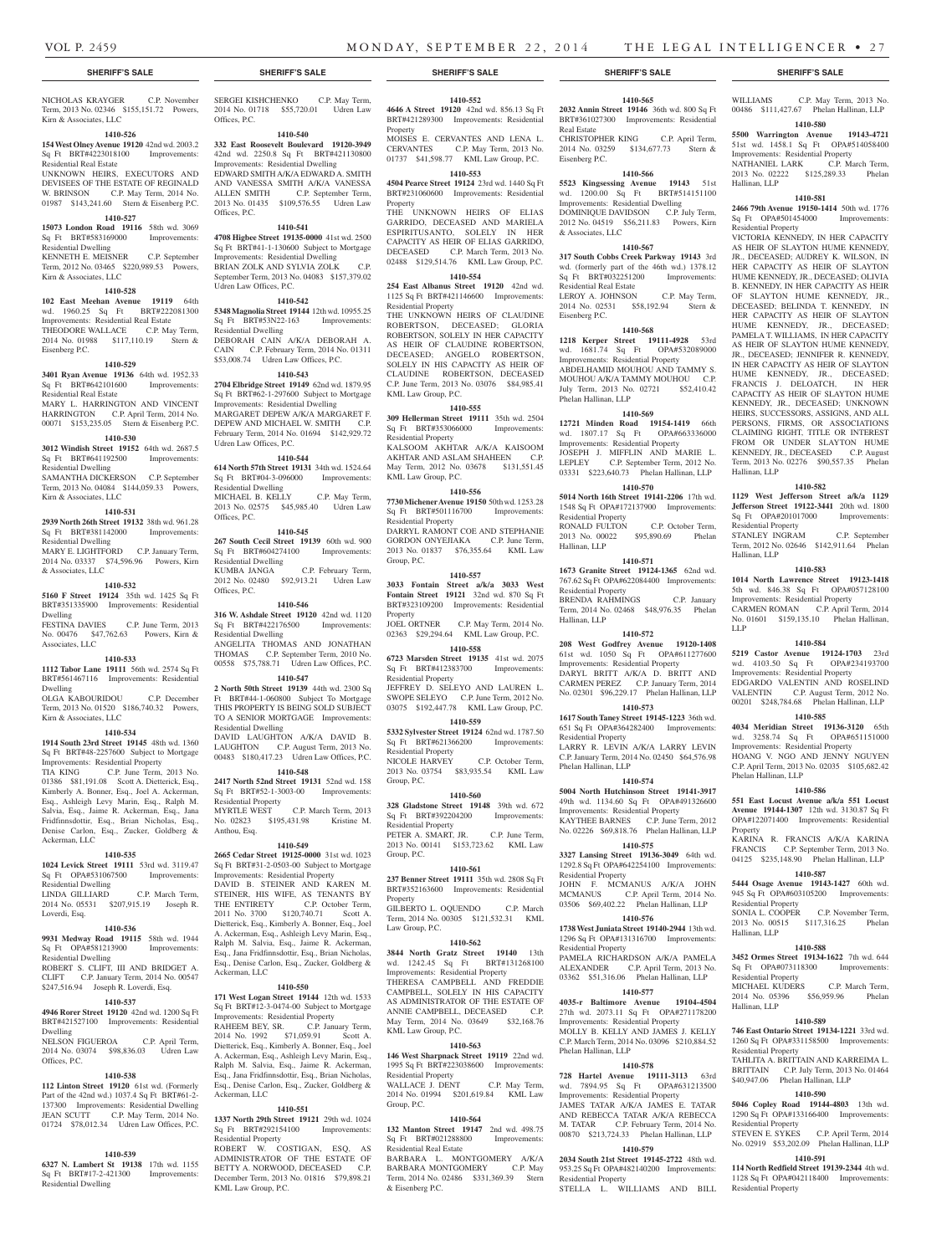#### JULIA JABELLO C.P. November Term, 2013 No. 01944 \$62,973.61 Phelan Hallinan, LLP

# **1410-592**

Residential Property

Residential Property

Residential Property

Residential Property

Residential Property

Hallinan, LLP

Hallinan, LLP

Residential Property

Residential Property

Residential Property

Hallinan, LLP

Property

Hallinan, LLP

Hallinan, LLP

ANGELICA M. MARQUEZ

Hallinan, LLP

# **403 Rennard Street 19116-2717** 58th wd. 4506 Sq Ft OPA#582296300 Improvements:

Residential Property

HARRY T. IRELAND C.P. May Term, 2014 No. 00029 \$240,831.02 Phelan Hallinan, LLP

Term, 2013 No. 03660 \$61,707.71 Phelan

**1410-594 1613 South Orkney Street 19148-1328** 1st wd. 1136 Sq Ft OPA#011442000 Improvements:

CYRIL V. ADDISON A/K/A CYRIL<br>ADDISON C.P. March Term, 2014 No.

02233 \$302,087.09 Phelan Hallinan, LLP **1410-595 3248 Ryan Avenue 19136-4310** 64th wd. 1420 Sq Ft OPA#641218401 Improvements:

IRMA WILMER C.P. April Term, 2014 No. 02118 \$133,294.83 Phelan Hallinan, LLP **1410-596 4902 Pulaski Avenue 19144-4131** 13th wd. 1660 Sq Ft OPA#133120200 Improvements:

LESLIE PINKNEY C.P. May Term, 2014 No. 00781 \$53,780.80 Phelan Hallinan, LLP **1410-597 7339 North 21st Street 19138-2107** 10th wd. 1888 Sq Ft OPA#101180300 Improvements:

TROY C. DUGGER C.P. April Term, 2014 No. 02928 \$83,310.82 Phelan Hallinan, LLP **1410-598 3420 Shelmire Avenue 19136-3525** 64th wd. 1604.16 Sq Ft OPA#642170200 Improvements: Residential Property<br>ANGELICA M. MARQUEZ C.P. December

Term, 2013 No. 02406 \$123,833.00 Phelan

**1410-599 717 Garland Street 19124-3047** 35th wd. 1050 Sq Ft OPA#351051800 Improvements:

TANZANIA PLEASANT C.P. February Term, 2014 No. 03094 \$87,901.16 Phelan

**1410-600 2821 Newberry Road 19154-1611** 35th wd. 6000 Sq Ft OPA#662527100 Improvements:

NEAL B. DAVIS AND TERESA M. DAVIS C.P. December Term, 2009 No. 02611 \$171,908.57 Phelan Hallinan, LLP **1410-601 5924 North Lawrence Street 19120- 1829** 61st wd. 992 Sq Ft OPA#612343200 Improvements: Residential Property JOSEPH TAIT, IN HIS CAPACITY AS ADMINISTRATOR OF THE ESTATE OF GREGORY TAIT; UNKNOWN HEIRS, SUCCESSORS, ASSIGNS, AND ALL PERSONS, FIRMS, OR ASSOCIATIONS CLAIMING RIGHT, TITLE OR INTEREST FROM OR UNDER GREGORY TAIT, DECEASED C.P. December Term, 2012 No. 02681 \$93,793.76 Phelan Hallinan, LLP **1410-602 2026 Plum Street 19124-3444** 23rd wd. 1425 Sq Ft OPA#232112600 Improvements:

BEATRIZ RODRIGUEZ C.P. March Term, 2011 No. 00079 \$80,498.98 Phelan

**1410-603 2615 West Lehigh Avenue 19132-3121**  28th wd. 1120 Sq Ft OPA#281376100 Improvements: Residential Property SHAREEF JONES AND JAMILLA JOHNSON C.P. February Term, 2014 No. 00995 \$79,960.74 Phelan Hallinan, LLP

**1410-604 1237 East Sanger Street a/k/a 1237 Sanger Street 19124** 62nd wd. 1248.52 Sq Ft OPA#621059200 Improvements: Residential

RUBENITH ROSEMOND C.P. May Term, 2014 No. 00034 \$112,858.58 Phelan

**1410-605 5242 North Marshall Street 19120-3135**  49th wd. 1192.5 Sq Ft OPA#492118900 Improvements: Residential Property LATANYA ROCKEYMORE C.P. March Term, 2014 No. 00153 \$82,929.74 Phelan

C.P. March Term, 2014 No.

#### **1410-593 5010 North 4th Street 19120-3802** 42nd wd.

1200 Sq Ft OPA#422462500 Improvements: GLORIA B. CARRILLO C.P. January Residential Property<br>SHARROD DAVIS C.P. December Term, 2013 No. 01176 \$39,973.81 Phelan Hallinan, LLP

Residential Property

Hallinan, LLP

# **1410-608**

**1134 East Mount Airy Avenue 19150** 50th wd. 1474 Sq Ft BRT#502482600 Improvements: Residential Property ANTHONY GONZALEZ C.P. September Term, 2008 No. 02268 \$181,842.02 KML Law Group, P.C.

**1410-606 4717 Bleigh Avenue 19136-4101** 65th wd. 972.45 Sq Ft OPA#651021900 Improvements:

TERRANCE COOK C.P. January Term, 2008 No. 00988 \$127,986.85 Phelan

**1410-607 246 West Erie Avenue 19140-4559** 7th wd. 1064 Sq. Ft. OPA # 072217600 Improvements:

# **1410-609**

**6633 Horrocks Street 19149-2228** 54th wd. 1078 Sq Ft OPA#541237700 Improvements: Residential Property FRANCIS A. MCDERMOTT A/K/A FRANCIS

X. MCDERMOTT AND BRIDGET C. MCDERMOTT A/K/A C. BRIDGET C.P. April Term, 2014 No. 03777 \$125,391.96 Phelan Hallinan, LLP

# **1410-610**

**2938 Joey Drive 19136-1013** 57th wd. 1592 Sq Ft OPA#572040518 Improvements: Residential Property MEGAN M. GALLAGHER C.P. March Term, 2014 No. 05729 \$152,866.33 Phelan Hallinan, LLP

#### **1410-611**

**4321 Enfield Avenue 19136-2861** 65th wd. 1574 Sq Ft OPA#652015055 Improvements: Residential Property AUBREYA DAVIS C.P. March Term, 2014 No. 02893 \$227,901.89 Phelan Hallinan,

**1410-612**

LLP

**2012 South Bonsall Street 19145-2606**  48th wd. 1360 Sq Ft OPA#482284900 Improvements: Residential Property JENNIFER SNYDER-PRATT A/K/A JENNIFER PRATT C.P. March Term, 2014 No. 05399 \$54,259.23 Phelan Hallinan, LLP

**1410-613 7436 Drexel Road 19151-2933** 34th wd. 1260 Sq Ft OPA#343210600 Improvements: Residential Property KYMALA A. RANSOM C.P. February Term, 2013 No. 02833 \$91,956.78 Phelan Hallinan, LLP

# **1410-614**

**3696 Calumet Street 19129-1750** 13th wd. 1734 Sq Ft OPA#383078900 Improvements: Residential Property MICHAEL MARCO AND LISA MARCO F/K/A LISA DENNINSON C.P. March Term, 2014 No. 00517 \$153,009.14 Phelan Hallinan, LLP

# **1410-615**

**320 Durfor Street 19148-3902** 39th wd. 812 Sq Ft OPA#392171500 Residential Property THERESA A. PAYLOR C.P. August Term, 2012 No. 00612 \$169,647.12 Phelan Hallinan, LLP

# **1410-616**

**7964 Thouron Avenue 19150-2521** 50th wd. 1224 Sq Ft OPA#502149500 Improvements: Residential Property JENNIFER J. MILLS A/K/A JENNIFER MILLS C.P. January Term, 2012 No. 02057 \$73,641.67 Phelan Hallinan, LLP

# **1410-617**

**5218 Westminster Avenue 19131** 44th wd. 1440 Sq Ft BRT#442056200 Improvements: Residential Property JANICE F. THOMPSON C.P. February Term, 2014 No. 00320 \$55,429.40 KML

Law Group, P.C. **1410-618**

**104 North 2nd Street Unit 202 19106** 5th wd. 975 Sq Ft BRT#888049229 Improvements: Residential Property KAREN CORBIN C.P. July Term, 2013 No. 04460 \$364,765.89 KML Law Group, P.C.

# **1410-619**

**3618 Tulip Street 19134** 45th wd. Row 2 Sty Masonry; 972 Sq Ft BRT#451433100 Improvements: Residential Dwelling PHYLLIS L. GALLAGHER AND CASIMIR G. GALLAGHER C.P. April Term, 2014 No. 00449 \$62,863.64 McCabe, Weisberg, & Conway, P.C.

# **1410-620**

**454 E Church Lane 19144** 12th wd. Semi/Det 3 Sty Masonry; 1931 Sq Ft BRT#122035900 Improvements: Residential Dwelling

**SHERIFF'S SALE SHERIFF'S SALE SHERIFF'S SALE SHERIFF'S SALE SHERIFF'S SALE**

BARBARA GOLL C.P. December Term, 2011 No. 00783 \$95,928.89 McCabe, Weisberg, & Conway, P.C.

# **1410-621**

**401 Ripka Street 19128** 21st wd. 1440 Sq Ft BRT#212259300 Improvements: Residential Property

CARMEN CHRISTY C.P. July Term, 2013 No. 04850 \$234,698.08 KML Law Group, P.C.

#### **1410-622 1008 Bingham Street 19115** 63rd wd. 1008

Sq Ft BRT#632119500 Improvements: Residential Property ROBERT G. VACCARINO AND MARIA R. VACCARINO C.P. July Term, 2013 No.

02124 \$126,779.24 KML Law Group, P.C. **1410-623**

**243 Greenwich Street 19147-6023** 1st wd. 2074 Sq Ft OPA#011035100 Improvements: Residential Property

MARY L. VAUGHAN C.P. July Term, 2013 No. 00629 \$147,435.52 Phelan Hallinan, LLP

# **1410-624**

**6375 Marsden Street 19135-3208** 41st wd. 1076 Sq Ft OPA#411270400 Improvements: Residential Property

DOLORES C. PETERSON, IN HER CAPACITY AS ADMINISTRATRIX OF THE ESTATE OF JAMES J. LIVINGSTONE: MEGHAN LIVINGSTONE IN HER CAPACITY AS HEIR OF THE ESTATE OF JAMES J. LIVINGSTONE; UNKNOWN HEIRS, SUCCESSORS, ASSIGNS, AND ALL PERSONS, FIRMS, OR ASSOCIATIONS CLAIMING RIGHT, TITLE OR INTEREST FROM OR UNDER JAMES J. LIVINGSTONE, DECEASED; JAMES J. LIVINGSTONE C.P. September Term, 2012 No. 03366 \$142,635.68 Phelan Hallinan, LLP

# **1410-625**

**2211 Solly Avenue 19152-2807** 56th wd. 1025 Sq Ft OPA#562079600 Improvements: Residential Property DELIA S. RODRIGUEZ C.P. June Term, 2013 No. 00560 \$196,911.50 Phelan

# Hallinan, LLP

**1410-626 3000 Hellerman Street 19149-3129** 55th wd. 1370 Sq Ft OPA#551038500 Improvements: Residential Property SEBASTIAN C. FALSONE C.P. March Term, 2014 No. 05389 \$82,010.58 Phelan Hallinan, LLP

# **1410-627**

**54 West Haines Street 19144** 59th wd. 1260 Sq Ft BRT#593036100 Improvements: Residential Dwelling B.F. HUGHES A/K/A BRENDA HUGHES A/K/A BRENDA F. HUGHES C.P. October Term, 2013 No. 03276 \$116,199.52 Udren Law Offices, P.C.

**1410-628 12645 Biscayne Drive 19154** 66th wd. 1368 Sq Ft BRT#663410100 Improvements:

Residential Property BRIAN MCNALLY AND CHERYL MCNALLY C.P. June Term, 2013 No. 02733 \$134,942.73 KML Law Group, P.C.

# **1410-629**

**215 Wickley Road 19154-4337** 66th wd. 1360 Sq Ft OPA#662341300 Improvements: Residential Property BARBARA CICHONSKI C.P. March

Term, 2012 No. 00533 \$257,187.12 Phelan Hallinan, LLP **1410-630**

# **3213 Byberry Road 19154-1815** 66th wd.

1360 Sq Ft OPA#663054500 Improvements: Residential Property MOHAMMED ALAUDDIN C.P. October

Term, 2010 No. 02593 \$223,048.11 Phelan Hallinan, LLP

# **1410-631**

**3154 Emerald Street a/k/a 3154-3156 Emerald Street 19134-3140** 25th wd. 1284 Sq Ft/1235.88 Sq Ft OPA#252512800/ OPA#252512901 Improvements: Residential Property YAHAIRA GONZALES AND LUIS

# C.P. January Term, 2014 00108 \$106,639.18 Phelan Hallinan, LLP

**1410-632 1212 North Wilton Street 19131-4329**  44th wd. 1200 Sq Ft OPA#442310300 Improvements: Residential Property LISA M. LITTLE C.P. March Term, 2014 No. 03581 \$65,553.45 Phelan Hallinan, LLP

**1410-633 3201 Capri Drive a/k/a 3201 Capri Drive Unit 39 19145-5766** 26th wd. 1355 Sq<br>Ft OPA#888260076 Improvements:

Ft OPA#888260076 Condominium Unit DENISE SERPENTINE C.P. December

Term, 2012 No. 03121 \$356,190.05 Phelan Hallinan, LLP

# **1410-634**

**1934 Roberts Avenue 19140-1731** 13th wd. 1462 Sq Ft BRT#131399429 Subject to Rent Improvements: Residential Property MATTHEW I. MEHRMAN, AS SOLE OWNER C.P. November Term, 2013 No. 00803 \$51,514.96 Scott A. Dietterick, Esq., Kimberly A. Bonner, Esq., Joel A. Ackerman, Esq., Ashleigh L. Marin, Esq., Ralph M. Salvia, Esq., Jaime R. Ackerman, Esq., Jana Fridfinnsdottir, Esq., Brian Nicholas, Esq., Denise Carlon, Esq., Zucker, Goldberg & Ackerman, LLC

#### **1410-635**

**6398 Church Road 19151** 34th wd. 3830 Sq Ft BRT#344184100 Improvements: Residential Real Estate L. ARMSTEAD JAMES C.P. May Term,

2014 No. 02530 \$529,160.54 Stern & Eisenberg P.C. **1410-636**

**7000 North 12th Street 19126** 61st wd. 4000 Sq Ft BRT#611192500 Residential Property

CLAUDIA A. NESMITH C.P. May Term, 2011 No. 1482 \$155,353.75 Scott A. Dietterick, Esq., Kimberly A. Bonner, Esq., Joel A. Ackerman, Esq., Ashleigh L. Marin, Esq., Ralph M. Salvia, Esq., Jaime R. Ackerman, Esq., Jana Fridfinnsdottir, Esq., Brian Nicholas, Esq., Denise Carlon, Esq., Zucker, Goldberg & Ackerman, LLC

## **1410-637**

**3320 Meridian Street 19136** 64th wd. Row B/ Gar 2 Sty Masonry: 1110 Sq Ft BRT#642231200 Improvements: Residential Dwelling UNKNOWN SURVIVING HEIRS OF EDWARD WEINER, DECEASED MORTGAGOR AND REAL OWNER AND MURRAY WEINER KNOWN SURVIVING HEIR OF DECEASED MORTGAGOR AND REAL OWNER, EDWARD WEINER C.P. June Term, 2013 No. 01367 \$119,119.89 McCabe, Weisberg, & Conway, P.C.

# **1410-638**

**501-05 Locust Avenue 19144** 12th wd. Semi/ Det 3 Sty Stone; 5560 Sq Ft BRT#122070400 Improvements: Residential Dwelling WILHEMENIA MOORE AND WAYNE E. MOORE C.P. March Term, 2013 No. 02011 \$328,779.98 McCabe, Weisberg, & Conway, P.C.

# **1410-639**

**940 East Schiller Street 19134** 33rd wd. 1176 Sq Ft BRT#331189200 Improvements: Residential Property GWENDOLYN FOXWORTH C.P. November Term, 2013 No. 00021 \$26,226.03 Scott A. Dietterick, Esq., Kimberly A. Bonner, Esq., Joel A. Ackerman, Esq., Ashleigh L. Marin, Esq., Ralph M. Salvia, Esq., Jaime R. Ackerman, Esq., Jana Fridfinnsdottir, Esq., Brian Nicholas, Esq., Denise Carlon, Esq., Zucker, Goldberg & Ackerman, LLC

# **1410-640**

**1621 East Worrell Street 19124** 33rd wd. Row 2 Sty Masonry; 1140 Sq Ft BRT#332040200 Improvements: Residential Dwelling EDNA WYNKOOP C.P. September Term, 2013 No. 01390 \$73,985.60 McCabe, Weisberg, & Conway, P.C.

# **1410-641**

**2812 North 24th Street 19132-1927** 38th wd. 1344 Sq Ft OPA#381000700 Improvements: Residential Property UNKNOWN HEIRS, SUCCESSORS, ASSIGNS, AND ALL PERSONS, FIRMS, OR ASSOCIATIONS CLAIMING RIGHT, TITLE, OR INTEREST FROM OR UNDER ESSIE M. BOSTON, DECEASED C.P. October Term, 2013 No. 02855 \$30,678.52 Phelan Hallinan, LLP

# **1410-642 1830 Rittenhouse Square, Unit 17B 19103**

8th wd. 1610 Sq Ft BRT#888081782 Subject to Mortgage JAMES W. GREENLEE AND ELLEN T. GREENLEE AS TENANTS BY THE<br>ENTIRETY C.P. March Term. 2014 No. C.P. March Term, 2014 No. 00368 \$50,989.61 Evan R. Bachove, Esq., Fineman Krekstein & Harris, P.C.

# **1410-643**

**2106 Cross Street 19146** 36th wd. 948 Sq Ft BRT#363058100 Improvements: Residential **Property** PHYLLIS YATES BROWNE C.P. April Term, 2014 No. 02200 \$48,457.13 KML

# Law Group, P.C.

#### **1410-644 6011 Montague Street 19135** 55th wd. 924

Sq Ft BRT#552293900 Improvements: Residential Property RHONESIA BROOKS C.P. February Term,

2014 No. 02734 \$44,538.07 KML Law Group, P.C.

# **1410-645**

**807 Piermont Street 19116** 58th wd. Det 1-1/2 Sty Frame; 1412 Sq Ft BRT#582217500 Subject to Mortgage Improvements: Residential Dwelling

DIANE COLLER, CO-EXECUTRIX OF THE ESTATE OF CATHERINE A. ROWLEY, DECEASED MORTGAGOR AND REAL OWNER AND DON ROWLEY, CO-EXECUTRIX OF THE ESTATE OF CATHERINE A. ROWLEY, DECEASED MORTGAGOR AND REAL OWNER C.P. March Term, 2014 No. 00164 \$116,132.20 McCabe, Weisberg, & Conway, P.C.

**1410-646 2130 South Beechwood Street 19145**  48th wd. Row 2 Sty Masonry; 980 Sq Ft BRT#482178900 Improvements: Residential

KRISTI A. HOPKINS, EXECUTRIX OF THE ESTATE OF RICHARD R. HOPKINS, JR., DECEASED MORTGAGOR AND REAL OWNER C.P. June Term, 2013 No. 01636 \$54,019.90 McCabe, Weisberg, & Conway,

**1410-647 2715 Cambridge Street 19130** 29th wd. Row 3 Sty Masonry; 966 Sq Ft BRT#292014000 Improvements: Residential Dwelling ALEXANDER GERTSBERG AND ROMAN ZILBERMAN C.P. September Term, 2013 No. 03632 \$283,524.11 McCabe, Weisberg,

**1410-648 6653 Erdrick Street 19135** 41st wd. Row B/ Gar 2 Sty Masonry; 1088 Sq Ft BRT#552278000 Improvements: Residential Dwelling MEI XIN NG AND STEVE M. NG February Term, 2014 No. 00868 \$93,218.66 McCabe, Weisberg, & Conway, P.C.

**1410-649 278 South 60th Street 19139** 3rd wd. Row 2 Sty Masonry; 1670 Sq Ft BRT#031159400 Improvements: Residential Dwelling JESSIE BARKERS C.P. February Term, 2014 No. 01366 \$49,003.71 McCabe,

**1410-650 15128 Beverly Drive 19116** 58th wd. Apt 2-4 Unts 2 Sty Mas+O.; 1728 Sq Ft BRT#583165516 Subject to Mortgage Improvements: Residential Dwelling GENNADIY PSHENITSYN C.P. April Term, 2014 No. 00698 \$113,679.33 McCabe,

**1410-651 7143-7145 Dungan Road 19111** 53rd wd. Det W/D Gar 1.5 Sty Masonry; 1665 Sq Ft BRT#532421200 Improvements: Residential

MICHAELANGELO ADAMO A/K/A MICHAEL I. ADAMO C.P. February Term, 2014 No. 02803 \$135,622.10 McCabe,

**1410-652 1714 Dover Street 19139** 32nd wd. Row 2 Sty Masonry; 940 Sq Ft BRT#324171300 Improvements: Residential Dwelling ROBERT CAMACHO AND MULTI 5 LLC C.P. January Term, 2014 No. 00188 \$58,518.49 McCabe, Weisberg, & Conway, P.C. **1410-653 3429 Chalfont Drive 19154** 66th wd. Row B/ Gar 2 Sty Masonry; 1360 Sq Ft BRT#662405500 Improvements: Residential Dwelling JOSEPH W. WAWRZYNIAK C.P. December Term, 2013 No. 01074 \$128,095.62 McCabe, Weisberg, & Conway, P.C. **1410-654 5317 Arlington Street 19131** 52nd wd. Row B/Gar 2 Sty Masonry; 1574 Sq Ft BRT#521130200 Improvements: Residential

MAXINE G. GRAHAM C.P. March Term, 2014 No. 00769 \$65,555.40 McCabe,

**1410-655 4358 North Orianna Street 19140** 7th wd. Row 2 Sty Masonry; 1080 Sq Ft BRT#072138600 Improvements: Residential Dwelling SANDRALIS CONCEPCION C.P. January Term, 2014 No. 00512 \$57,578.85 McCabe,

**1410-656 12516 Torrey Road 19154-1919** 66th wd. 1360 Sq Ft OPA#663313600 Improvements:

JUSTIN J. DAVIDSON C.P. January Term,<br>2014 No. 00564 \$281,363.09 Phelan 2014 No. 00564 \$281,363.09

**1410-657 6411 North 12th Street a/k/a 6441 North** 

Weisberg, & Conway, P.C.

Weisberg, & Conway, P.C.

Weisberg, & Conway, P.C.

Dwelling

Dwelling

Weisberg, & Conway, P.C.

Weisberg, & Conway, P.C.

Residential Property

Hallinan, LLP

Dwelling

P.C.

& Conway, P.C.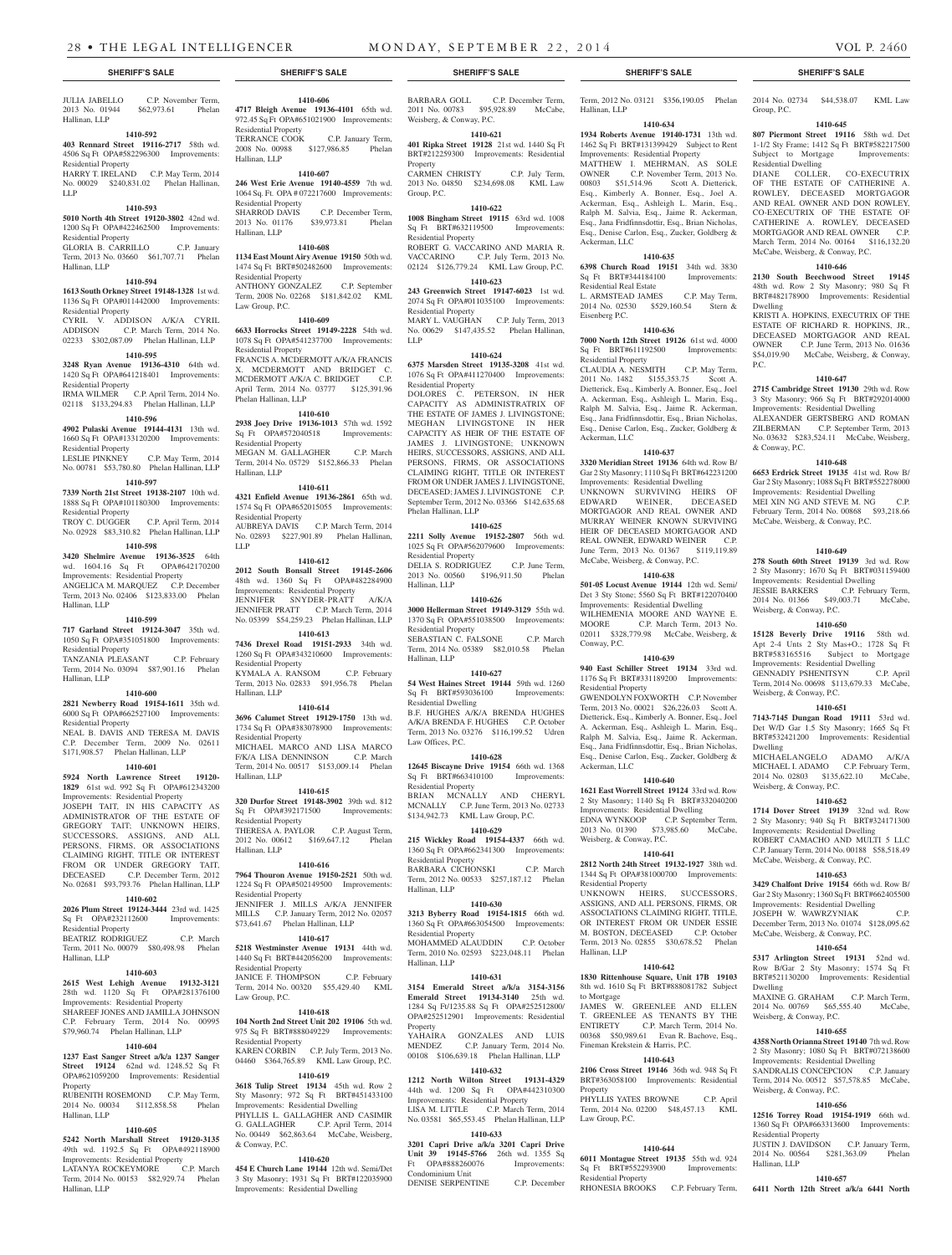Weisberg, & Conway, P.C.

Residential Property

Conway, P.C.

Dwelling

Residential Property

Residential Property

KML Law Group, P.C.

& Conway, P.C.

& Conway, P.C.

3 Sty Masonry

Nalbandian, III, Esq.

Weisberg, & Conway, P.C.

Weisberg, & Conway, P.C.

Conway, P.C.

#### **12th Street 19126-3639** 49th wd. 3068 Sq Ft OPA#493132300 Improvements: Residential Property

WILLIAM GROOMES AND DEBORAH GROOMES C.P. October Term, 2013 No. 00377 \$196,643.21 Phelan Hallinan, LLP

# **1410-658**

**6037 Lansdowne Avenue 19151** 34th wd. 1446 Sq Ft BRT#342051900 Improvements: Residential Property DOROTHY DAVID AND MICHAEL DAVID

C.P. March Term, 2012 No. 00742 \$86,309.26 KML Law Group, P.C.

# **1410-659**

**7223 Grays Avenue 19142** 40th wd. 784 Sq Ft BRT#404206200 Improvements: Residential **Property** 

TROY A. JAMES, JR. C.P. June Term, 2013 No. 00119 \$55,846.88 KML Law Group, P.C.

# **1410-660**

**722 West Nedro Avenue 19120** 61st wd. 1206 Sq Ft BRT#612082800 Improvements:

Residential Property EDWARD DELOACH II AND VALERIE A. DELOACH C.P. February Term, 2014 No. 03170 \$51,010.88 KML Law Group, P.C.

# **1410-661A-D**

**45th wd. (3471 Helen Street – Premises A – 19134)** 1017 Sq Ft; Land area 1117.74 Sq Ft BRT#452350900; PRCL#45-2-3509-00 Subject to Mortgage Subject to Rent

**23rd wd. (1504 Sellers Street – Premises B – 19124)** 0 Sq Ft; Land area 1337 Sq Ft BRT#232060900; PRCL#232060900 Subject to Mortgage Subject to Rent

**25th wd. (1902 E. Wishart Street – Premises C – 19134)** 728 Sq Ft; Land area 664.95 Sq Ft BRT#252291000; PRCL#252229100 Subject to Mortgage Subject to Rent

**7th wd.** (**2918 Ella Street – Premises D – 19134)** 1120 Sq Ft; Land Area 952 Sq Ft BRT#071374300; PRCL#071374300 Subject to Mortgage Subject to Rent

MIGUEL SORIANO AND KIYOMI SORIANO C.P. April Term, 2014 No. 01760 \$212,227.38 Scott F. Landis, Esq.

# **1410-662A-B**

**6th wd.** (**857 N. 42nd Street – Premises A –**  19104) Approximate size: 1020 Sq Ft; Land Area: 1540 Sq Ft BRT#062-276800; PRCL#57 N 4-285 Subject to Mortgage

**4th wd.** (**1521 N. 57th Street – Premises B – 19131)** Appproximate size: 1088 Sq Ft; Land area: 1350 Sq Ft BRT#043279300; PRCL#69 N 15-93 Subject to Mortgage

MCCORSKY, LLC C.P. April Term, 2014 No. 01708 \$96,450.11 Scott F. Landis, Esq.

# **1410-663**

**641 East Tioga Street 19134** 7th wd. Row 2 Sty Masonry; 1200 Sq Ft BRT#073279000 Improvements: Residential Dwelling JASON OTERO, KNOWN SURVIVING HEIR OF APOLONIO OTERO, DECEASED MORTGAGOR AND REAL OWNER; ISHMAEL OTERO, KNOWN SURVIVING HEIR OF APOLONIO OTERO, DECEASED MORTGAGOR AND REAL OWNER; JAMIE OTERO, KNOWN SURVIVING HEIR OF APOLONIO OTERO, DECEASED MORTGAGOR AND REAL OWNER; LILLIAN BONANO A/K/A LILLIAN B. OTERO, KNOWN SURVIVING HEIR OF APOLONIO OTERO, DECEASED MORTGAGOR AND REAL OWNER; SANDRA OTERO, KNOWN SURVIVING HEIR OF APOLONIO OTERO, DECEASED MORTGAGOR AND REAL OWNER; IRVING OTERO, KNOWN SURVIVING HEIR OF APOLONIO OTERO, DECEASED MORGAGOR AND REAL OWNER AND ALL UNKNOWN SURVIVING HEIRS OF APOLONIO OTERO, DECEASED MORTGAGOR AND REAL OWNER C.P. November Term, 2011 No. 01714 \$38,400.43 McCabe, Weisberg, & Conway, P.C.

# **1410-664**

**5347 Diamond Street 19131** 52nd wd. Row B/ Gar 2 Sty Stone; 1600 Sq Ft BRT#521157000 Improvements: Residential Dwelling

ANTHONY M. JAMES AND DEVORA A.<br>JAMES C.P. December Term, 2009 No. C.P. December Term, 2009 No. 01835 \$105,477.80 McCabe, Weisberg, & vay, P.C.

# **1410-665**

**4444 North Marshall Street 19140** 43rd wd. Row 2 Sty Masonry; 960 Sq Ft BRT#433299100 Improvements: Residential Dwelling VERONICA WAGNER C.P. November

# Term, 2013 No. 01961 \$43,658.77 McCabe, Weisberg, & Conway, P.C. **1410-666**

**1115 South Wilton Street 19143** 51st wd. Semi Det 2 Sty Masonry; 1484 Sq Ft BRT#511204900 Improvements: Residential Dwelling

DOROTHY LAWTON C.P. October Term,

2013 No. 02510 \$55,881.69 McCabe,

Weisberg, & Conway, P.C. **1410-667**

**5223 Pine Street 19143** 60th wd. Row 2 Sty Masonry; 1400 Sq Ft BRT#602128400 Improvements: Residential Dwelling JEROME HAUSER, SR. AND KIM HAUSER C.P. January Term, 2012 No. 04101 \$91,346.88 McCabe, Weisberg, & Conway, P.C.

# **1410-668**

**5836 Delancey Street 19143** 60th wd. 1112 Sq Ft BRT#604174100 Improvements: Residential Property UNKNOWN HEIRS OF LYDIA W. JOHNSON, DECEASED AND MARTHA ABDUL HAQQ, SOLELY IN HER CAPACITY AS HEIR OF

LYDIA W. JOHNSON, DECEASED C.P. April Term, 2014 No. 02458 \$48,379.89 KML Law Group, P.C. **1410-669**

**5704 North 6th Street 19120** 61st wd. 1268<br>
Sq Ft BRT#612271600 Improvements: Sq Ft BRT#612271600 Residential Property LEE DYCHES AND JENNIFER L. DYCHES C.P. February Term, 2013 No. 03095 \$116,357.44 KML Law Group, P.C.

# **1410-670**

**7664 Woodcrest Avenue 19151** 34th wd. 1120 Sq Ft BRT#343189900 Improvements: Residential Property WILFRED A. RANKINE A/K/A WILFRED A. RANKIN AND REBECCA SMITH C.P. May Term, 2014 No. 03276 \$119,871.76

# KML Law Group, P.C.

**1410-671 6824 Souder Street 19149** 54th wd. 1132 Sq Ft BRT#542300200 Improvements:

Residential Property GERALD T. COLE C.P. July Term, 2013 No. 00271 \$25,784.94 KML Law Group, P.C.

# **1410-672**

**2752 Plum Street 19137** 45th wd. 996 Sq Ft BRT#453078600 Improvements: Residential Property ROBERT J. MITCHELL, JR. C.P. February Term, 2014 No. 01620 \$111,154.99 KML Law Group, P.C.

# **1410-673**

**539 Unruh Avenue 19111** 35th wd. 935 Sq Ft BRT#353129700 Improvements: Residential Property DANIEL JOSHUA NIEVES C.P. March

Term, 2014 No. 05265 \$158,864.03 KML Law Group, P.C. **1410-674**

**2839 Stevens Street 19149** 62nd wd. 1068 Sq Ft BRT#621210800 Improvements: Residential Property<br>KATIRIA GARCIA C.P. May Term, 2012

No. 00126 \$89,494.29 KML Law Group, P.C.

# **1410-675**

**7327 Shisler Street 19111** 56th wd. 1296 Sq Ft BRT#561167200 Improvements: Residential Property GUI ZHEN ZHENG AND SHI JIAN ZHENG

C.P. May Term, 2014 No. 000405 \$66,891.70 Bradley J. Osborne, Esq.

# **1410-676**

**6623 North 8th Street 19126** 61st wd. 2790 Sq Ft BRT#611167500 Improvements: Residential Property EMMA COX-WATSON AND RODERICK WATSON C.P. May Term, 2013 No. 002721 \$265,486.82 Bradley J. Osborne, Esq.

# **1410-677**

**6628 North 18th Street 19126** 10th wd. 1510 Sq Ft BRT#10-1-0936-00 Improvements: Residential Property MARION SINGLETON C.P. June Term,

2014 No. 000527 \$42,311.11 Bradley J. Osborne, Esq.

# **1410-678**

**617 Benson Street 19111** 63rd wd. Semi/ Det 3 Sty Frame; 1500 Sq Ft BRT#631400917 Improvements: Residential Dwelling TODD MUFFLER C.P. March Term, 2014 No. 00595 \$148,129.11 McCabe, Weisberg, & Conway, P.C.

# **1410-679**

**2524 North 29th Street 19132** 28th wd. 1302 Sq Ft BRT#282009100 Improvements: Residential Property

YVETTE JOHNSON C.P. December Term, 2011 No. 2275 \$53,178.76 Scott A. Dietterick, Esq., Kimberly A. Bonner, Esq., Joel A. Ackerman, Esq., Ashleigh Levy Marin, Esq., Ralph M. Salvia, Esq., Jaime R. Ackerman, Esq., Jana Fridfinnsdottir, Esq., Brian Nicholas, Esq., Denise Carlon, Esq., Zucker, Goldberg & Ackerman, LLC

#### **1410-680**

**811 Arnold Street 19111** 63rd wd. S/D W B/G 2S Masonry; 1572 Sq Ft BRT#632015700 Subject to Mortgage Improvements

Residential Dwelling SONIA LIPTON C.P. December Term, 2012 No. 04150 \$239,123.93 McCabe, Weisberg, & Conway, P.C.

#### **1410-681**

**5303-5305 N. 10th Street 19124** 49th wd. 1625 Sq Ft BRT#882924700 Improvements: Commercial Use NAJLAH DARWISH C.P. May Term, 2014

No. 1287 \$106,436.60 Weber Gallagher Simpson Stapleton Fires & Newby, LLP, Sarah A. Elia, Esq.

#### **1410-682**

**7673 Overbrook Avenue 19151** 34th wd. 1120 Sq Ft BRT#343260300 Improvements: Residential Property NICOLE A. KINSEY C.P. May Term, 2011 No. 03037 \$141,041.50 KML Law Group, P.C.

#### **1410-683**

**11805 Millbrook Road 19154-3710** 66th wd. 1296 Sq Ft OPA#662235500 Improvements: Residential Property RAYMOND MARASHESKI C.P. June Term, 2012 No. 02227 \$199,489.78 Phelan

Hallinan, LLP **1410-684**

# **3534 East Crown Avenue 19114** 66th wd. 1260 Sq Ft BRT#661224600 Improvements: Residential Property JASON P. LYLE AND NAOMI J. SANTIAGO C.P. April Term, 2014 No. 00295 \$201,802.51

KML Law Group, P.C. **1410-685 5326 Roosevelt Boulevard 19124** 35th wd.

Row Basement Garage 2 Story Masonry; 1476<br>Sq Ft PRCL#351033500 Improvements: Sq Ft PRCL#351033500 Residential Dwelling MARIA GONZALEZ C.P. February Term, 2012 No. 000502 \$130,610.07 Federman & Associates, LLC

# **1410-686**

**369 Meehan Avenue 19119** 22nd wd. Row B/Gar 2 Sty Masonry; 1440 Sq Ft BRT#222100500 Subject to Mortgage Improvements: Residential Dwelling NIOSHA GIBSON, EXECUTRIX OF THE ESTATE OF NELLIE MAE GIBSON, DECEASED MORTGAGOR AND REAL OWNER C.P. April Term, 2014 No. 01168 \$185,581.47 McCabe, Weisberg, & Conway, P.C.

# **1410-687**

**5711 Whitby Avenue 19143** 51st wd. Row 2 Story Masonry; 1662 Sq Ft PRCL#513123900 Improvements: Residential Dwelling JANET COLLINS RIDLEY, SOLELY IN HER CAPACITY AS SURVIVING HEIR OF HARRISON A. RIDLEY, JR. A/K/A HARRISON RIDLEY, JR., DECEASED; JADE WIDEMAN-RIDLEY, SOLELY IN HER CAPACITY AS SURVIVING HEIR OF HARRISON A. RIDLEY, JR. A/K/A HARRISON RIDLEY, JR., DECEASED; UNKNOWN HEIRS OF HARRISON A. RIDLEY, JR. A/K/A HARRISON RIDLEY,<br>JR., DECEASED C.P. December Term, C.P. December Term, 2012 No. 01547 \$34,525.71 Federman & Associates, LLC

# **1410-688**

**4820 N. 10th Street 19141** 49th wd. Semi-detached 2 Story Masonry; 1350 Sq Ft PRCL#491353300 Improvements: Residential Dwelling CARL CRAWFORD, III C.P. April Term,

2011 No. 000988 \$82,843.32 Federman & Associates, LLC **1410-689**

**8000 Lindbergh Boulevard 19153** 40th wd. Row Basemant Garage 2 Story Masonry; 1440 Sq Ft PRCL#405847505 Improvements: Residential Dwelling DONALD SOLOMAN A/K/A DONALD SOLOMAN, JR. C.P. August Term, 2012 No. 002147 \$279,354.21 Federman & Associates, LLC

# **1410-690**

**5738 North 19th Street 19141-1204** 17th wd. 1368 Sq Ft OPA#172346200 Improvements: Residential Property RAISHA N. BYRD C.P. June Term, 2013 No. 02232 \$100,403.52 Phelan Hallinan, LLP

# **1410-691**

**9815 Dungan Road 19115** 58th wd. 1201 Sq Ft OPA#581380900 Improvements: Residential Property OLEG KANIVETS C.P. April Term, 2014 No. 01684 \$173,753.67 Richard M. Squire & Associates, LLC

# **1410-692**

**6302 North 13th Street 19141** 49th wd. 2625 Sq Ft BRT#493222200 Improvements: Residential Real Estate

# **SHERIFF'S SALE SHERIFF'S SALE SHERIFF'S SALE SHERIFF'S SALE SHERIFF'S SALE**

**1410-693 1745 South Avondale Street 19142** 40th wd. Row 2 Sty Masonry; 920 Sq Ft BRT#401180100 Improvements: Residential Dwelling MARLENE BROCKINGTON AND DARNELL BROCKINGTON C.P. November Term, 2012 No. 01039 \$44,191.60 McCabe,

**1410-694 2418 South Carlisle Street 19145** 26th wd. 1080 Sq Ft BRT#261133700 Improvements:

NUNZIO GALLO AND MICHELLE RACIOPPO C.P. August Term, 2013 No. 02307 \$198,120.32 KML Law Group, P.C. **1410-695 5871 Upland Way 19131** 52nd wd. Row B/ Gar 2 Sty Stone; 1152 Sq Ft BRT#522007900 Improvements: Residential Dwelling WILLIAM BROWN A/K/A WILLIAM C. BROWN, JR. C.P. April Term, 2014 No. 02602 \$56,459.11 McCabe, Weisberg, &

**1410-696 3750 Clarendon Avenue Unit 212 19114** 66th wd. Res.Condo.3 Sty Mas + Other; 1138 Sq Ft BRT#888660068 Improvements: Residential

CLARENDON COURT CONDOMINIUM ASSOCIATION AND LYNN M. O'DAY C.P. March Term, 2012 No. 02661 \$150,992.48 McCabe, Weisberg, & Conway, P.C. **1410-697 5922 Cottage Street 19135** 55th wd. 1344 Sq Ft BRT#552380500 Improvements:

RIMA GLUZMAN AND YAACOV GLUZMAN C.P. January Term, 2014 No. 00178 \$86,261.73 KML Law Group, P.C. **1410-698 6485 Malvern Avenue 19151** 34th wd. 1096 Sq Ft BRT#344084800 Improvements:

VINCENT CLARK, SOLELY IN HIS CAPACITY AS HEIR OF CARMELLA CLARK, DECEASED AND UNKNOWN HEIRS OF CARMELLA CLARK, DECEASED C.P. January Term, 2014 No. 03000 \$81,307.29

**1410-699 1023 South Ithan Street 19143** 51st wd. Row 2 Sty Masonry; 992 Sq Ft BRT#513025100 Improvements: Residential Dwelling JACOB HASIS C.P. February Term, 2012 No. 03727 \$59,571.40 McCabe, Weisberg,

**1410-700 6304 North 8th Street 19126** 49th wd. Apt 2-4 Unts 2 Sty Masonry; 1320 Sq Ft BRT#492134600 Subject to Mortgage Improvements: Residential Dwelling AVA A. WILLIAMS C.P. May Term, 2013 No. 00083 \$63,359.39 McCabe, Weisberg,

**1410-701 1555 N. Orkney Street 19122** 17th wd. 980 Sq Ft OPA#182262400 Improvements: Row

RAQUEL MANGUAL C.P. March Term, 2012 No. 01971 \$79,756.37 Richard J.

**1410-702 1814 Addison Street 19146** 8th wd. Row 3 Sty Masonry; 1350 Sq Ft BRT#081125800 Improvements: Residential Dwelling RACHAEL TEACHER C.P. April Term, 2014 No. 01107 \$186,423.88 McCabe,

**1410-703 4043 North 12th Street 19141** 43rd wd. Row 2 Sty Masonry; 1440 Sq Ft BRT#433162600 Improvements: Residential Dwelling AZALEE MCDONALD C.P. January Term, 2011 No. 03619 \$31,149.79 McCabe,

**1410-704 6741 Glenloch Street 19135** 41st wd. Row 2 Sty Masonry; 1116 Sq Ft BRT#412336300 Improvements: Residential Dwelling UNKNOWN SURVIVING HEIRS OF KENNETH A. RAY, JR., DECEASED MORTGAGOR AND REAL OWNER AND JACQUELYNN PRIMO, KNOWN SURVIVING HEIR OF KENNETH A. RAY, JR. DECEASED MORTGAGOR AND REAL OWNER C.P. January Term, 2014 No. 02273 \$69,849.05 McCabe, Weisberg, &

**1410-705 5903 North Lawrence Street 19120** 61st wd. Row B/Gar 2 Sty Masonry; 1316 Sq Ft BRT#612351000 Improvements: Residential

DEBORAH SMITH C.P. April Term, 2014 No. 00604 \$117,426.45 Stern & Eisenberg P.C.

Dwelling

Weisberg, & Conway, P.C.

Residential Property

& Conway, P.C.

Dwelling

Offices, P.C.

Dwelling

Dwelling

Dwelling

Residential Dwelling

Weisberg, & Conway, P.C.

Residential Dwelling

Weisberg, & Conway, P.C.

Weisberg, & Conway, P.C.

**1410-710 4774 Loring Street 19136** 65th wd. 1260 Sq Ft BRT#651028500 Improvements: Residential

DAVID CONNOR AND SHIRLEE E.<br>COUNTS-CONNOR C.P. May Term,

2012 No. 02009 \$63,817.76 Udren Law

**1410-711 3703 Morrell Avenue 19114** 66th wd. Row B/Gar 2 Sty Mas. +Other; 1242 Sq Ft BRT#661146229 Improvements: Residential

ENOCH AMOAH C.P. December Term, 2013 No. 01807 \$231,356.85 McCabe,

**1410-712 6600 Horrocks Street 19136** 54th wd. Apt 2-4 UNTS 2 Sty Masonry; 1480 Sq Ft BRT#541230400 Improvements: Residential

HARVEY E. ROBINSON, JR. C.P. March Term, 2014 No. 01404 \$83,366.57 McCabe,

**1410-713 7216 Jackson Street 19135** 41st wd. Row B/ Gar 2 Sty Masonry;1380 Sq Ft BRT#412312700 Improvements: Residential Dwelling FRANCES SGRILLO AND KERRY SGRILLO C.P. April Term, 2014 No. 01098 \$117,566.42 McCabe, Weisberg, & Conway, P.C. **1410-714 1122 South 19th Street 19146** 36th wd. Row Conv/Apt 2Sty Masonry; 1272 Sq Ft BRT#361170100 Improvements: Residential

MICHELLE FREDERICKSDORF C.P. February Term, 2014 No. 01395 \$95,214.29 McCabe, Weisberg, & Conway, P.C. **1410-715 7030 Sheldrake Place 19153** 40th wd. Row B/ Gar 2Sty Masonry; 1360 Sq Ft BRT#406641700 Subject to Mortgage Improvements:

DIANA J. LAWRENCE, KNOWN SURVIVING HEIR OF EDITH V. LAWRENCE, DECEASED MORTGAGOR AND REAL OWNER, STEVEN DOUGLAS LAWRENCE, KNOWN SURVIVING HEIR OF EDITH V. LAWRENCE, DECEASED MORTGAGOR AND REAL OWNER AND UNKNOWN SURVIVING HEIRS OF EDITH V. LAWRENCE, DECEASED MORTGAGOR AND REAL OWNER C.P. December Term, 2013 No. 01506 \$128,521.88 McCabe,

**1410-716 200 Locust St, Unit 20G-N 19106** 5th wd. 803 Sq Ft BRT#888051751 Improvements:

MICHAEL BERKMAN A/K/A MICHAEL R. BERKMAN A/K/A MICHAEL RICHARD BERKMAN C.P. April Term, 2014 No. 02324 \$257,248.82 Udren Law Offices, P.C. **1410-717 2143 Stevens Street 19149** 62nd wd. Row B/ Gar 2Sty Masonry; 1182 Sq Ft BRT#621205300 Improvements: Residential Dwelling CHARLES FULTON HILZ C.P. April Term,

C.P. May Term,

MAAME ADJEI-BARWUAH C.P. January Term, 2014 No. 02496 \$129,393.46 McCabe,

**1410-706 7820 Fayette Street 19150** 50th wd. 1090 Sq Ft BRT#501023000 Improvements:

MIKAL MOORE A/K/A MIKAL H. MOORE C.P. February Term, 2014 No. 000030 \$155,161.54 Bradley J. Osborne, Esq. **1410-707 2017 Pratt Street 19124** 62nd wd. Semi Det 2 Sty Masonry; 1344 Sq Ft BRT#622069100 Improvements: Residential Dwelling JAMES L. PEATROSS, KNOWN SURVIVING HEIR OF JAMES V. PEATROSS, DECEASED MORTGAGOR AND REAL OWNER AND ALL UNKNOWN SURVIVING HEIRS OF JAMES V. PEATROSS, DECEASED MORTGAGOR AND REAL OWNER C.P. June Term, 2013 No. 01314 \$76,096.65 McCabe, Weisberg, & Conway, P.C. **1410-708 500 Southampton Road 19116** 58th wd. 1634 Sq Ft OPA#583058100 Subject to Mortgage Improvements: Residential Property MARIE C. GALLAGHER C.P. August Term, 2011 No. 03050 \$43,492.07 Donna M. Donaher, Esq.; Michael C. Mazack, Esq. **1410-709 5935 Shisler Street 19149** 53rd wd. Row B/Gar 2 Sty Masonry; 1280 Sq Ft BRT#531285200 Improvements: Residential Dwelling GERALD PLAISIR C.P. January Term, 2014 No. 01219 \$93,691.96 McCabe, Weisberg,